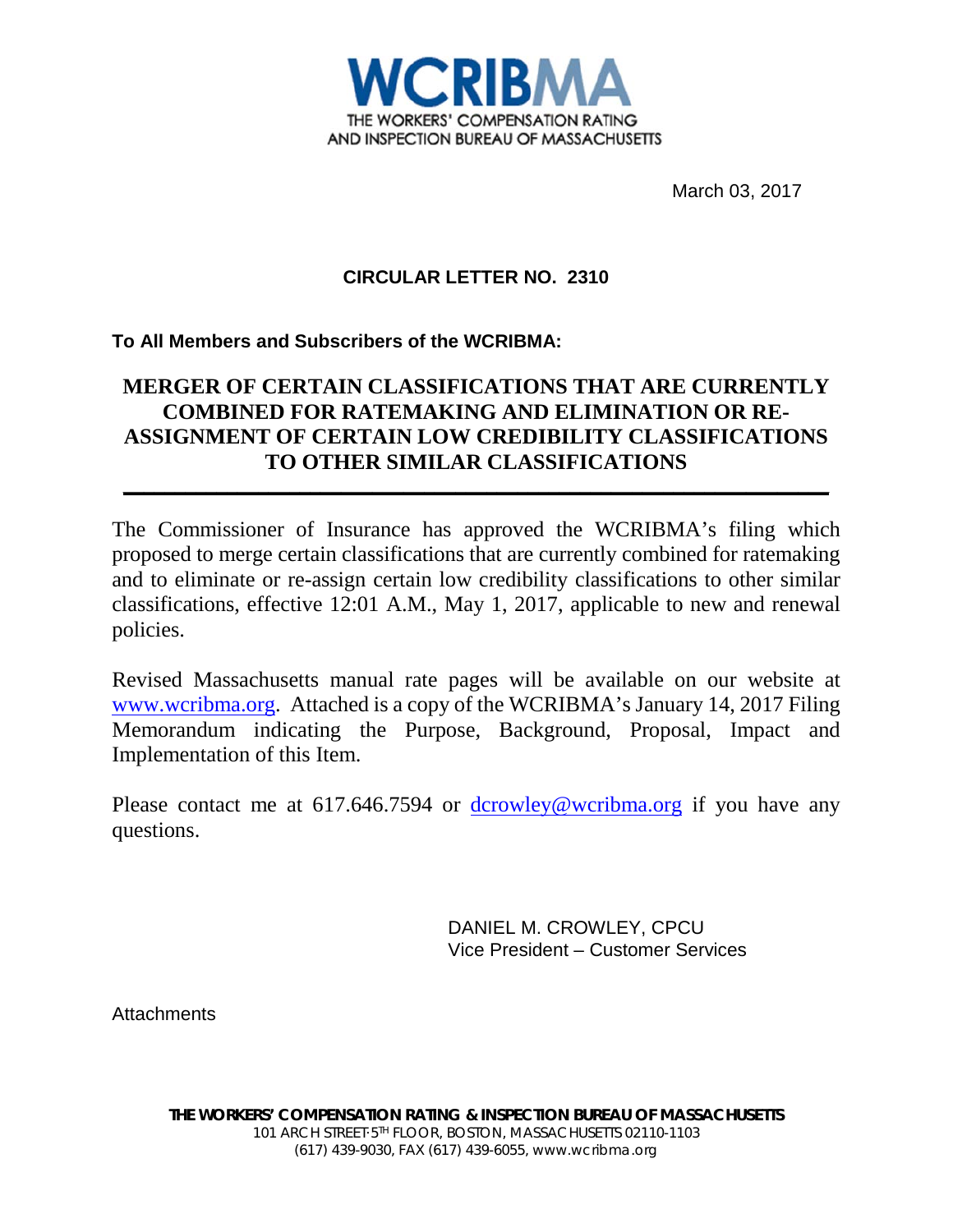# **Filing Memorandum**

# **REVISIONS TO THE MASSACHUSETTS WORKERS COMPENSATION AND EMPLOYERS LIABILITY INSURANCE MANUAL [MA MANUAL]:**

# **1. CLASSIFICATIONS COMBINED FOR RATEMAKING: MERGING AND/OR ELIMINATION OF CERTAIN CLASSIFICATIONS INTO OTHER SIMILAR CLASSIFICATIONS COMBINED FOR RATEMAKING**

# **2. LOW CREDIBILITY CLASSIFICATIONS: ELIMINATION OF CERTAIN CLASSIFICATIONS AND/OR REASSIGNMENT TO OTHER SIMILAR CLASSIFICATIONS**

#### **Purpose**

This filing proposes to merge certain classifications that are currently combined for ratemaking (Exhibit I-A) and to eliminate or re-assign certain low credibility classifications to other similar classifications (Exhibit II-A). See attached Exhibits, I-A and II-A, which provide an analysis and outlines the proposed recommendations, by category, for each of the referenced classification codes.

#### **Background**

Status and applicability of the reviewed 18 classification codes, which are currently combined for ratemaking, as well as the 11 low credibility classification codes in Massachusetts is based on a research of the Bureau's class files.

The research conducted disclosed that:

- a) The 18 classification codes that are currently combined for ratemaking have been combined with the recommended surviving merged classification code, which is the classification code with the largest payroll and manual premium, from between 17 and 85 years. The oldest combined effective date is June 1, 1931, with the most recent combined effective date being January 1, 1989.
- b) The 11 low credibility classification codes have had low payrolls and in some instances no payroll exposure.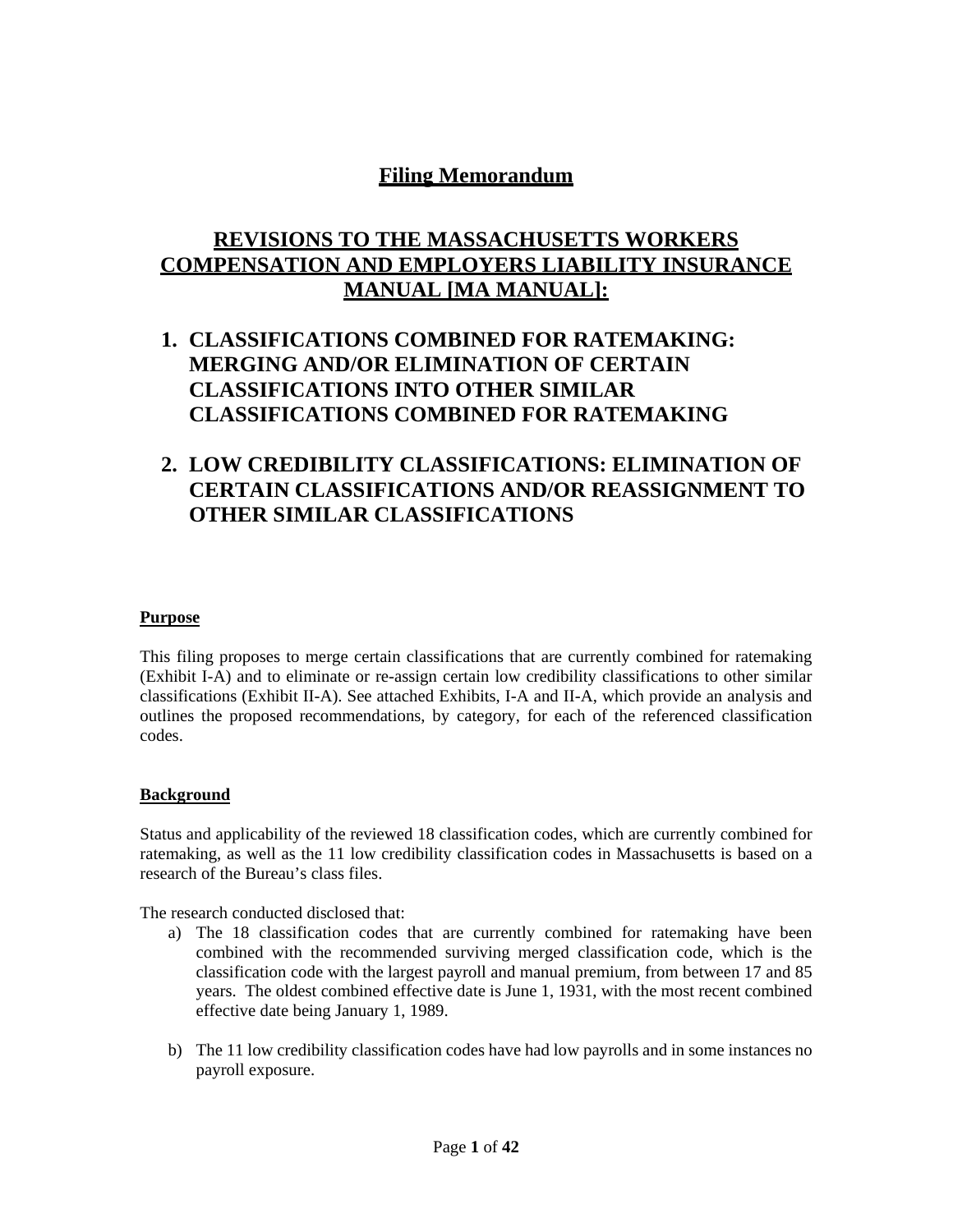#### **Proposal**

It is proposed that the classification revisions indicated in the attached Exhibits be implemented as shown.

**1.** Merge each of the individual 18 classification codes that are currently combined for ratemaking into the corresponding classification code with the largest payroll and manual premium and retain the merged individual classification code's phraseologies and phraseology notes.

**Impact:** There will be minimal impact to premium as a result of the merger of the 18 classifications that are combined for rate making. All classification codes combined for ratemaking have identical rates. The only impact to premium will be related to the merger of Code 2001 – "Cracker MFG" into Code 2003 – "Bakery & Drivers, Route Supervisors". The new phraseology for Code 2001 will include drivers.

**2.** Eliminate 11 low credibility classification codes that represent operations that are not widely carried out or highly unlikely to be carried out in Massachusetts We further propose that those classification codes that are associated with current low credibility classifications be remapped, by analogy, to an existing classification.

**Impact:** 4 of the 11 low credibility classifications are being remapped to a classification that has a higher rate. These reassigned classification codes have had minimal payrolls and in some instances no payroll exposure. To mitigate the impact to these risks being reassigned, whether to a lower or higher rated classification, the WCRIBMA will revise each risk's current experience rating by using the rates associated with the new classification.

#### **We request that this item become applicable with respect to new and renewal policies effective on and after 12:01 a.m. on May 1, 2017.**

#### **Implementation**

In order to implement this item, the proposed changes, as detailed in Exhibits I A-D and II A-C will be included in the following manuals:

- $\bullet$  Massachusetts Workers Compensation and Employers Liability Insurance Manual - Appendix G - Massachusetts Table of Classification by Hazard Group, Classification and Rate Sections.
- Experience Rating Plan Manual for Workers Compensation and Employers Liability Insurance – Table of Expected Loss Rates and Discount Ratios [MA].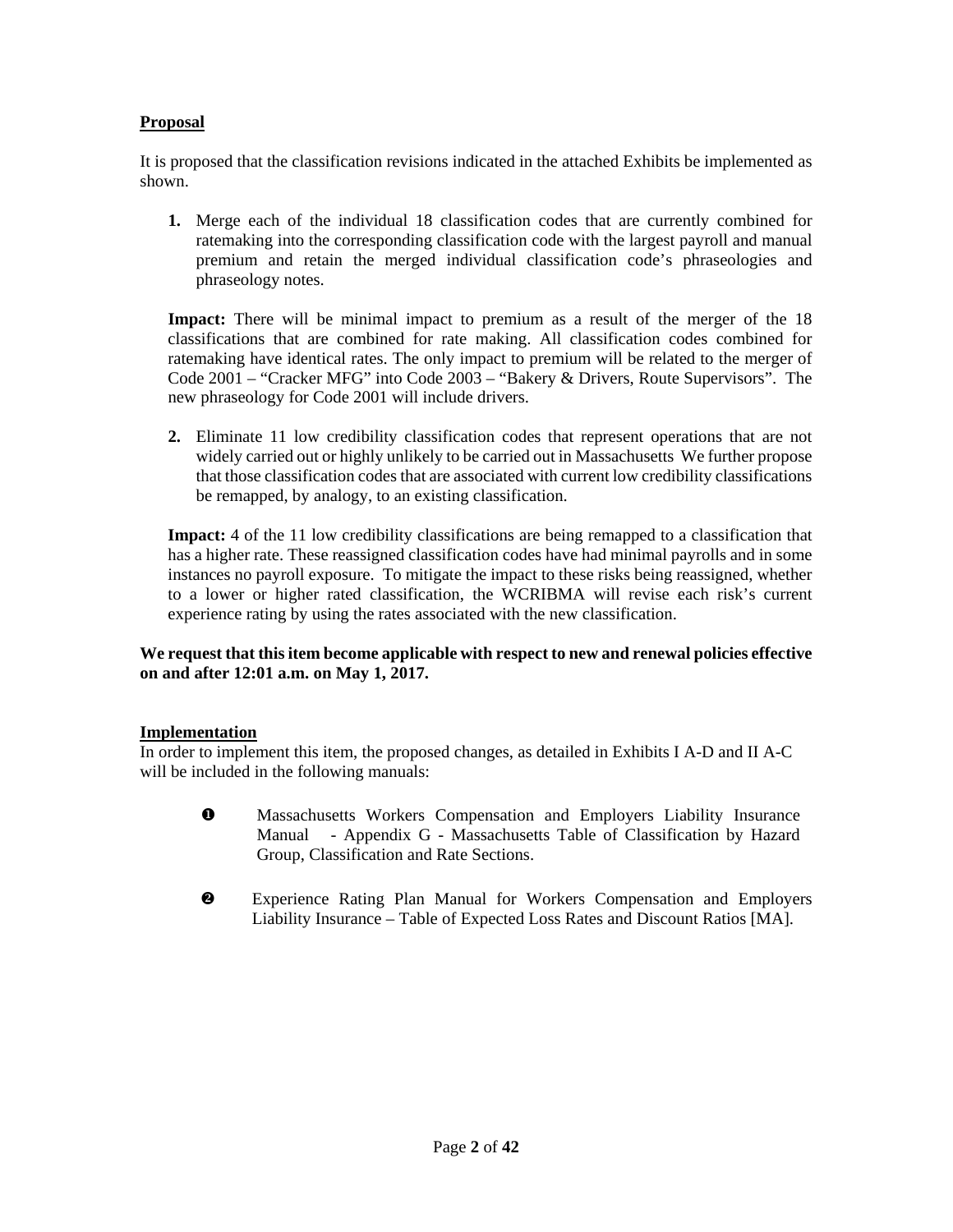|              | <b>Ratemaking</b>                                                                                                                                                                                                                                                                                                                              |                                                                                                                                                                                                                   |                                                                                                                                             |                                                                                                                                                                                                                                                              |
|--------------|------------------------------------------------------------------------------------------------------------------------------------------------------------------------------------------------------------------------------------------------------------------------------------------------------------------------------------------------|-------------------------------------------------------------------------------------------------------------------------------------------------------------------------------------------------------------------|---------------------------------------------------------------------------------------------------------------------------------------------|--------------------------------------------------------------------------------------------------------------------------------------------------------------------------------------------------------------------------------------------------------------|
| <b>Class</b> | <b>Classification Phraseologies</b>                                                                                                                                                                                                                                                                                                            |                                                                                                                                                                                                                   | <b>Approved</b>                                                                                                                             | <b>Class Code History &amp; Proposed Changes</b>                                                                                                                                                                                                             |
| Code         | <b>&amp;</b>                                                                                                                                                                                                                                                                                                                                   |                                                                                                                                                                                                                   |                                                                                                                                             |                                                                                                                                                                                                                                                              |
|              | <b>Footnotes</b>                                                                                                                                                                                                                                                                                                                               |                                                                                                                                                                                                                   |                                                                                                                                             |                                                                                                                                                                                                                                                              |
| 0037         | Farm:<br><b>Field Crops &amp; Drivers</b><br><b>NOC &amp; Drivers</b><br><b>Farm Products:</b>                                                                                                                                                                                                                                                 |                                                                                                                                                                                                                   | <b>National Code</b><br><b>MA</b><br><b>Approval Date</b><br>12/1/1974<br>1st Code Rate Posted                                              | • Code 0037 is combined with Code 0008 - Farm:<br>Gardening - Market Or Truck - & Drivers for<br>ratemaking.<br>The combined effective date not available.<br>$\blacksquare$                                                                                 |
|              | The following farm products are listed<br>alphabetically with the appropriate<br>classification for that product.<br><b>Alfalfa</b><br><b>Barley</b><br><b>Beans</b> , Dry<br><b>Beets, Sugar</b><br><b>Cantaloupes</b><br><b>Clover</b><br>Dill<br>Garlic<br><b>Grass Seed</b><br>Grain<br><b>Hay</b><br><b>Mint</b><br><b>Melons</b>         | <b>Millet</b><br><b>Mustard</b><br><b>Oats</b><br><b>Onions</b> , Dry<br>Peas, Dry<br>Peppermint<br><b>Pineapples</b><br><b>Rice</b><br>Rye<br><b>Sugar Beets</b><br><b>Sugar Cane</b><br><b>Timothy</b><br>Wheat | <b>Is</b><br><b>Dated</b><br>12/1/1974                                                                                                      | However, rates have been identical since<br>1/1/1989.<br>• Code 0008 is the classification code with the largest<br>payroll and manual premium.<br>• Merge Code 0037 into Code 0008.                                                                         |
| 0251         | <b>Irrigation Works Operation &amp;</b><br><b>Drivers</b><br>Code 0251 and the farm<br>classifications shall not be assigned to<br>the same risk unless the operations<br>described by these classifications are<br>conducted as separate and distinct<br>businesses. Irrigation system<br>construction to be separately rated as<br>Code 6229 |                                                                                                                                                                                                                   | <b>National Code</b><br>MA<br><b>Approval Date</b><br><b>Not Available</b><br>1st Code Rate Posted<br><b>Is</b><br><b>Dated</b><br>6/1/1931 | • Code 0251 is combined with Code $7520 - W$ aterworks<br>Operation & Drivers for ratemaking.<br>Combined effective 6/1/1931.<br>• Code 7520 is the classification code with the largest<br>payroll and manual premium.<br>• Merge Code 0251 into Code 7520. |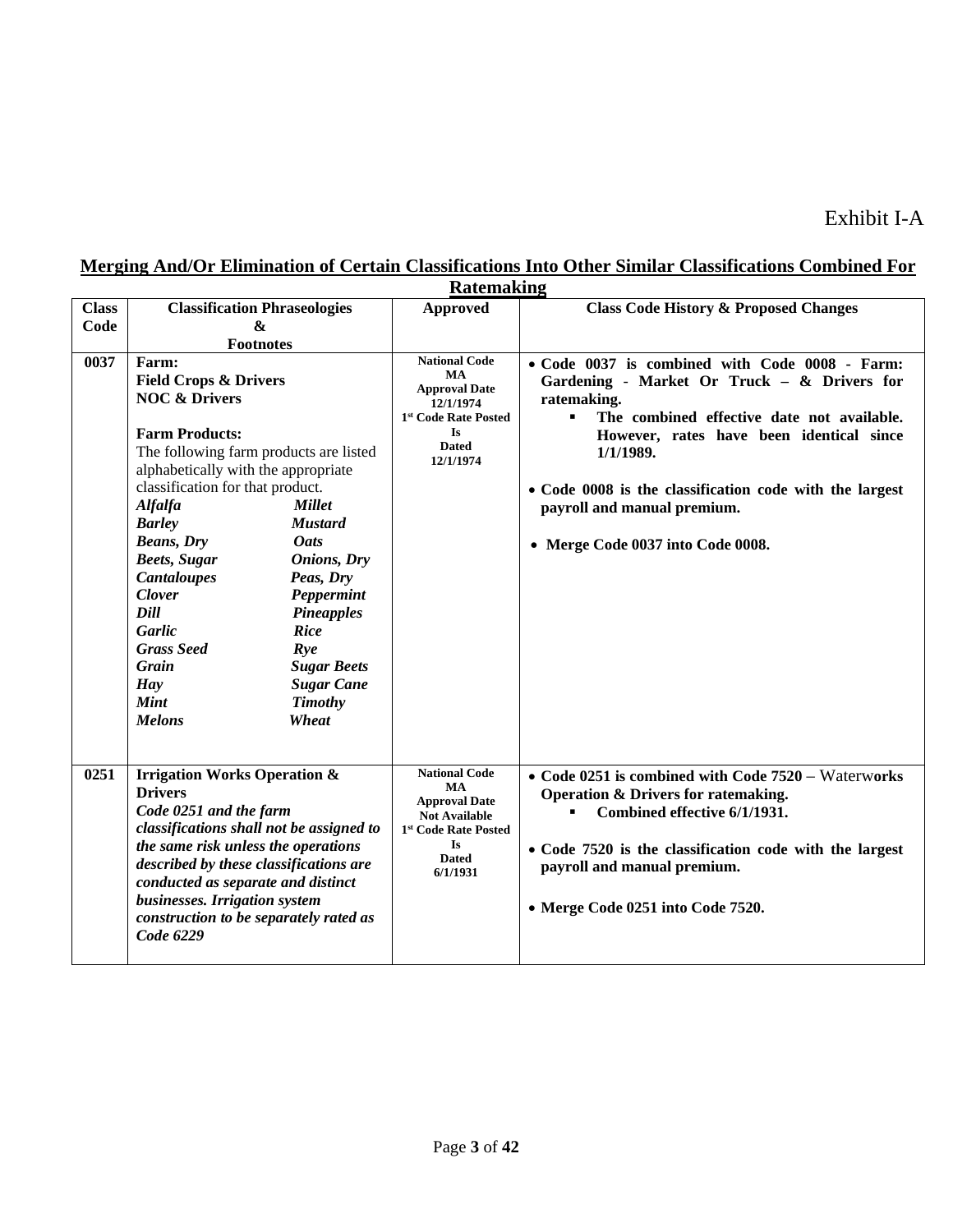|              | <b>Ratemaking</b>                                       |                                                          |                                                          |  |
|--------------|---------------------------------------------------------|----------------------------------------------------------|----------------------------------------------------------|--|
| <b>Class</b> | <b>Classification Phraseologies</b>                     | <b>Approved</b>                                          | <b>Class Code History &amp; Proposed Changes</b>         |  |
| Code         | &                                                       |                                                          |                                                          |  |
|              | <b>Footnotes</b>                                        |                                                          |                                                          |  |
| 2001         | <b>State Special Classification that</b>                | <b>National Code</b>                                     | • Code 2001 is combined with Code 2003- Bakery &         |  |
|              | applies in: MA and NY                                   | MA<br><b>Approval Date</b>                               | Drivers, Route Supervisors for rate making.              |  |
|              |                                                         | <b>Not Available</b>                                     | Combined effective 12/15/1960.                           |  |
|              | <b>Cracker Mfg.</b>                                     | 1 <sup>st</sup> Code Rate Posted                         |                                                          |  |
|              |                                                         | Is<br><b>Dated</b>                                       | • Code 2003 is the classification code with the largest  |  |
|              | <b>Ice Cream Cone Mfg.</b>                              | 6/1/1931                                                 | payroll and manual premium.                              |  |
|              |                                                         |                                                          |                                                          |  |
|              |                                                         |                                                          | • Merge Code 2001 into Code 2003.                        |  |
|              |                                                         |                                                          |                                                          |  |
|              |                                                         |                                                          |                                                          |  |
|              |                                                         |                                                          |                                                          |  |
| 2286         | <b>Wool Spinning And Weaving</b>                        | <b>National Code</b>                                     | $\bullet$ Code 2286 is combined with Code 2220 - Yarn or |  |
|              |                                                         | MA                                                       | thread Mfg. - Cotton for rate making.                    |  |
|              | Yarn Mfg. - Wool                                        | <b>Approval Date</b><br><b>Not Available</b>             | Combined effective 1/1/1980.                             |  |
|              | Codes 2286 and 2220 yarn or thread                      | 1st Code Rate Posted                                     |                                                          |  |
|              | mfg. - cotton shall not be assigned to                  | Is                                                       | • Code 2220 is the classification code with the largest  |  |
|              | the same risk unless the operations                     | <b>Dated</b><br>6/1/1931                                 | payroll and manual premium.                              |  |
|              | described by these classifications are                  |                                                          |                                                          |  |
|              | conducted as separate and distinct                      |                                                          | • Merge Code 2286 into Code 2220.                        |  |
|              | businesses.                                             |                                                          |                                                          |  |
| 2302         | <b>Ribbon Mfg. - Textile Fabrics</b>                    | <b>National Code</b>                                     | $\bullet$ Code 2302 is combined with Code 2220 - Yarn or |  |
|              |                                                         | MA                                                       | thread Mfg. - Cotton for rate making.                    |  |
|              | Silk Thread Or Yarn Mfg.                                | <b>Approval Date</b>                                     | Combined effective 1/1/1980.                             |  |
|              |                                                         | <b>Not Available</b><br>1 <sup>st</sup> Code Rate Posted |                                                          |  |
|              | <b>Silk Throwing And Weaving</b>                        | Is                                                       | • Code 2220 is the classification code with the largest  |  |
|              |                                                         | <b>Dated</b><br>6/1/1931                                 | payroll and manual premium.                              |  |
|              | Thread Or Yarn Mfg. - Silk                              |                                                          |                                                          |  |
|              |                                                         |                                                          | • Merge Code 2302 into Code 2220.                        |  |
|              | Yarn Or Thread Mfg. - Silk                              |                                                          |                                                          |  |
| 2534         | Feather Or Flower Mfg. - Artificial                     | <b>National Code</b><br>MA                               | • Code 2534 is combined with Code 2501 – Clothing        |  |
|              |                                                         | <b>Approval Date</b>                                     | Manufacturing for ratemaking.                            |  |
|              | Flower Or Feather Mfg. - Artificial                     | <b>Not Available</b>                                     | Combined effective 4/1/1978.<br>٠                        |  |
|              |                                                         | 1st Code Rate Posted                                     |                                                          |  |
|              | <b>Fur Pointing</b>                                     | Is<br><b>Dated</b>                                       | • Code 2501 is the classification code with the largest  |  |
|              |                                                         | 6/1/1931                                                 | payroll and manual premium.                              |  |
|              | Hair Goods Mfg.<br><b>Applies To Products Made From</b> |                                                          |                                                          |  |
|              | Human Hair.                                             |                                                          | • Merge Code 2534 into Code 2501.                        |  |
|              |                                                         |                                                          |                                                          |  |
|              |                                                         |                                                          |                                                          |  |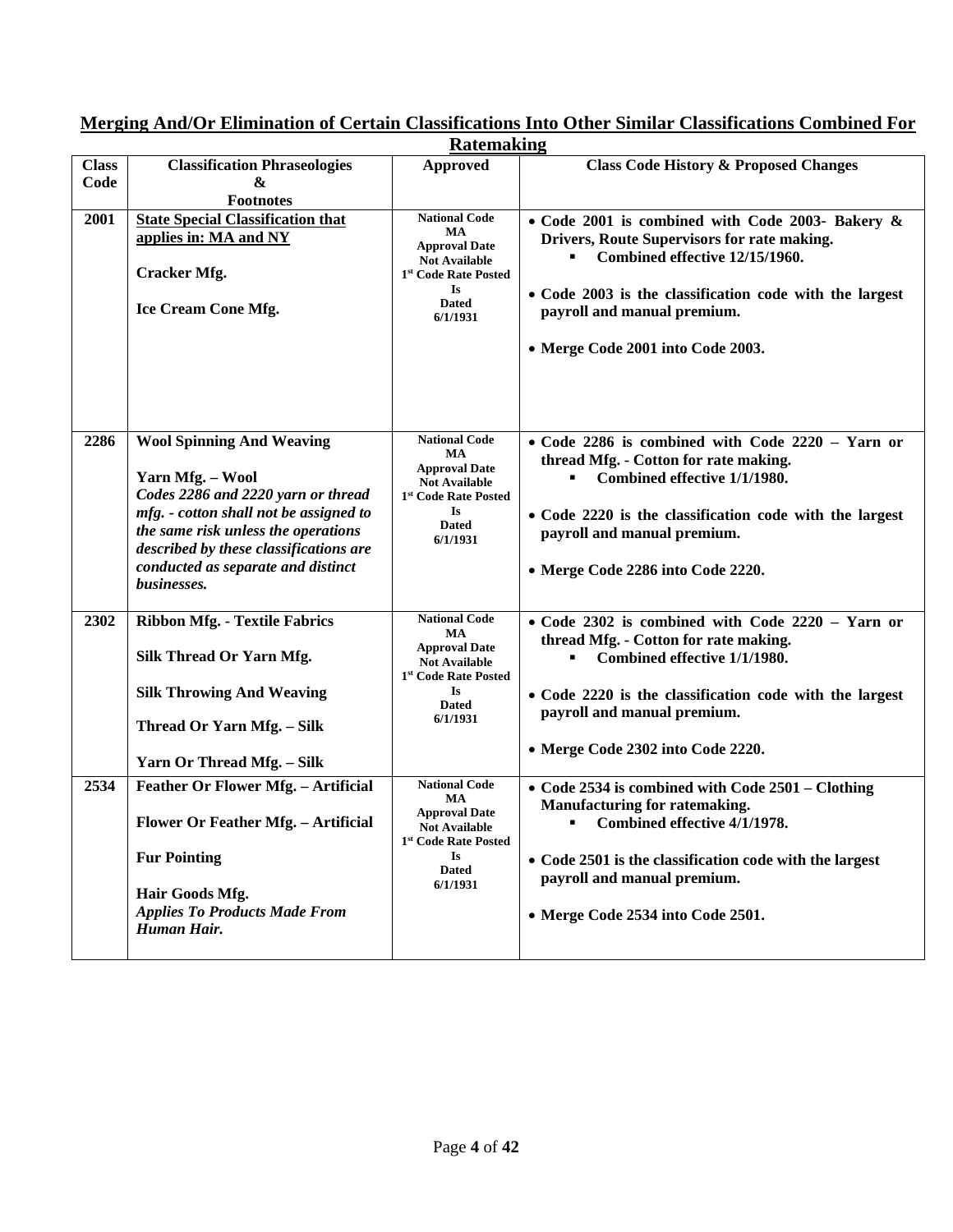|                      | <b>Ratemaking</b>                                                                                                                                                                                                                                                                                                                                                                                                                      |                                                                                                                                                         |                                                                                                                                                                                                                                                                                                                       |  |
|----------------------|----------------------------------------------------------------------------------------------------------------------------------------------------------------------------------------------------------------------------------------------------------------------------------------------------------------------------------------------------------------------------------------------------------------------------------------|---------------------------------------------------------------------------------------------------------------------------------------------------------|-----------------------------------------------------------------------------------------------------------------------------------------------------------------------------------------------------------------------------------------------------------------------------------------------------------------------|--|
| <b>Class</b><br>Code | <b>Classification Phraseologies</b><br>&                                                                                                                                                                                                                                                                                                                                                                                               | <b>Approved</b>                                                                                                                                         | <b>Class Code History &amp; Proposed Changes</b>                                                                                                                                                                                                                                                                      |  |
| 2578                 | <b>Footnotes</b><br><b>State Special Classification that</b><br>applies in: MA, NJ and TX<br><b>Bag Or Sack Mfg. - Cloth</b><br>Applies to the mfg. of cotton, burlap<br>or gunny bags or sacks.<br><b>Bag Renovating</b><br>Applies to the renovating or repairing<br>of cotton, burlap or gunny bags or<br>sacks and includes sewing.<br>Sack Or Bag Mfg. - Cloth<br>Applies to the mfr. of cotton, burlap or<br>gunny bags or sacks | <b>National Code</b><br>MA<br><b>Approval Date</b><br><b>Not Available</b><br>1 <sup>st</sup> Code Rate Posted<br>Is<br><b>Dated</b><br>6/1/1931        | • Code 2578 is combined with Code 2576 - Canvas<br>Goods Mfg.-NOC-Shop for ratemaking.<br>Combined effective 12/31/1957.<br>• Code 2576 is the classification code with the largest<br>payroll and manual premium.<br>• Merge Code 2578 into Code 2576.                                                               |  |
| 2640                 | <b>State Special Classification that</b><br>applies in: MA and NY<br><b>Leather Embossing</b><br>Shall not be assigned to a risk<br>engaged in operations described by<br>another classification unless the<br>operations subject to Code 2640 are<br>conducted as a separate and distinct<br>business.                                                                                                                                | <b>National Code</b><br>MA<br><b>Approval Date</b><br><b>Not Available</b><br>1 <sup>st</sup> Code Rate Posted<br><b>Is</b><br><b>Dated</b><br>6/1/1931 | • Code 2640 is combined with Code 2651 - Shoe Stock<br>Mfg. for ratemaking.<br>Combined effective 12/31/1973.<br>Code 2651 is the classification code with the largest<br>$\bullet$<br>payroll and manual premium.<br>Merge Code 2640 into Code 2651.                                                                 |  |
| 3064                 | Sign Mfg. - Metal<br>Codes 3064 and 9552 sign mfg. shall<br>not be assigned to the same risk<br>unless the operations described by<br>these classifications are conducted as<br>separate and distinct businesses                                                                                                                                                                                                                       | <b>National Code</b><br>MA<br><b>Approval Date</b><br><b>Not Available</b><br>1 <sup>st</sup> Code Rate Posted<br><b>Is</b><br><b>Dated</b><br>6/1/1931 | • Code 3064 is combined with Code 3066 - Sheet Metal<br>Work - Shop for ratemaking.<br>The combined effective date not available.<br>However, rates have been identical since<br>6/1/1931.<br>Code 3066 is the classification code with the largest<br>payroll and manual premium.<br>Merge Code 3064 into Code 3066. |  |
| 3227                 | <b>Aluminum Ware Mfg.</b><br>Applies to goods manufactured from<br>sheet aluminum. Rolling mills or<br>smelting to be separately rated.<br><b>Cooking Utensils Mfg. - Steel</b>                                                                                                                                                                                                                                                        | <b>National Code</b><br>MA<br><b>Approval Date</b><br><b>Not Available</b><br>1st Code Rate Posted<br><b>Is</b><br><b>Dated</b><br>6/1/1931             | • Code 3227 is combined with Code 3400 - Metal<br><b>Stamped Goods Mfg. NOC for ratemaking.</b><br>Combined effective 6/1/1931.<br>• Code 3400 is the classification code with the largest<br>payroll and manual premium.<br>Merge Code 3227 into Code 3400.                                                          |  |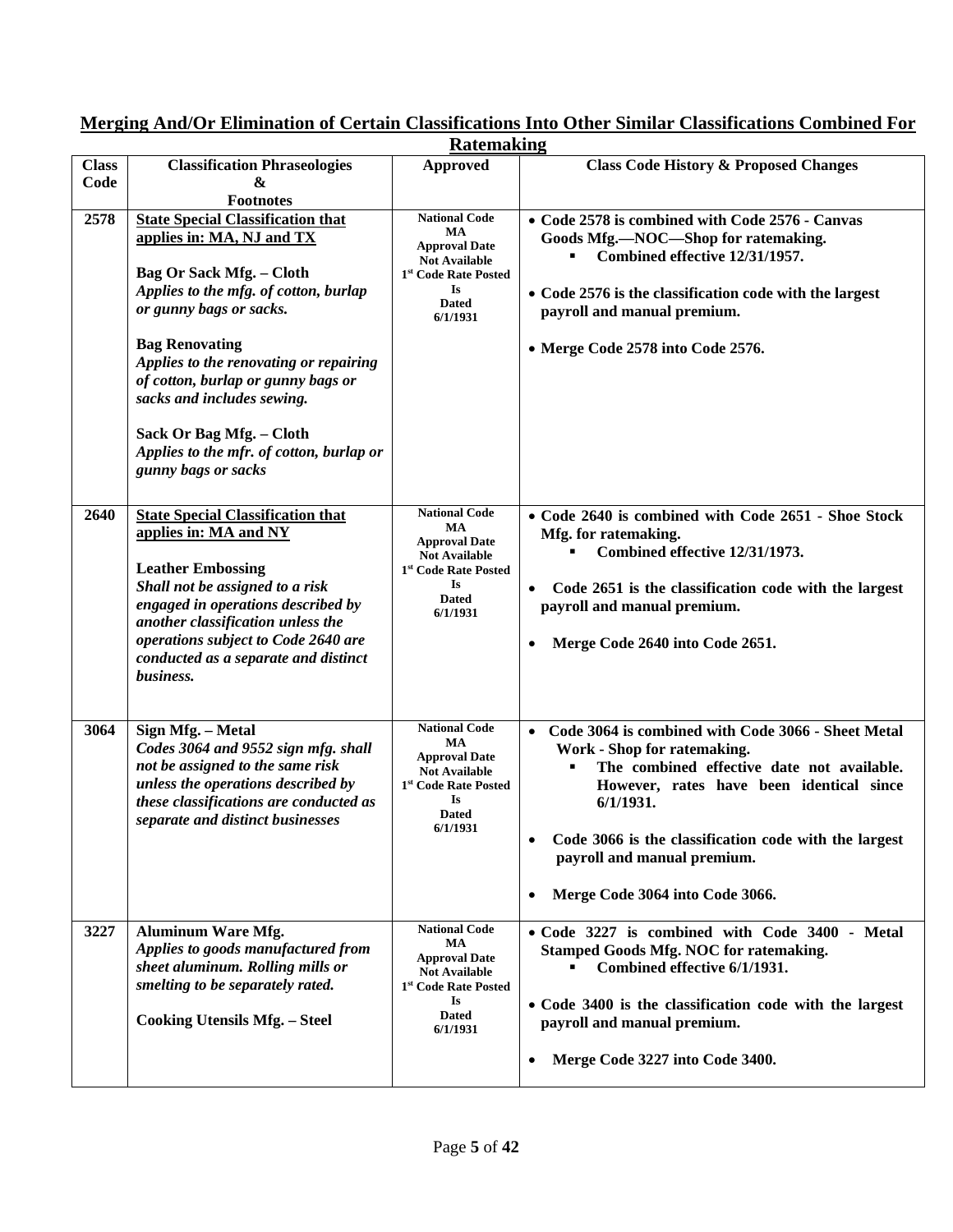|              | <b>Ratemaking</b>                                                                                                                                                                                                                                                                                                                                                                                                                |                                                                                                                                                  |                                                                                                                                                                                                                                                                                                                                             |  |
|--------------|----------------------------------------------------------------------------------------------------------------------------------------------------------------------------------------------------------------------------------------------------------------------------------------------------------------------------------------------------------------------------------------------------------------------------------|--------------------------------------------------------------------------------------------------------------------------------------------------|---------------------------------------------------------------------------------------------------------------------------------------------------------------------------------------------------------------------------------------------------------------------------------------------------------------------------------------------|--|
| <b>Class</b> | <b>Classification Phraseologies</b>                                                                                                                                                                                                                                                                                                                                                                                              | <b>Approved</b>                                                                                                                                  | <b>Class Code History &amp; Proposed Changes</b>                                                                                                                                                                                                                                                                                            |  |
| Code         | &                                                                                                                                                                                                                                                                                                                                                                                                                                |                                                                                                                                                  |                                                                                                                                                                                                                                                                                                                                             |  |
|              | <b>Footnotes</b>                                                                                                                                                                                                                                                                                                                                                                                                                 |                                                                                                                                                  |                                                                                                                                                                                                                                                                                                                                             |  |
| 3241         | Cable Or Wire Rope Mfg. - Iron Or<br><b>Steel</b><br>- No Wire Drawing<br>Mfg. of insulated electrical cable to<br>be separately rated as Code 4470 cable<br>mfg.<br><b>Wire Drawing - Iron Or Steel</b><br>Includes wire rope or cable mfg.                                                                                                                                                                                     | <b>National Code</b><br>MA<br><b>Approval Date</b><br><b>Not Available</b><br>1 <sup>st</sup> Code Rate Posted<br>Is<br><b>Dated</b><br>6/1/1931 | • Code 3241 is combined with Code 1924 - Wire Drawing<br>Or Cable Mfg. for ratemaking.<br>The combined effective date not available.<br>However, rates have been identical since<br>6/1/1931.<br>• Code 1924 is the classification code with the largest<br>payroll and manual premium.<br>• Merge Code 3241 into Code 1924.                |  |
| 3548         | Arms Mfg. NOC<br>Steel making, forging, shell mfg. or<br>shell loading to be separately rated<br><b>Bookbinding Or Printing Machine</b><br>Mfg.<br><b>Printing Or Bookbinding Machine</b>                                                                                                                                                                                                                                        | <b>National Code</b><br>MA<br><b>Approval Date</b><br><b>Not Available</b><br>1st Code Rate Posted<br><b>Is</b><br><b>Dated</b><br>6/1/1931      | • Code 3548 is combined with Code 3574 - Cash Register<br>Mfg. for ratemaking.<br>Combined effective 4/1/1978.<br>• Code 3574 is the classification code with the largest<br>payroll and manual premium.<br>• Merge Code 3548 into Code 3574.                                                                                               |  |
|              | Mfg.                                                                                                                                                                                                                                                                                                                                                                                                                             |                                                                                                                                                  |                                                                                                                                                                                                                                                                                                                                             |  |
| 3559         | <b>Confection Machine Mfg.</b><br><b>Machine Mfg. - Confection</b>                                                                                                                                                                                                                                                                                                                                                               | <b>National Code</b><br>MA<br><b>Approval Date</b><br><b>Not Available</b><br>1st Code Rate Posted<br><b>Is</b><br><b>Dated</b><br>6/1/1931      | • Code 3559 is combined with Code 3574 - Cash Register<br>Mfg. for ratemaking.<br>Combined effective 4/1/1978.<br>• Code 3574 is the classification code with the largest<br>payroll and manual premium.<br>• Merge Code 3559 into Code 3574.                                                                                               |  |
| 4061         | <b>Clay Flower Pot Mfg.</b><br><b>Pottery Mfg.:</b><br><b>Earthenware - Glazed Or Porcelain</b><br><b>Hand Molded Or Cast</b><br>Codes 4061 and 4062 pottery mfg.-<br>porcelain ware-press forming shall<br>not be assigned to the same risk<br>unless the operations described by<br>these classifications are conducted as<br>separate and distinct businesses.<br>Mining, quarrying or clay digging to<br>be separately rated | <b>National Code</b><br>MA<br><b>Approval Date</b><br>6/30/1934<br>1st Code Rate Posted<br>$\mathbf{I}$ s<br>Dated<br>6/30/1934                  | • Code 4061 is combined with Code 4062 - Porcelain<br>Ware - Mechanical Press Forming for ratemaking.<br>The combined effective date not available.<br>However, rates have been identical since<br>4/3/1970.<br>• Code 4062 is the classification code with the largest<br>payroll and manual premium.<br>• Merge Code 4061 into Code 4062. |  |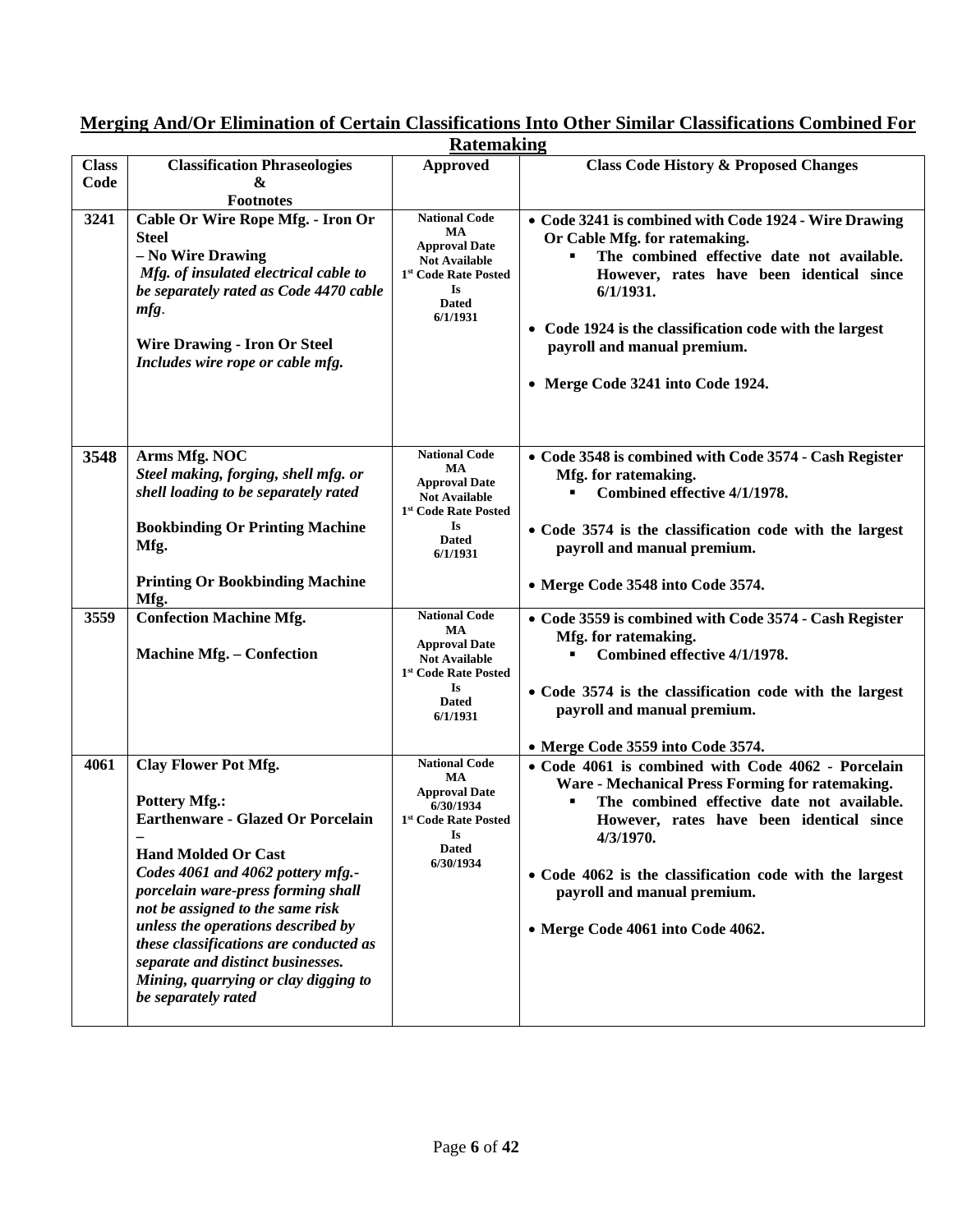|                      | <b>Ratemaking</b>                                                                                                                                                                                                                                                                                                                                                                                                                                                     |                                                                                                                                                                |                                                                                                                                                                                                                                                                                                                                                                                                                                                                                                     |  |
|----------------------|-----------------------------------------------------------------------------------------------------------------------------------------------------------------------------------------------------------------------------------------------------------------------------------------------------------------------------------------------------------------------------------------------------------------------------------------------------------------------|----------------------------------------------------------------------------------------------------------------------------------------------------------------|-----------------------------------------------------------------------------------------------------------------------------------------------------------------------------------------------------------------------------------------------------------------------------------------------------------------------------------------------------------------------------------------------------------------------------------------------------------------------------------------------------|--|
| <b>Class</b><br>Code | <b>Classification Phraseologies</b><br>&<br><b>Footnotes</b>                                                                                                                                                                                                                                                                                                                                                                                                          | <b>Approved</b>                                                                                                                                                | <b>Class Code History &amp; Proposed Changes</b>                                                                                                                                                                                                                                                                                                                                                                                                                                                    |  |
| 4561                 | <b>MA State Special Phraseology and</b><br><b>Class Note/Footnote</b><br><b>Varnish Mfg. - Oleo-Resinous</b><br>Mfg. of solvents, spirit varnishes,<br>lacquers or dopes to be separately<br>rated.                                                                                                                                                                                                                                                                   | <b>National Code</b><br><b>MA</b><br><b>Approval Date</b><br><b>Not Available</b><br>1 <sup>st</sup> Code Rate Posted<br><b>Is</b><br><b>Dated</b><br>6/1/1931 | • Code 4561 is combined with Code 4439 - Lacquer Or<br>Spirit Varnish Mfg. for ratemaking.<br>The combined effective date not available.<br>٠<br>However, rates have been identical since<br>1/1/1989.<br>• Code 4439 is the classification code with the largest<br>payroll and manual premium.<br>· Eliminate Code 4561. And, amend the current<br>phraseology and class note/footnote for Code 4439 to<br>adopt the National phraseology and class note/footnote,<br>as detailed in EXHIBIT I-A. |  |
| 5069                 | <b>Iron Or Steel:</b><br><b>Erection - Construction Of Dwellings</b><br>Not Over Two Stories In Height<br><b>Dwellings</b><br>Frame Work - Code 5069 - Iron Or<br><b>Steel Erection - Dwellings</b><br><b>Federal War Housing Or Military</b><br><b>Reservation Projects</b><br>Frame Work - Code 5069 - Iron Or<br><b>Steel Erection</b><br><b>Military Reservation Construction:</b><br><b>Iron Or Steel Erection - Not Over</b><br>Two<br><b>Stories In Height</b> | <b>National Code</b><br>MA<br><b>Approval Date</b><br>6/30/1952<br>1st Code Rate Posted<br><b>Is</b><br><b>Dated</b><br>6/30/1952                              | • Code 5069 is combined with Code 5059 – Iron or<br><b>Steel: Erection - Frame Structures Not Over Two</b><br><b>Stories In Height for ratemaking.</b><br>The combined effective date not available.<br>$\blacksquare$<br>However, rates have been identical since<br>3/1/1968.<br>• Code 5059 is the classification code with the largest<br>payroll and manual premium.<br>• Merge Code 5069 into Code 5059.                                                                                      |  |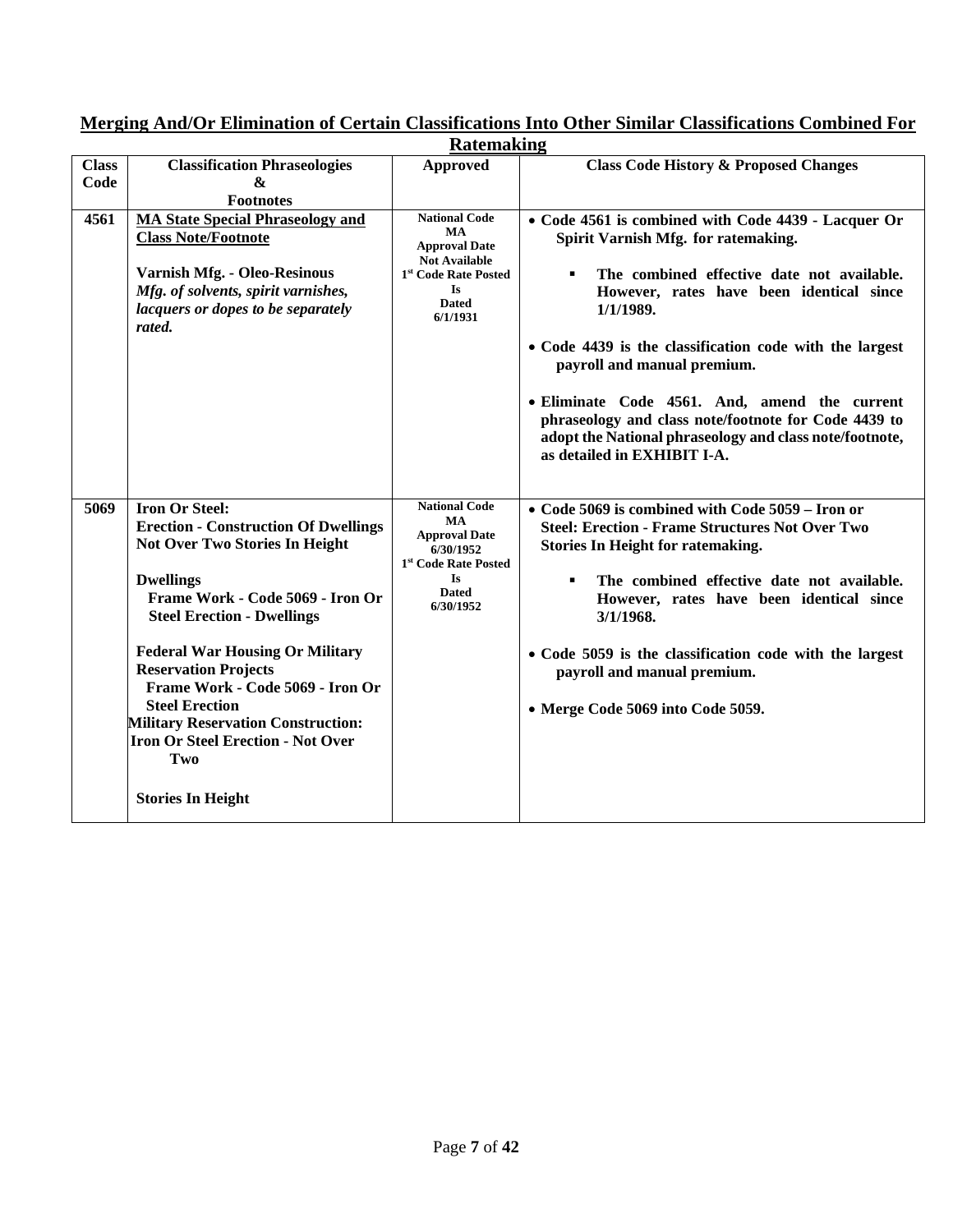|                      | <b>Ratemaking</b>                                                                                                                                                                                                                                                                                                                                                                                                                                                                                                                      |                                                                                                                                                                  |                                                                                                                                                                                                                                                                                                                                                                                                                                                                                                                                                                                                                                                                                                                                                                                                     |  |
|----------------------|----------------------------------------------------------------------------------------------------------------------------------------------------------------------------------------------------------------------------------------------------------------------------------------------------------------------------------------------------------------------------------------------------------------------------------------------------------------------------------------------------------------------------------------|------------------------------------------------------------------------------------------------------------------------------------------------------------------|-----------------------------------------------------------------------------------------------------------------------------------------------------------------------------------------------------------------------------------------------------------------------------------------------------------------------------------------------------------------------------------------------------------------------------------------------------------------------------------------------------------------------------------------------------------------------------------------------------------------------------------------------------------------------------------------------------------------------------------------------------------------------------------------------------|--|
| <b>Class</b><br>Code | <b>Classification Phraseologies</b><br>&<br><b>Footnotes</b>                                                                                                                                                                                                                                                                                                                                                                                                                                                                           | <b>Approved</b>                                                                                                                                                  | <b>Class Code History &amp; Proposed Changes</b>                                                                                                                                                                                                                                                                                                                                                                                                                                                                                                                                                                                                                                                                                                                                                    |  |
| 5651                 | <b>Aluminum Siding Installation:</b><br><b>Dwellings - Three Stories Or Less</b><br>Carpentry - Dwellings - Three<br><b>Stories Or Less</b><br>Applicable only to buildings designed<br>multiple<br>primarily for<br>dwelling<br>occupancy and includes garages<br>constructed in connection therewith.<br>Carpentry in the construction of<br>detached private<br>dwellings<br>for<br>occupancy by one or two families to be<br>separately rated as Code 5645<br>carpentry.<br><b>Military Reservation Construction:</b><br>Carpentry | <b>National Code</b><br><b>MA</b><br><b>Approval Date</b><br>11/1/1940<br><b>1st Code Rate</b><br><b>Posted</b><br>Is<br><b>Dated</b><br>12/31/1940              | • Code 5651 is combined with Code 5645 - Carpentry -<br>Detached One Or Two Family Dwellings for<br>ratemaking.<br>The combined effective date not available.<br>However, rates have been identical since<br>4/1/1978<br>• Code 5645 is the classification code with the largest<br>payroll and manual premium.<br>• Merge Code 5651 into Code 5645. And, amend the<br>current phraseology and class note/footnote for Code<br>5645, as well as Code 5403, to adopt the National<br>phraseology and class note/footnote, as detailed in<br><b>EXHIBIT I-B.</b><br>• Additionally, MA Manual Rule IV-C.3.j. must be<br>revised to replace the reference to Code 5651 with<br>the newly adopted National classification<br>phraseology for Codes 5645 and 5403, as detailed in<br><b>EXHIBIT I-B.</b> |  |
| 8116                 | <b>Farm Machinery Dealer - All</b><br><b>Operations &amp; Drivers</b>                                                                                                                                                                                                                                                                                                                                                                                                                                                                  | <b>National Code</b><br><b>MA</b><br><b>Approval Date</b><br>12/31/1938 Available<br>1 <sup>st</sup> Code Rate Posted<br><b>Is</b><br><b>Dated</b><br>12/31/1938 | • Code 8116 is combined with Code 8107 - Machinery<br>Dealer NOC - Store Or Yard - & Drivers for<br>ratemaking.<br>Combined effective 12/1/1978.<br>٠<br>• Code 8107 is the classification code with the largest<br>payroll and manual premium.<br>Merge Code 8116 into Code 8107.                                                                                                                                                                                                                                                                                                                                                                                                                                                                                                                  |  |

**Merging And/Or Elimination of Certain Classifications Into Other Similar Classifications Combined For**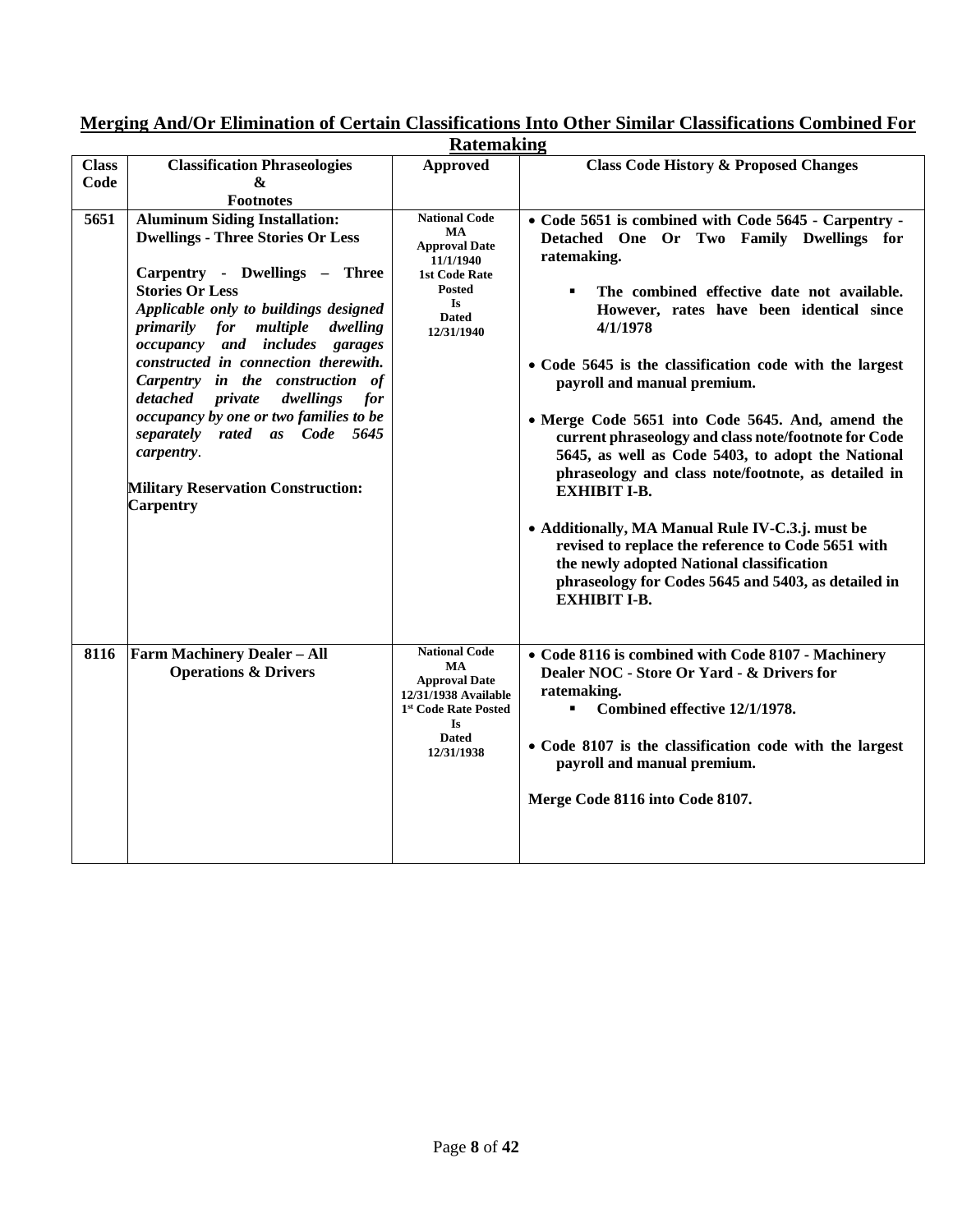| <b>Ratemaking</b>    |                                                                                                                                                                                                                                                                                                                                                |                                                                                                                                                    |                                                                                                                                                                                                                                                                                                                                                                |  |
|----------------------|------------------------------------------------------------------------------------------------------------------------------------------------------------------------------------------------------------------------------------------------------------------------------------------------------------------------------------------------|----------------------------------------------------------------------------------------------------------------------------------------------------|----------------------------------------------------------------------------------------------------------------------------------------------------------------------------------------------------------------------------------------------------------------------------------------------------------------------------------------------------------------|--|
| <b>Class</b><br>Code | <b>Classification Phraseologies</b><br>&<br><b>Footnotes</b>                                                                                                                                                                                                                                                                                   | Approved                                                                                                                                           | <b>Class Code History &amp; Proposed Changes</b>                                                                                                                                                                                                                                                                                                               |  |
| 9553                 | <b>State Special Classification that</b><br>applies in: MA and NY,<br><b>Sign Painting Or Lettering - Outside</b><br>Of Buildings Or Structures - &<br><b>Drivers</b><br>Includes shop operations. Codes 9549<br>advertising co. and 9552 sign erection<br>shall not be assigned at the same job<br>or location to which Code 9553<br>applies. | <b>National Code</b><br><b>MA</b><br><b>Approval Date</b><br><b>Not Available</b><br>1st Code Rate Posted<br><b>Is</b><br><b>Dated</b><br>6/1/1931 | • Code 9553 is combined with Code 9552 - Sign Mfg -<br>Erection, Repair Or Maintenance - & Shop, Drivers<br>for ratemaking.<br>The combined effective date not available.<br>However, rates have been identical since<br>5/1/1936.<br>• Code 9552 is the classification code with the largest<br>payroll and manual premium.<br>Merge Code 9553 into Code 9552 |  |

**Merging And/Or Elimination of Certain Classifications Into Other Similar Classifications Combined For**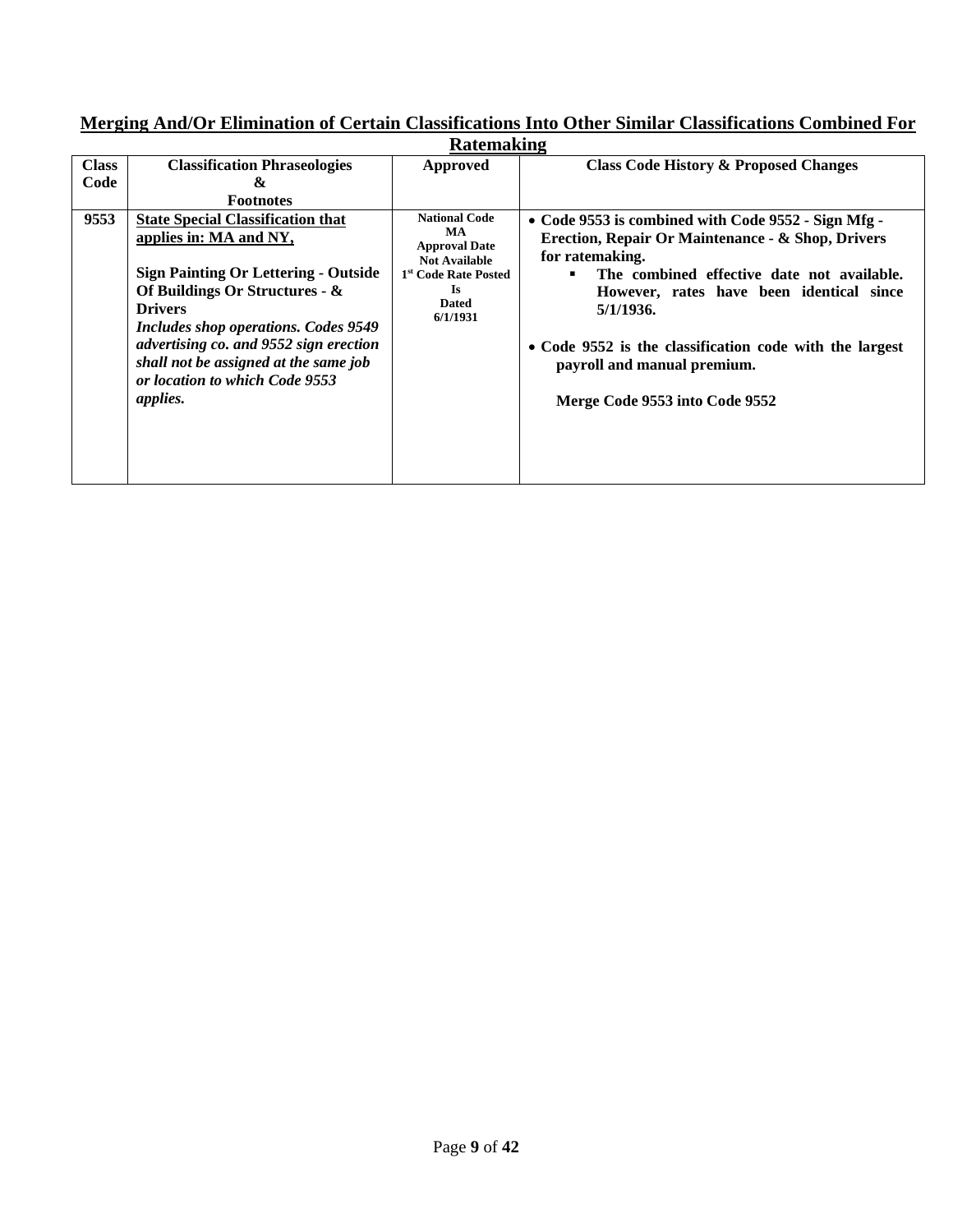# EXHIBIT I-B

| <b>Present Rule</b>                                                                                                                                                             | <b>Proposed Rules</b>                                                                                                                                                           |
|---------------------------------------------------------------------------------------------------------------------------------------------------------------------------------|---------------------------------------------------------------------------------------------------------------------------------------------------------------------------------|
| Part One - Rules                                                                                                                                                                | <b>Part One - Rules</b>                                                                                                                                                         |
| <b>RULE IV - CLASSIFICATIONS</b>                                                                                                                                                | <b>RULE IV - CLASSIFICATIONS</b>                                                                                                                                                |
| <b>C. CLASSIFICATION WORDING</b>                                                                                                                                                | <b>C. CLASSIFICATION WORDING</b>                                                                                                                                                |
| 3. Words and Phrases                                                                                                                                                            | 3. Words and Phrases                                                                                                                                                            |
| j. Story in Height: This manual contains several<br>classifications that refer to "stories in height." A representative<br>sampling of classifications of this nature includes: | j. Story in Height: This manual contains several classifications that<br>refer to "stories in height." A representative sampling of classifications<br>of this nature includes: |
| Code 5037 - Painting: Metal Structures – Over Two Stories In<br>Height - & Drivers                                                                                              | Code 5037 - Painting: Metal Structures – Over Two Stories In Height<br>- & Drivers                                                                                              |
| Code 5059 - Iron or Steel: Erection – Frame Structures Not<br>Over Two Stories In Height                                                                                        | Code 5059 - Iron or Steel: Erection – Frame Structures Not Over Two<br>Stories In Height                                                                                        |
| Code 5651 - Carpentry - Dwellings - Three Stories or Less                                                                                                                       | <b>DISCONTINUED</b>                                                                                                                                                             |
| <b>NONE</b>                                                                                                                                                                     | Code 5645 - Carpentry-Construction Of Residential Dwellings Not<br><b>Exceeding Three Stories In Height</b>                                                                     |
| <b>NONE</b>                                                                                                                                                                     | Code 5403- Carpentry-Construction of Residential Dwellings<br><b>Exceeding Three Stories In Height or Commercial Buildings and</b><br><b>Structures</b>                         |
| For structures, a "story" is defined as being fifteen (15) feet in<br>height.                                                                                                   | For structures, a "story" is defined as being fifteen (15) feet in height.                                                                                                      |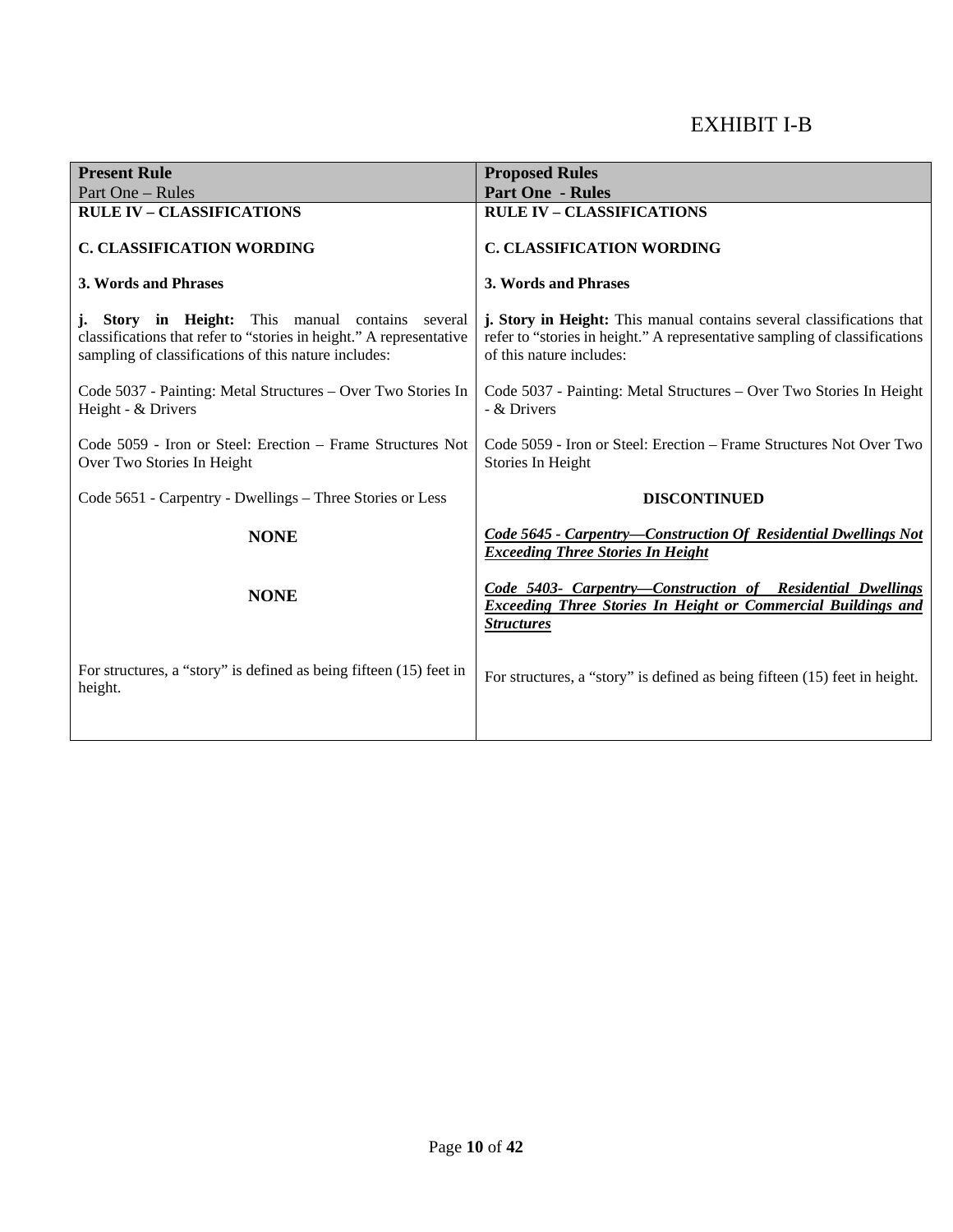|                                                                | MASSACHUSETTS WURKERS' COMPENSATION AND EMPLOTERS LIABILITT INSURANCE MANUAL |
|----------------------------------------------------------------|------------------------------------------------------------------------------|
| <b>Present Phraseology</b>                                     | <b>Proposed Phraseology</b>                                                  |
| Part Two - Classifications                                     | <b>Part Two - Classifications</b>                                            |
| <b>COMBINED FOR RATEMAKING</b>                                 | <b>COMBINED FOR RATEMAKING</b>                                               |
|                                                                |                                                                              |
|                                                                | -MERGED-                                                                     |
|                                                                | <b>CODE 0037 TO CODE 0008</b>                                                |
|                                                                |                                                                              |
|                                                                |                                                                              |
| <b>FARM:</b>                                                   | <b>FARM:</b>                                                                 |
|                                                                |                                                                              |
|                                                                |                                                                              |
|                                                                |                                                                              |
|                                                                |                                                                              |
| <b>GARDENING - MARKET OR TRUCK -</b>                           |                                                                              |
|                                                                | <b>NO CHANGE</b>                                                             |
|                                                                | <b>NO CHANGE</b>                                                             |
|                                                                |                                                                              |
|                                                                |                                                                              |
|                                                                |                                                                              |
| <b>FARM PRODUCTS:</b>                                          | <b>FARM PRODUCTS:</b>                                                        |
| The following farm products are listed alphabetically with the | The following farm products are listed alphabetically with                   |
| appropriate classification for that product.                   | the appropriate classification for that product.                             |
|                                                                |                                                                              |
|                                                                |                                                                              |
|                                                                |                                                                              |
|                                                                |                                                                              |
|                                                                |                                                                              |
|                                                                |                                                                              |
|                                                                |                                                                              |
|                                                                |                                                                              |
|                                                                |                                                                              |
|                                                                |                                                                              |
|                                                                |                                                                              |
|                                                                |                                                                              |
|                                                                |                                                                              |
|                                                                |                                                                              |
|                                                                |                                                                              |
|                                                                |                                                                              |
|                                                                |                                                                              |
|                                                                |                                                                              |
|                                                                |                                                                              |
|                                                                |                                                                              |
|                                                                |                                                                              |
|                                                                |                                                                              |
|                                                                |                                                                              |
|                                                                |                                                                              |
|                                                                |                                                                              |
|                                                                |                                                                              |
|                                                                |                                                                              |
|                                                                |                                                                              |
|                                                                |                                                                              |
|                                                                |                                                                              |
|                                                                |                                                                              |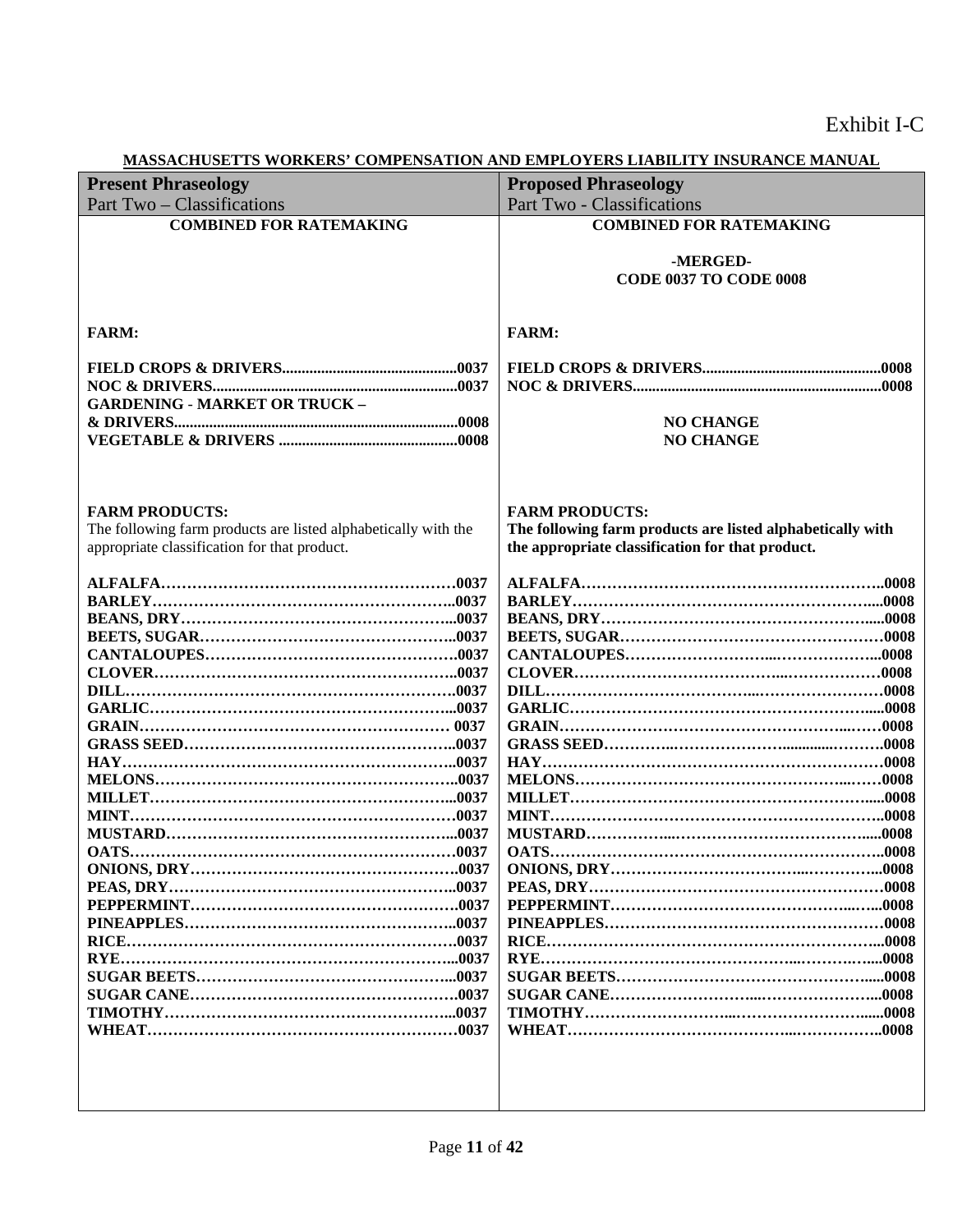| <b>Present Phraseology</b>                                                                                                                                                                                                                                                                                          | <b>Proposed Phraseology</b>                                                                                                                                                                                                                                                                                                                                         |
|---------------------------------------------------------------------------------------------------------------------------------------------------------------------------------------------------------------------------------------------------------------------------------------------------------------------|---------------------------------------------------------------------------------------------------------------------------------------------------------------------------------------------------------------------------------------------------------------------------------------------------------------------------------------------------------------------|
|                                                                                                                                                                                                                                                                                                                     |                                                                                                                                                                                                                                                                                                                                                                     |
| Part Two - Classifications                                                                                                                                                                                                                                                                                          | <b>Part Two - Classifications</b>                                                                                                                                                                                                                                                                                                                                   |
| <b>FARM PRODUCTS:</b><br>The following farm products are listed alphabetically with the<br>appropriate classification for that product.                                                                                                                                                                             | <b>FARM PRODUCTS:</b><br>The following farm products are listed alphabetically with<br>the appropriate classification for that product.                                                                                                                                                                                                                             |
|                                                                                                                                                                                                                                                                                                                     | <b>NO CHANGE</b>                                                                                                                                                                                                                                                                                                                                                    |
| <b>IRRIGATION WORKS OPERATION &amp;</b><br>Code 0251 and the farm classifications shall not be assigned to<br>the same risk unless the operations described by these<br>classifications are conducted as separate and distinct<br>businesses. Irrigation system construction to be separately<br>rated as Code 6229 | - MERGED -<br><b>CODE 0251 TO CODE 7520</b><br><b>IRRIGATION WORKS OPERATION &amp;</b><br>Code 7520 and the farm classifications shall not be<br>assigned to the same risk unless the operations described by<br>these classifications are conducted as separate and distinct<br>businesses. Irrigation system construction to be separately<br>rated as Code 6229. |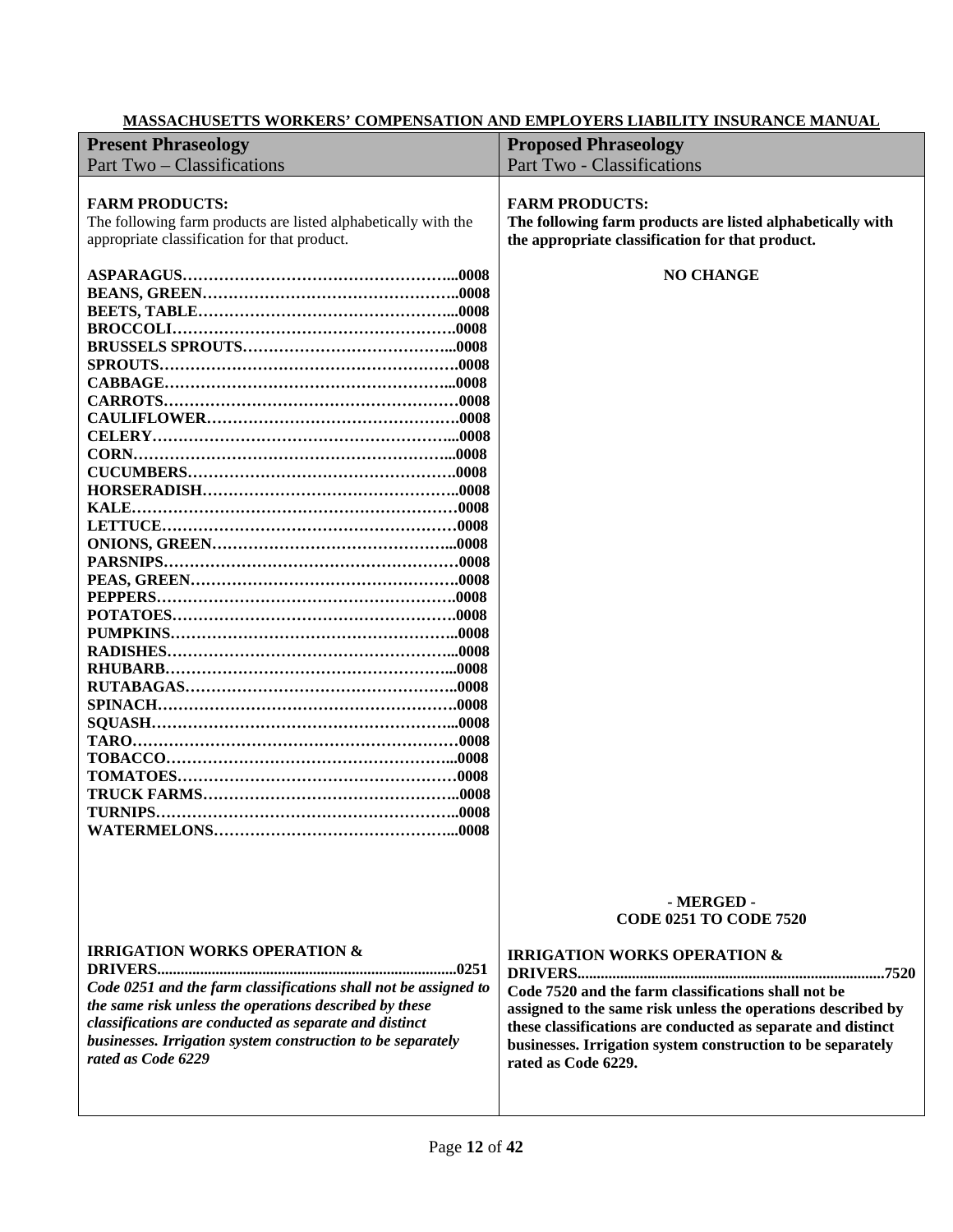| <b>Present Phraseology</b>                                                                                                                                                                                                                                                                      | <b>Proposed Phraseology</b>                                 |
|-------------------------------------------------------------------------------------------------------------------------------------------------------------------------------------------------------------------------------------------------------------------------------------------------|-------------------------------------------------------------|
| Part Two – Classifications                                                                                                                                                                                                                                                                      | Part Two - Classifications                                  |
| <b>MAJOR GOVERNMENTAL OCCUPATIONS ASSIGNED</b><br><b>TO CLASSIFICATIONS</b><br><b>OTHER THAN CODE 9410:</b><br><b>WATERWORKS OPERATION - ALL EMPLOYEES</b><br><b>INCLUDING STORE EMPLOYEES, SALESMEN</b>                                                                                        | <b>NO CHANGE</b>                                            |
| <b>WATER MAIN OR CONNECTION CONSTRUCTION</b><br>Includes tunneling at street crossings when not performed<br>under air pressure. Code 7520 waterworks operation shall not<br>be assigned at the same job or location to which Code 6319<br>applies. All other tunneling to be separately rated. | <b>NO CHANGE</b>                                            |
| <b>WATERWORKS OPERATION &amp; DRIVERS7520</b><br>Includes store employees, meter readers. Construction of<br>aqueducts, buildings, dams or reservoirs to be separately rated.                                                                                                                   | <b>NO CHANGE</b>                                            |
|                                                                                                                                                                                                                                                                                                 | - MERGED -<br><b>CODE 2001 TO CODE 2003</b>                 |
|                                                                                                                                                                                                                                                                                                 |                                                             |
|                                                                                                                                                                                                                                                                                                 | ICE CREAM CONE MFG & DRIVERS2003                            |
| <b>BAKERY &amp; DRIVERS, ROUTE SUPERVISORS2003</b>                                                                                                                                                                                                                                              | <b>NO CHANGE</b>                                            |
|                                                                                                                                                                                                                                                                                                 | <b>NO CHANGE</b>                                            |
|                                                                                                                                                                                                                                                                                                 | - MERGED -<br><b>CODE 2286 &amp; CODE 2302 TO CODE 2220</b> |
|                                                                                                                                                                                                                                                                                                 | SPINNING AND WEAVING - NATURAL OR SYNTHETIC                 |
| Codes 2286 and 2220 yarn or thread mfg. - cotton shall not be<br>assigned to the same risk unless the operations described by<br>these classifications are conducted as separate and distinct<br>businesses.                                                                                    | <b>ELIMINATED</b>                                           |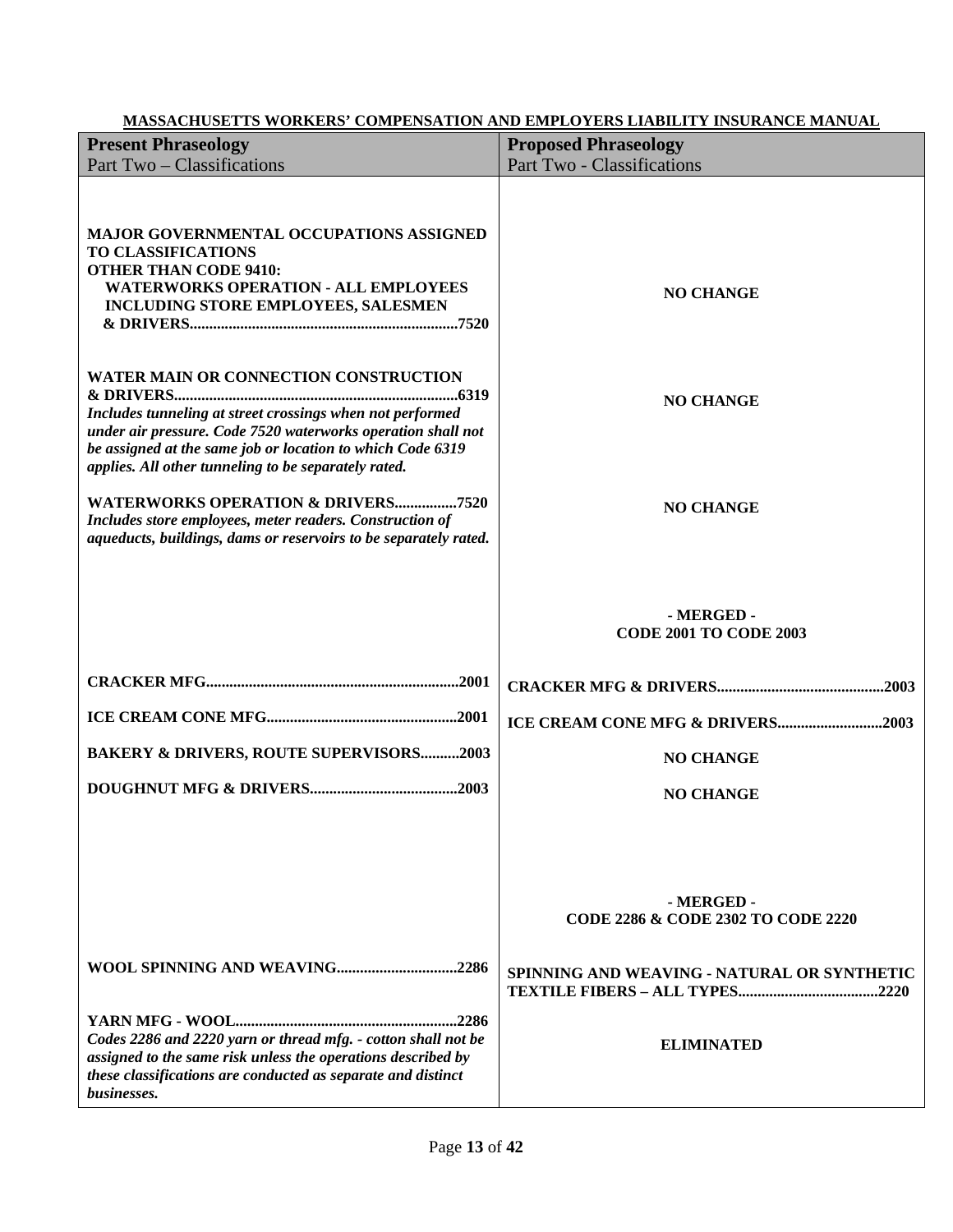| <b>MASSACHUSETTS WORKERS' COMPENSATION AND EMPLOYERS LIABILITY INSURANCE MANUAL</b>        |                                                                               |
|--------------------------------------------------------------------------------------------|-------------------------------------------------------------------------------|
| <b>Present Phraseology</b>                                                                 | <b>Proposed Phraseology</b>                                                   |
| Part Two – Classifications                                                                 | <b>Part Two - Classifications</b>                                             |
|                                                                                            |                                                                               |
| RIBBON MFG - TEXTILE FABRICS2302                                                           | RIBBON MFG - TEXTILE FABRICS2220                                              |
|                                                                                            | THREAD OR YARN MFG - NATURAL OR SYNTHETIC<br>TEXTILE FIBERS - ALL TYPES2220   |
|                                                                                            | THROWING AND WEAVING - NATURAL OR<br>SYNTHETIC TEXTILE FIBERS - ALL TYPES2220 |
|                                                                                            | <b>ELIMINATED</b>                                                             |
|                                                                                            | YARN OR THREAD MFG - NATURAL OR SYNTHETIC                                     |
| CARPET, OR RUG MFG - JUTE OR HEMP2220                                                      | <b>NO CHANGE</b>                                                              |
| <b>CHENILLE PRODUCTS MFG:</b>                                                              |                                                                               |
|                                                                                            | CORD OR TWINE MFG - NATURAL OR SYNTHETIC                                      |
| CORDAGE, ROPE OR TWINE MFG NOC2220                                                         | <b>NO CHANGE</b>                                                              |
| COTTON SPINNING AND WEAVING2220                                                            | <b>ELIMINATED</b>                                                             |
|                                                                                            | <b>ELIMINATED</b>                                                             |
| HEMP OR JUTE SPINNING AND WEAVING2220                                                      | <b>ELIMINATED</b>                                                             |
| <b>JUTE OR HEMP SPINNING AND WEAVING</b><br>2220                                           | <b>ELIMINATED</b>                                                             |
|                                                                                            | LINEN CLOTH MFG FROM NATURAL OR<br>SYNTHETIC TEXTILE FIBERS - ALL TYPES2220   |
|                                                                                            | <b>ELIMINATED</b>                                                             |
| MOP HEAD MFG - FROM COTTON WASTE2220                                                       | MOP HEAD MFG - FROM NATURAL OR SYNTHETIC                                      |
| Not applicable to wire nets. Cordage or twine mfg. to be<br>separately rated as Code 2220. | <b>NO CHANGE</b>                                                              |
| ROPE, CORDAGE OR TWINE MFG NOC2220                                                         | <b>ELIMINATED</b>                                                             |
| RUG OR CARPET MFG - JUTE OR HEMP2220                                                       | <b>ELIMINATED</b>                                                             |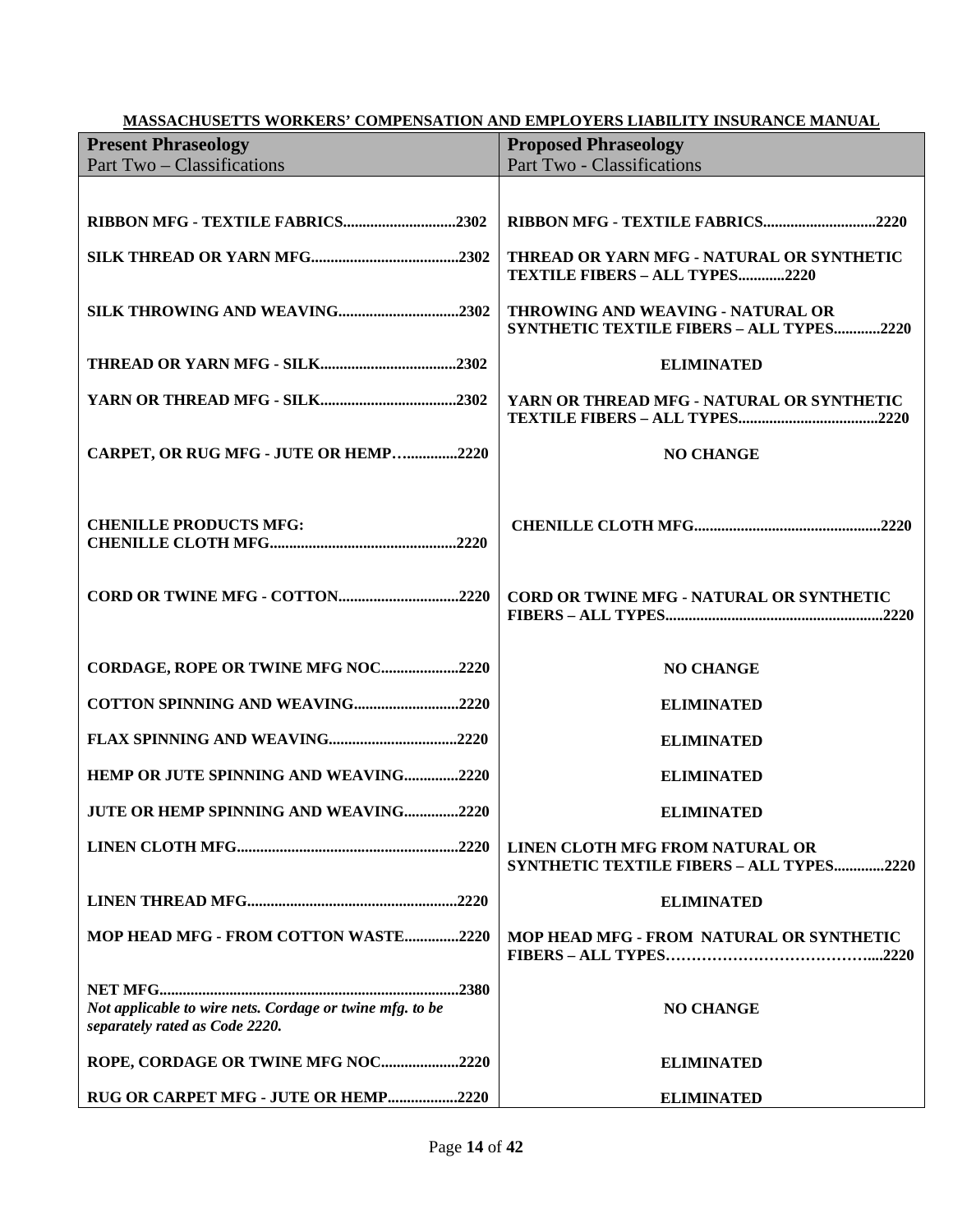| <b>MASSACHUSETTS WORKERS' COMPENSATION AND EMPLOYERS LIABILITY INSURANCE MANUAL</b>                                      |                                                                                         |  |
|--------------------------------------------------------------------------------------------------------------------------|-----------------------------------------------------------------------------------------|--|
| <b>Present Phraseology</b>                                                                                               | <b>Proposed Phraseology</b>                                                             |  |
| Part Two - Classifications                                                                                               | <b>Part Two - Classifications</b>                                                       |  |
|                                                                                                                          |                                                                                         |  |
|                                                                                                                          | <b>ELIMINATED</b>                                                                       |  |
| TWINE, CORDAGE OR ROPE MFG NOC2220                                                                                       | <b>ELIMINATED</b>                                                                       |  |
|                                                                                                                          | <b>ELIMINATED</b>                                                                       |  |
| Jute webbing mfg. to be separately rated as Code 2220 jute or<br>hemp spinning.                                          | <b>NO CHANGE</b>                                                                        |  |
| YARN OR THREAD MFG - COTTON2220                                                                                          | <b>ELIMINATED</b>                                                                       |  |
|                                                                                                                          | - MERGED -<br><b>CODE 2534 TO CODE 2501</b>                                             |  |
| FEATHER OR FLOWER MFG - ARTIFICIAL2534                                                                                   | FEATHER OR FLOWER MFG - ARTIFICIAL2501                                                  |  |
| FLOWER OR FEATHER MFG - ARTIFICIAL2534                                                                                   | FLOWER OR FEATHER MFG - ARTIFICIAL2501                                                  |  |
|                                                                                                                          |                                                                                         |  |
| Applies to products made from human hair.                                                                                | Applies to products made from human hair.                                               |  |
| BUFFING OR POLISHING CLOTH, CLOTH                                                                                        | <b>NO CHANGE</b>                                                                        |  |
| <b>CHENILLE PRODUCTS MFG:</b><br><b>CHENILLE PRODUCTS MFG FROM CHENILLE</b><br>CLOTH - CUTTING, SEWING AND FINISHING2501 | <b>CHENILLE PRODUCTS MFG FROM CHENILLE</b><br>CLOTH - CUTTING, SEWING AND FINISHING2501 |  |
| <b>CLOTH PRINTING - SILK SCREEN PROCESS:</b><br>HAND PRINTING - INCLUDES DRYING2501                                      | <b>CLOTH PRINTING - SILK SCREEN PROCESS:</b>                                            |  |
| <b>MACHINERY OPERATIONS - INCLUDES</b>                                                                                   | <b>ELIMINATED</b>                                                                       |  |
|                                                                                                                          | <b>NO CHANGE</b>                                                                        |  |
|                                                                                                                          | <b>NO CHANGE</b>                                                                        |  |
| CUSHION, PILLOW OR QUILT MFG2501<br>No mattress or box spring mfg.                                                       | <b>NO CHANGE</b>                                                                        |  |
| DOLL CLOTHING, OR CLOTH DOLLS OR<br>Includes dressing of dolls.                                                          | <b>NO CHANGE</b>                                                                        |  |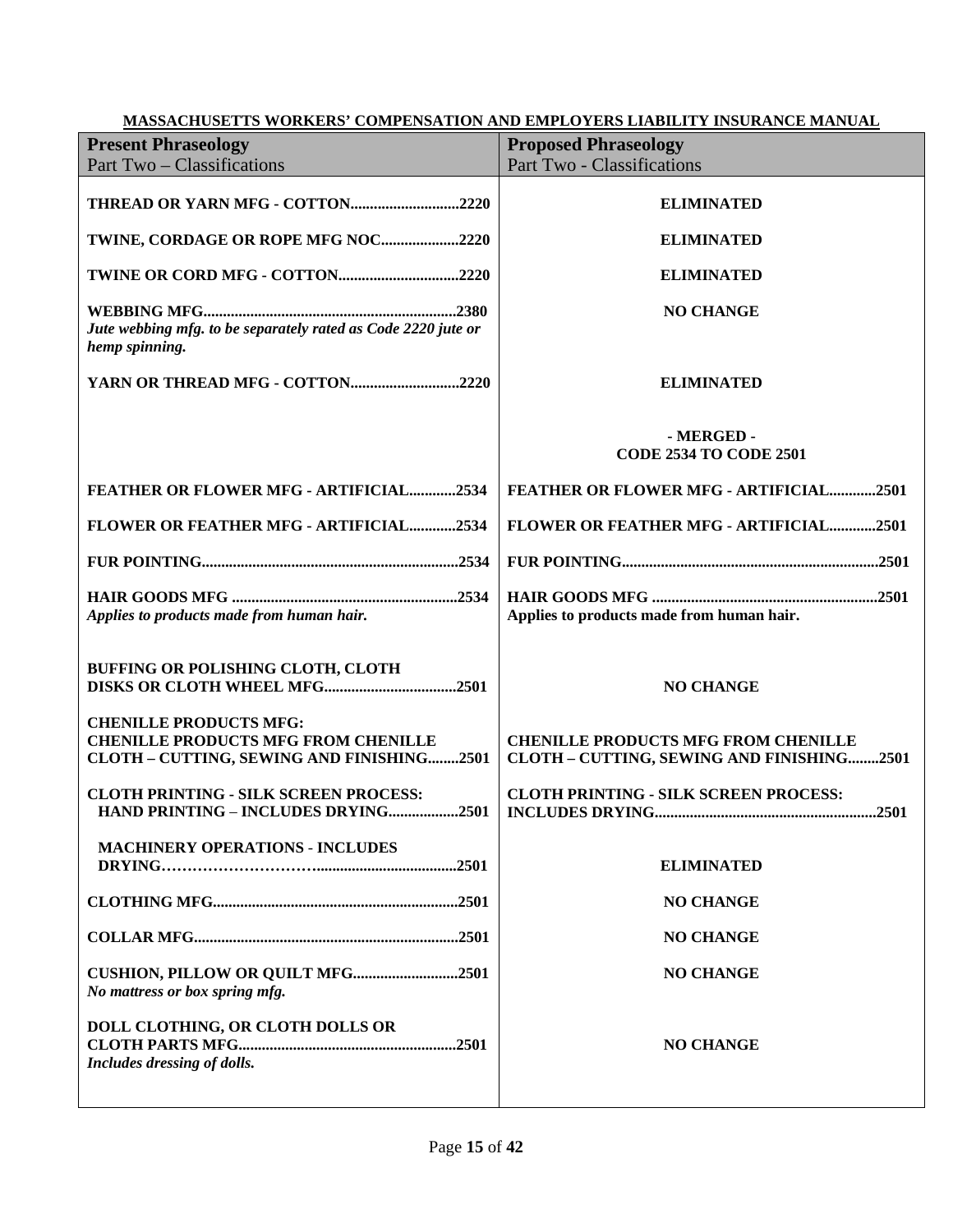|                                                                                                                      | MASSACHUSETTS WORKERS' COMPENSATION AND EMPLOYERS LIABILITY INSURANCE MANUAL |
|----------------------------------------------------------------------------------------------------------------------|------------------------------------------------------------------------------|
| <b>Present Phraseology</b>                                                                                           | <b>Proposed Phraseology</b>                                                  |
| Part Two - Classifications                                                                                           | Part Two - Classifications                                                   |
| DRAPERIES OR CURTAIN MFG - FROM CLOTH,<br>PAPER OR PLASTIC - CUTTING AND SEWING2501                                  | <b>NO CHANGE</b>                                                             |
|                                                                                                                      | <b>NO CHANGE</b>                                                             |
| No mattress or box spring mfg.                                                                                       | <b>NO CHANGE</b>                                                             |
| Preparation of skins to be separately rated.                                                                         | <b>NO CHANGE</b>                                                             |
|                                                                                                                      | <b>NO CHANGE</b>                                                             |
| Includes wearing apparel, draperies or household furnishings<br>from textile fabrics.                                | <b>NO CHANGE</b>                                                             |
| <b>FURRIERS - REPAIRING OR REMODELING</b>                                                                            | <b>NO CHANGE</b>                                                             |
|                                                                                                                      | <b>NO CHANGE</b>                                                             |
| <b>GLOVE MFG - LEATHER OR TEXTILE2501</b><br>Tanning of leather or mfg. of textile fabric to be separately<br>rated. | <b>NO CHANGE</b>                                                             |
| HAT FRAME MFG. - LADIES - FROM                                                                                       | <b>NO CHANGE</b>                                                             |
| Includes blowing, starting or forming of hat shapes. Hatters'<br>fur mfg. to be separately rated as Code 2623.       | <b>NO CHANGE</b>                                                             |
| HOSIERY DYEING AND FINISHING2501                                                                                     | <b>NO CHANGE</b>                                                             |
| Yarn mfg. to be separately rated.                                                                                    | <b>NO CHANGE</b>                                                             |
|                                                                                                                      | <b>NO CHANGE</b>                                                             |
|                                                                                                                      | <b>NO CHANGE</b>                                                             |
|                                                                                                                      | <b>NO CHANGE</b>                                                             |
| LININGS - SEWING INTO COATS BY HAND2501                                                                              | <b>NO CHANGE</b>                                                             |
| <b>LAMP SHADE MFG - PARCHMENT OR</b><br>Frame manufacturing to be separately rated.                                  | <b>NO CHANGE</b>                                                             |
| Applies to ladies trimmed hats.                                                                                      | <b>NO CHANGE</b>                                                             |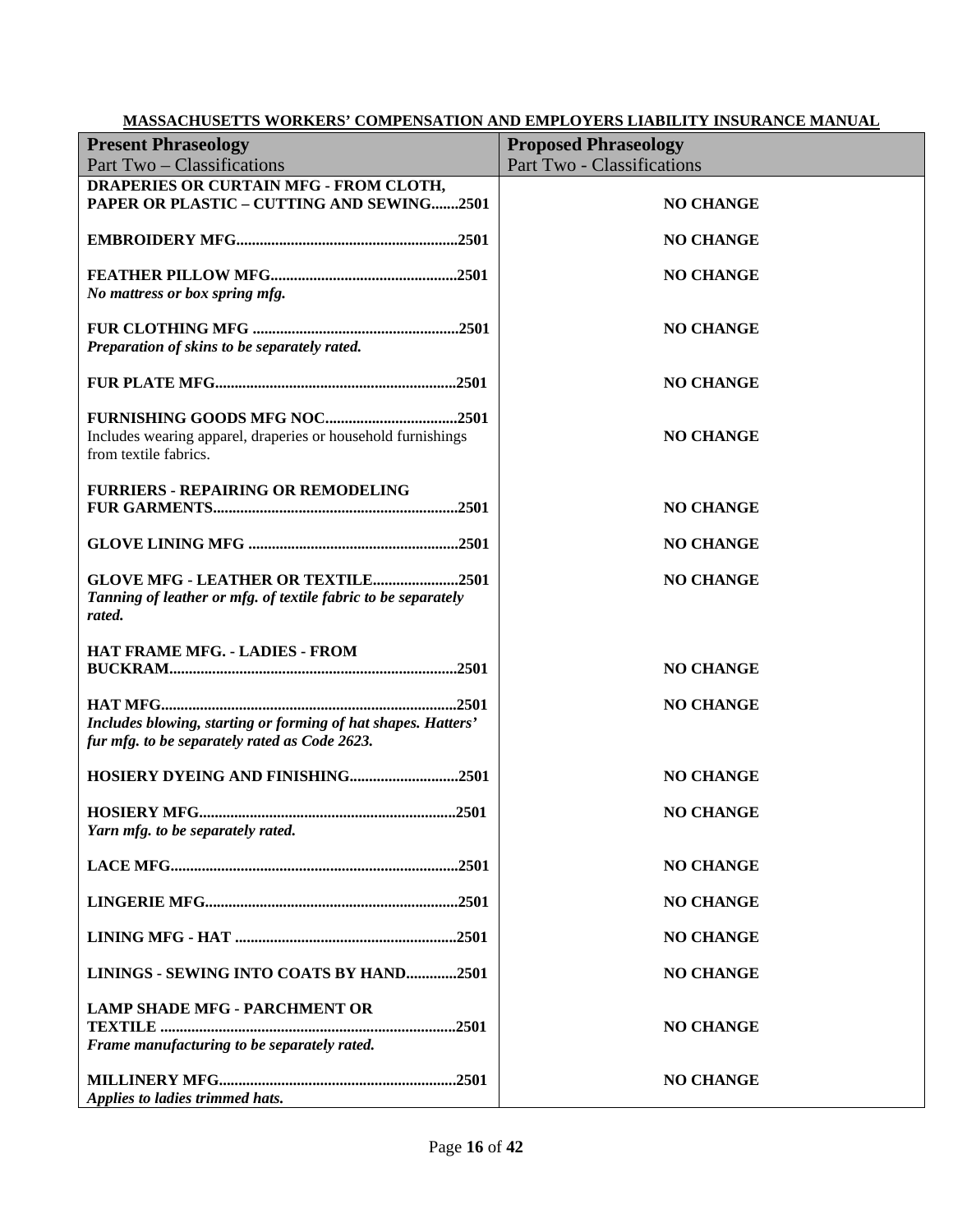| <b>Present Phraseology</b>                                                                                                    | <b>Proposed Phraseology</b>           |
|-------------------------------------------------------------------------------------------------------------------------------|---------------------------------------|
| Part Two – Classifications                                                                                                    | Part Two - Classifications            |
| NAILHEAD ORNAMENTATION - ATTACHING NAIL<br>HEADS OR SIMILARARTICLES TO TEXTILE<br><b>FABRICS BY MEANS OF FOOT PRESSES2501</b> | <b>ELIMINATE</b>                      |
| Hardware mfg. to be separately rated.                                                                                         | <b>NO CHANGE</b>                      |
| PILLOW, QUILT OR CUSHION MFG2501<br>No mattress or box spring mfg.                                                            | <b>NO CHANGE</b>                      |
| PLEATING AND STITCHING OR TUCKING -<br><b>WOMEN'S DRESS FABRICS OR TRIMMINGS</b><br>- NOT CLOTHING MANUFACTURING2501          | <b>ELIMINATE</b>                      |
| <b>POWDER PUFF MFG - FROM FABRICS OR</b>                                                                                      | <b>NO CHANGE</b>                      |
| QUILT, CUSHION OR PILLOW MFG2501<br>No mattress or box spring mfg.                                                            | <b>NO CHANGE</b>                      |
| <b>QUILTED CLOTH MFG - FOR GARMENTS AND</b>                                                                                   | <b>NO CHANGE</b>                      |
|                                                                                                                               | <b>NO CHANGE</b>                      |
| SHOE ORNAMENT MFG - FABRIC2501                                                                                                | <b>NO CHANGE</b>                      |
| <b>SILK SCREEN PROCESS - CLOTH PRINTING:</b><br>HAND PAINTING - INCLUDES DRYING2501                                           | SILK SCREEN PROCESS - CLOTH PRINTING: |
| <b>MACHINERY OPERATIONS - INCLUDES</b>                                                                                        | <b>ELIMINATE</b>                      |
| Buckle, webbing or leather parts mfg. to be separately rated.                                                                 | <b>NO CHANGE</b>                      |
| <b>TEXTILE MENDING - INVISIBLE TEXTILE</b><br>WEAVING OF WEARING APPAREL2501                                                  | <b>NO CHANGE</b>                      |
| TOY MFG - CLOTH STUFFED ANIMALS                                                                                               | <b>NO CHANGE</b>                      |
| <b>TRIMMINGS - MANUFACTURING FANCY</b><br><b>TRIMMINGS OR PIPING - NOT MANUFACTURING</b>                                      | <b>ELIMINATE</b>                      |
| <b>TRIMMINGS OR RIBBONS - HAND SEWING ON</b>                                                                                  | <b>NO CHANGE</b>                      |
| Mfg. of frames, handles or hardware to be separately rated.                                                                   | <b>NO CHANGE</b>                      |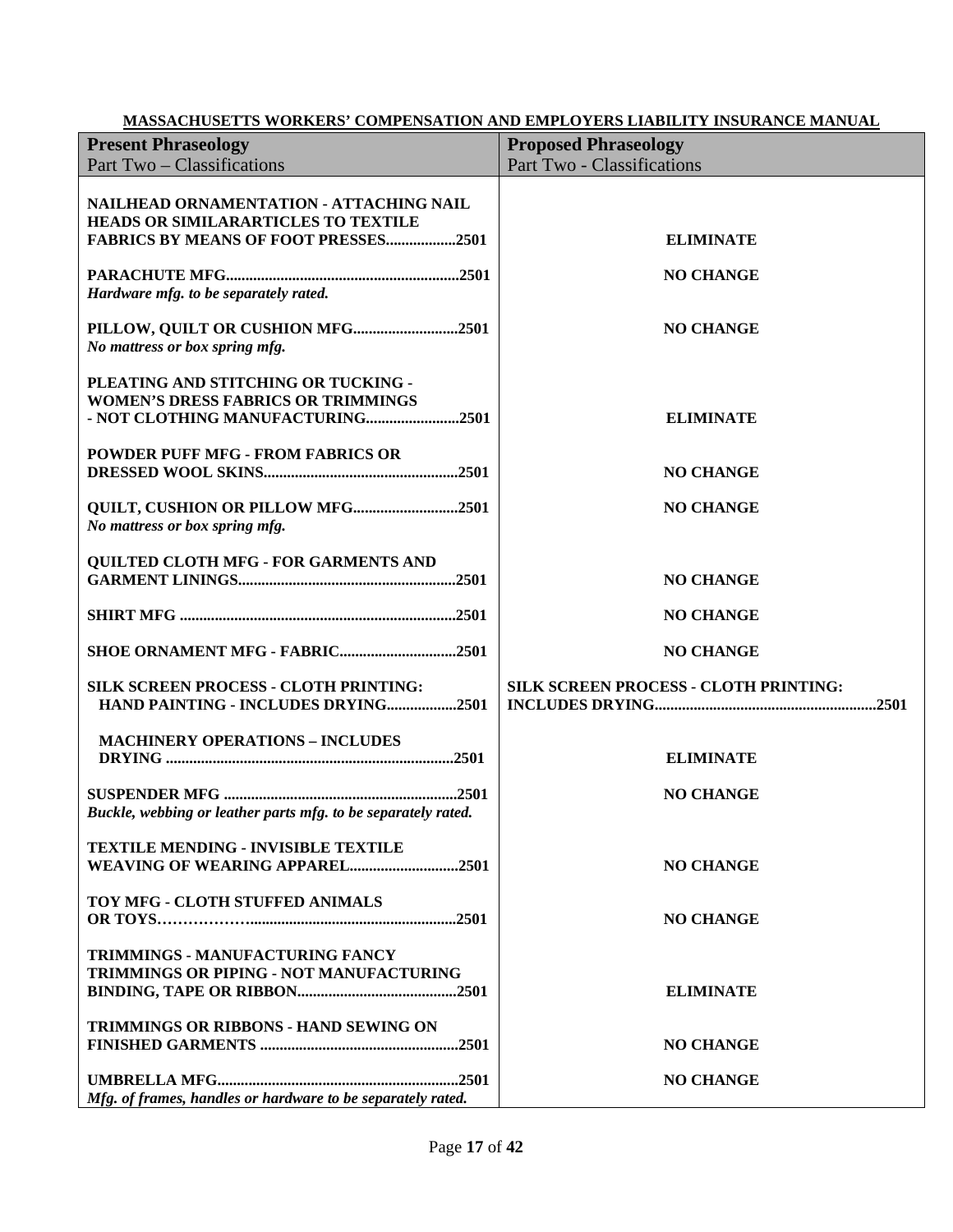| <b>Present Phraseology</b>                                                                                                                                                                                                                                                                                                                                                                    | <b>Proposed Phraseology</b>                                                                             |
|-----------------------------------------------------------------------------------------------------------------------------------------------------------------------------------------------------------------------------------------------------------------------------------------------------------------------------------------------------------------------------------------------|---------------------------------------------------------------------------------------------------------|
| Part Two - Classifications                                                                                                                                                                                                                                                                                                                                                                    | Part Two - Classifications                                                                              |
| Roller manufacturing to be separately rated either as Code<br>2841 or Code 3146.                                                                                                                                                                                                                                                                                                              | <b>NO CHANGE</b>                                                                                        |
|                                                                                                                                                                                                                                                                                                                                                                                               | -MERGED-<br><b>CODE 2578 TO CODE 2576</b>                                                               |
| Applies to the mfg. of cotton, burlap or gunny bags or sacks.                                                                                                                                                                                                                                                                                                                                 | Applies to the mfg. of cotton, burlap or gunny bags or sacks.                                           |
| Applies to the renovating or repairing of cotton, burlap or<br>gunny bags or sacks and includes sewing.                                                                                                                                                                                                                                                                                       | Applies to the renovating or repairing of cotton, burlap or<br>gunny bags or sacks and includes sewing. |
| Applies to the mfr. of cotton, burlap or gunny bags or sacks.                                                                                                                                                                                                                                                                                                                                 | Applies to the mfr. of cotton, burlap or gunny bags or sacks.                                           |
| <b>AWNING OR TENT MFG - SHOP2576</b><br>The installation, removal or repair of awnings, tents or other<br>canvas products away from the shop shall be classified as<br>Code 5102 awning erection. Unless payroll records are<br>accurately maintained showing the amount of payroll<br>expended for shop work, the entire payroll shall be assigned to<br>Code 5102 awning erection.          | <b>NO CHANGE</b>                                                                                        |
| CANVAS GOODS MFG NOC - SHOP 2576<br>The installation, removal or repair of awnings, tents or other<br>canvas products away from the shop shall be classified as<br>Code 5102 canvas goods erection. Unless payroll records are<br>accurately maintained, showing the amount of payroll<br>expended for shop work, the entire payroll shall be assigned to<br>Code 5102 canvas goods erection. | <b>NO CHANGE</b>                                                                                        |
| Applies to shop operations.                                                                                                                                                                                                                                                                                                                                                                   | <b>NO CHANGE</b>                                                                                        |
| The installation, removal or repair of awnings, tents or other<br>canvas products away from the shop shall be classified as<br>Code 5102 tent erection. Unless payroll records are accurately<br>maintained showing the amount of payroll expended for shop<br>work, the entire payroll shall be assigned to Code 5102 tent<br>erection.                                                      | <b>NO CHANGE</b>                                                                                        |
|                                                                                                                                                                                                                                                                                                                                                                                               |                                                                                                         |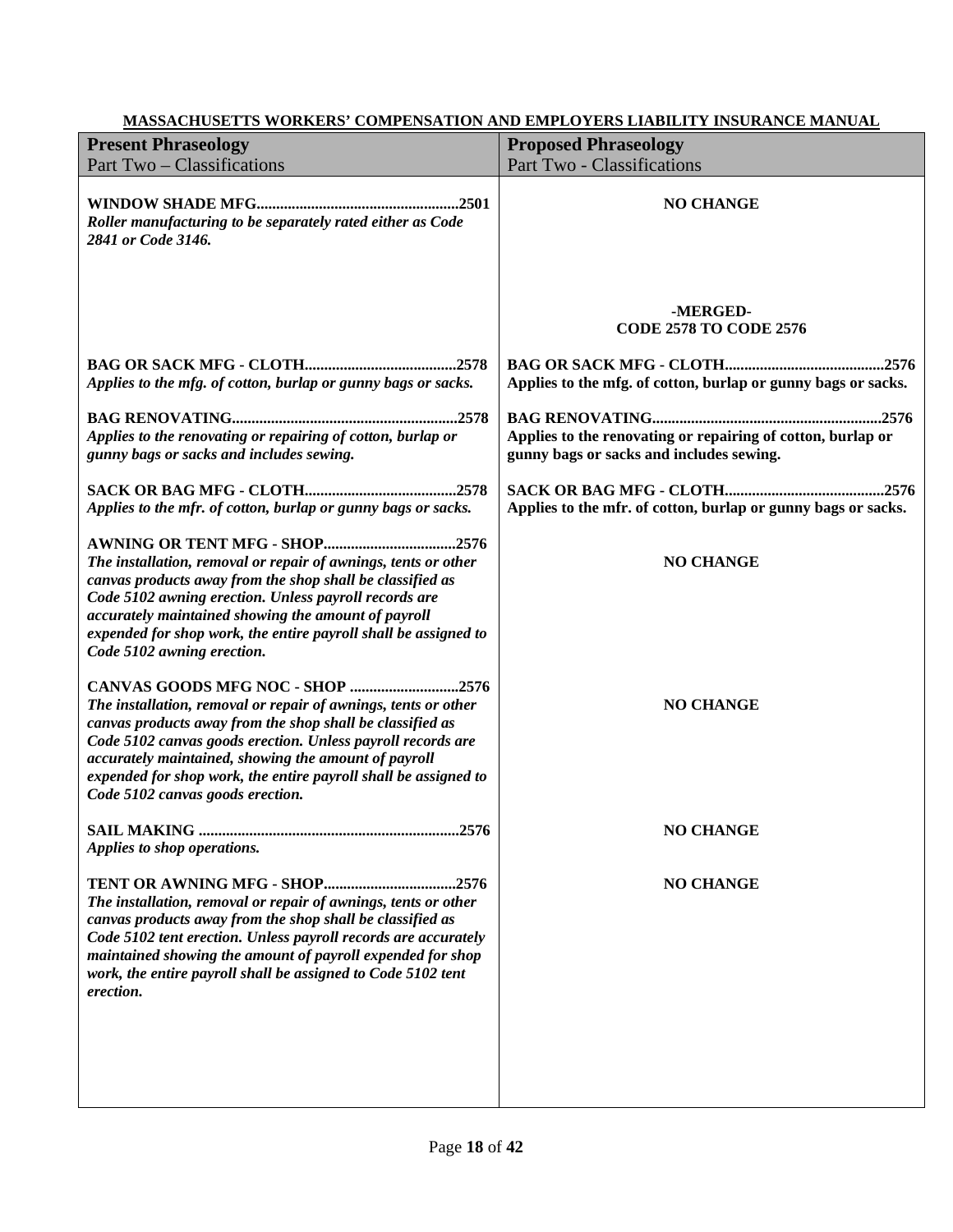| <u>MASSACHUSETTS WORKERS' COMPENSATION AND EMPLOTERS LIABILITY INSURANCE MANUAL</u>                                                                                                                                                                                                                                                                            |                                                                                                                                                                                                  |
|----------------------------------------------------------------------------------------------------------------------------------------------------------------------------------------------------------------------------------------------------------------------------------------------------------------------------------------------------------------|--------------------------------------------------------------------------------------------------------------------------------------------------------------------------------------------------|
| <b>Present Phraseology</b>                                                                                                                                                                                                                                                                                                                                     | <b>Proposed Phraseology</b>                                                                                                                                                                      |
| Part Two – Classifications                                                                                                                                                                                                                                                                                                                                     | Part Two - Classifications                                                                                                                                                                       |
|                                                                                                                                                                                                                                                                                                                                                                | - MERGED -<br><b>CODE 2640 TO CODE 2651</b>                                                                                                                                                      |
| Shall not be assigned to a risk engaged in operations described<br>by another classification unless the operations subject to Code<br>2640 are conducted as a separate and distinct business.                                                                                                                                                                  | Shall not be assigned to a risk engaged in operations<br>described by another classification unless the operations<br>subject to Code 2651 are conducted as a separate and distinct<br>business. |
| Applies to the mfg. of tongues, linings or facings.                                                                                                                                                                                                                                                                                                            | <b>NO CHANGE</b>                                                                                                                                                                                 |
| Includes counter, heel or sole cutting.                                                                                                                                                                                                                                                                                                                        | <b>NO CHANGE</b>                                                                                                                                                                                 |
| WELTING MFG - LEATHER, LATEX, BURLAP,                                                                                                                                                                                                                                                                                                                          | <b>NO CHANGE</b>                                                                                                                                                                                 |
| HIDE OR LEATHER DEALERS OR STORES8105<br><b>OPERATIONS COVERED:</b><br>This classification applies to wholesale or retail stores engaged<br>principally in selling all kinds of raw or dressed animal hides,<br>reptile skins and tanned leather.                                                                                                              | <b>NO CHANGE</b>                                                                                                                                                                                 |
| Raw hides are usually received from slaughterhouses and are<br>sorted, graded, salted by hand and shipped to tanneries for<br>processing. After processing at the tannery, the dressed and<br>finished hides, skins and leather are returned to the dealers,<br>where they are graded, measured, edge trimmed by hand<br>where necessary, stocked and shipped. |                                                                                                                                                                                                  |
| <b>OPERATIONS NOT COVERED:</b><br>1. Dealers in fur skins, such as those used for clothing, e.g.,<br>mink, ermine, sable, beaver, rabbit, fox and raccoon, are<br>assigned to Code 8018 fur dealers - wholesale.                                                                                                                                               |                                                                                                                                                                                                  |
| 2. This classification does not include any processing<br>operations (other than hand edge trimming mentioned above).<br>If processing is performed, it is assigned as shown below:                                                                                                                                                                            |                                                                                                                                                                                                  |
| Leather Splitting, Leather Finishing, Leather Dressing,<br>Leather Skinning, Leather Coloring or Painting2688                                                                                                                                                                                                                                                  | <b>NO CHANGE</b>                                                                                                                                                                                 |
|                                                                                                                                                                                                                                                                                                                                                                |                                                                                                                                                                                                  |
|                                                                                                                                                                                                                                                                                                                                                                |                                                                                                                                                                                                  |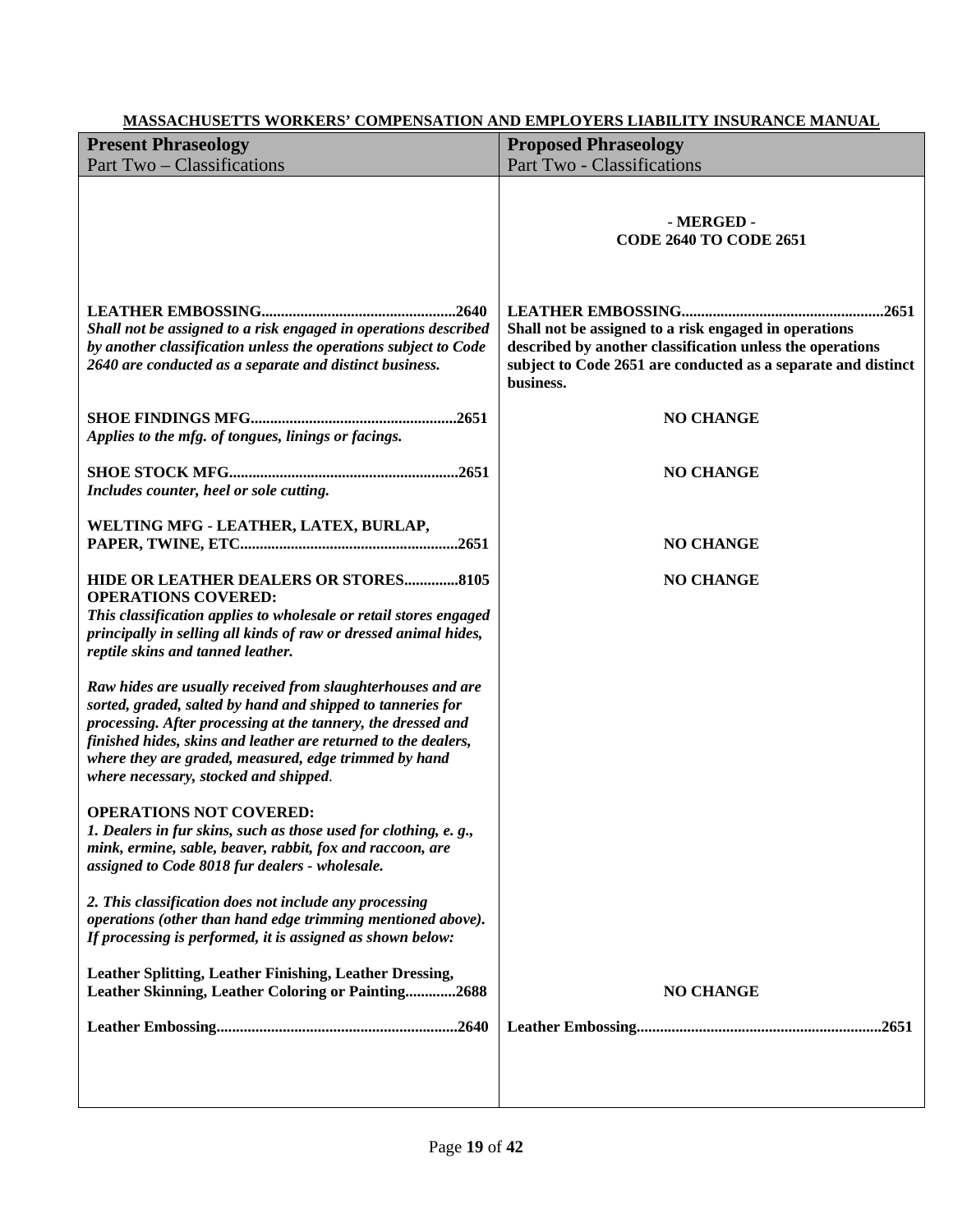| <u>WE ROOM CHUDLE TO WORKERS</u><br><b>Present Phraseology</b><br>Part Two – Classifications                                                                                              | <b>Proposed Phraseology</b><br>Part Two - Classifications                                                                                                                                 |
|-------------------------------------------------------------------------------------------------------------------------------------------------------------------------------------------|-------------------------------------------------------------------------------------------------------------------------------------------------------------------------------------------|
|                                                                                                                                                                                           | - MERGED -<br><b>CODE 3064 TO CODE 3066</b>                                                                                                                                               |
| Codes 3064 and 9552 sign mfg. shall not be assigned to the<br>same risk unless the operations described by these<br>classifications are conducted as separate and distinct<br>businesses. | Codes 3066 and 9552 sign mfg. shall not be assigned to the<br>same risk unless the operations described by these<br>classifications are conducted as separate and distinct<br>businesses. |
|                                                                                                                                                                                           | <b>NO CHANGE</b>                                                                                                                                                                          |
| DOOR, DOOR FRAME OR SASH MFG - WOOD -                                                                                                                                                     | <b>NO CHANGE</b>                                                                                                                                                                          |
| HOTEL AND RESTAURANT KITCHEN<br>EQUIPMENT MFG - SHEET METAL3066                                                                                                                           | <b>NO CHANGE</b>                                                                                                                                                                          |
| <b>RESTAURANT AND HOTEL KITCHEN</b><br>EQUIPMENT MFG - SHEET METAL3066                                                                                                                    | <b>NO CHANGE</b><br><b>NO CHANGE</b>                                                                                                                                                      |
|                                                                                                                                                                                           | - MERGED -<br><b>CODE 3227 TO CODE 3400</b>                                                                                                                                               |
| Applies to goods manufactured from sheet aluminum. Rolling<br>mills or smelting to be separately rated.                                                                                   | Applies to goods manufactured from sheet aluminum.<br>Rolling mills or smelting to be separately rated.                                                                                   |
| COOKING UTENSILS MFG - STEEL3227                                                                                                                                                          | COOKING UTENSILS MFG - STEEL3400                                                                                                                                                          |
| <b>AUTO PARTS MFG - MISCELLANEOUS STAMPED</b>                                                                                                                                             | <b>NO CHANGE</b>                                                                                                                                                                          |
| BARREL OR DRUM MFG - STEEL3400                                                                                                                                                            | <b>NO CHANGE</b>                                                                                                                                                                          |
| <b>BARREL OR DRUM - STEEL - RECONDITIONING</b>                                                                                                                                            | <b>NO CHANGE</b>                                                                                                                                                                          |
|                                                                                                                                                                                           | <b>NO CHANGE</b>                                                                                                                                                                          |
| Applicable to mass production manufacturing of stamped<br>metal articles including, but not limited to, license plates, tags,<br>toys, pie plates, buckets and wastebaskets.              | <b>NO CHANGE</b>                                                                                                                                                                          |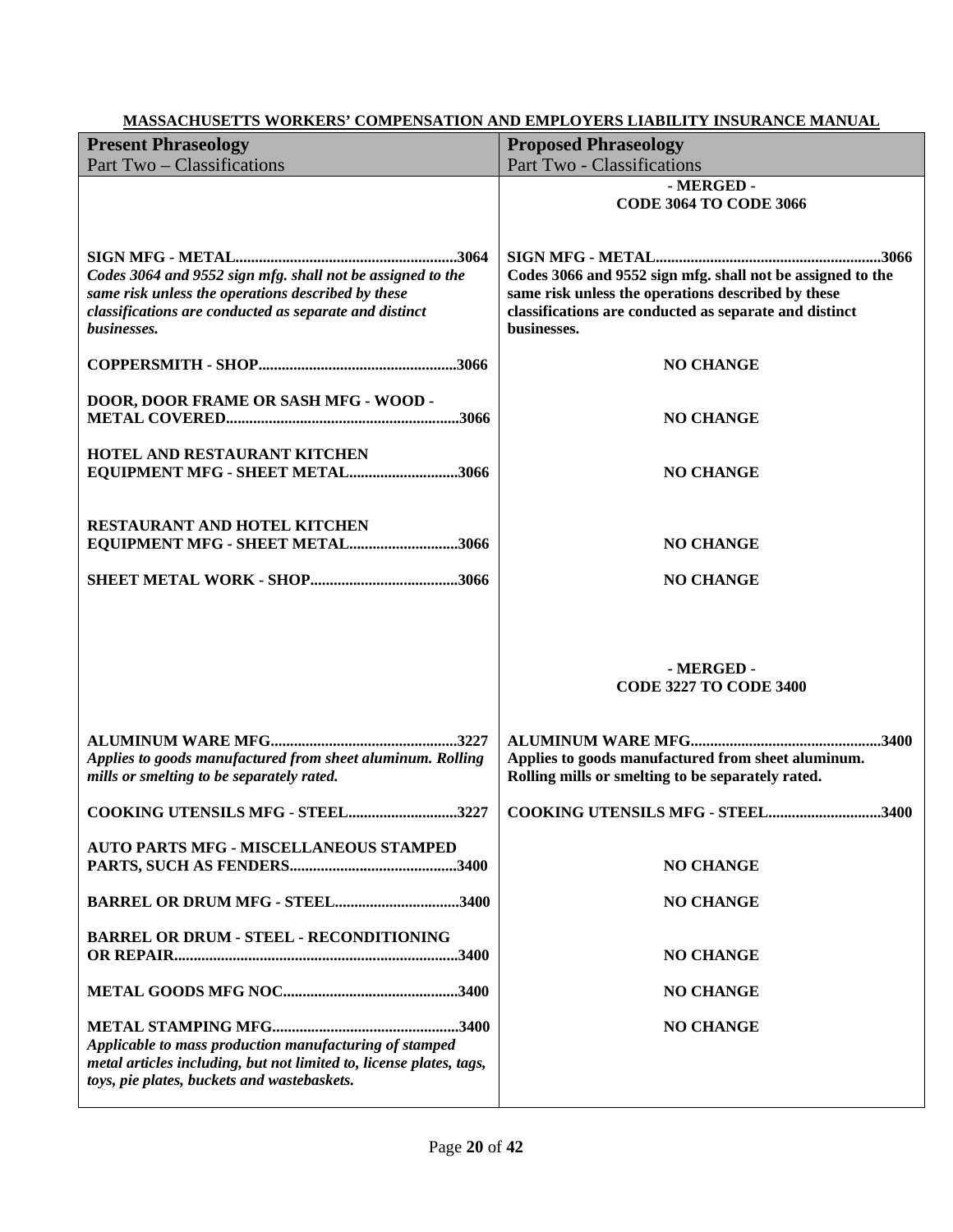| <u>MASSACHUSET IS WORKERS' COMPENSATION AND EMPLOYERS LIABILITY INSURANCE MANUAL</u>                                                    |                                                                                                                            |
|-----------------------------------------------------------------------------------------------------------------------------------------|----------------------------------------------------------------------------------------------------------------------------|
| <b>Present Phraseology</b>                                                                                                              | <b>Proposed Phraseology</b>                                                                                                |
| Part Two - Classifications                                                                                                              | Part Two - Classifications                                                                                                 |
| METAL TAG MFG - STAMPED - NOC3400                                                                                                       | <b>NO CHANGE</b>                                                                                                           |
| TINWARE MFG - PIE PLATES, BUCKETS, PAILS,<br>WASTEBASKETS, ASH CANS, DUSTPANS3400                                                       | <b>NO CHANGE</b>                                                                                                           |
|                                                                                                                                         | <b>MERGED-</b><br><b>CODE 3241 TO CODE 1924</b>                                                                            |
| <b>CABLE MFG - INSULATED ELECTRICAL4470</b><br>Wire drawing to be separately rated as Codes 1924 or 3241.                               | <b>CABLE MFG - INSULATED ELECTRICAL4470</b><br>Wire drawing to be separately rated as Codes 1924.                          |
| <b>CABLE MFG OR WIRE DRAWING - NOT</b>                                                                                                  | <b>CABLE MFG OR WIRE DRAWING - ALL</b>                                                                                     |
| <b>CABLE OR WIRE ROPE MFG - IRON OR STEEL</b>                                                                                           | <b>CABLE OR WIRE ROPE MFG - ALL</b>                                                                                        |
|                                                                                                                                         |                                                                                                                            |
| Mfg. of insulated electrical cable to be separately rated as<br>Code 4470 cable mfg.                                                    | Mfg. of insulated electrical cable to be separately rated as<br>Code 4470 cable mfg.                                       |
| Wire drawing to be separately rated as Code 1924 or Code<br>3241.                                                                       | Wire drawing to be separately rated as Code 1924                                                                           |
|                                                                                                                                         |                                                                                                                            |
| WIRE DRAWING - IRON OR STEEL3241<br>Includes wire rope or cable mfg.                                                                    | WIRE DRAWING - ALL METALS1924<br>Includes wire rope or cable mfg.                                                          |
| WIRE DRAWING OR CABLE MFG - NOT                                                                                                         | <b>WIRE DRAWING OR CABLE MFG - ALL</b>                                                                                     |
| Wire drawing to be separately rated as Code 1924 or Code<br>3241.                                                                       | Wire drawing to be separately rated as Code 1924.                                                                          |
|                                                                                                                                         |                                                                                                                            |
| WIRE INSULATING OR COVERING4470<br>Includes incidental wire stranding. Wire drawing to be<br>separately rated as Code1924 or Code 3241. | WIRE INSULATING OR COVERING4470<br>Includes incidental wire stranding. Wire drawing to be<br>separately rated as Code1924. |
|                                                                                                                                         |                                                                                                                            |
|                                                                                                                                         | - MERGED -<br>CODE 3548 & Code 3559 TO CODE 3574                                                                           |
|                                                                                                                                         |                                                                                                                            |
| Steel making, forging, shell mfg. or shell loading to be                                                                                | Steel making, forging, shell mfg. or shell loading to be                                                                   |
| separately rated                                                                                                                        | separately rated                                                                                                           |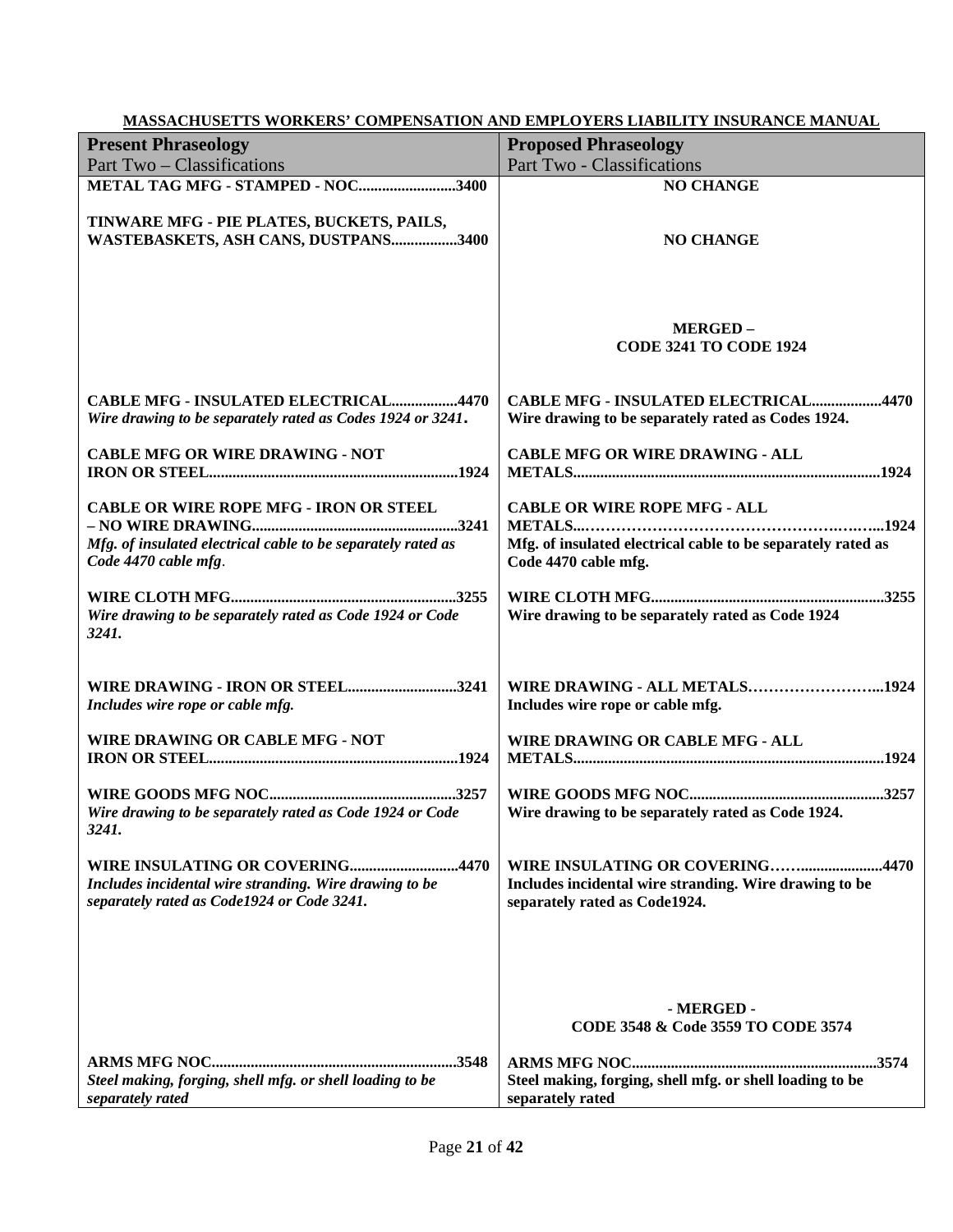| MASSACHUSETTS WORKERS' COMPENSATION AND EMPLOYERS LIABILITY INSURANCE MANUAL                                                                                                                                                                                                                                                         |                                                                                                           |  |
|--------------------------------------------------------------------------------------------------------------------------------------------------------------------------------------------------------------------------------------------------------------------------------------------------------------------------------------|-----------------------------------------------------------------------------------------------------------|--|
| <b>Present Phraseology</b>                                                                                                                                                                                                                                                                                                           | <b>Proposed Phraseology</b>                                                                               |  |
| Part Two – Classifications                                                                                                                                                                                                                                                                                                           | Part Two - Classifications                                                                                |  |
| <b>BOOKBINDING OR PRINTING MACHINE MFG3548</b>                                                                                                                                                                                                                                                                                       | <b>BOOKBINDING OR PRINTING MACHINE MFG3574</b>                                                            |  |
| PRINTING OR BOOKBINDING MACHINE MFG3548                                                                                                                                                                                                                                                                                              | PRINTING OR BOOKBINDING MACHINE MFG3574                                                                   |  |
|                                                                                                                                                                                                                                                                                                                                      |                                                                                                           |  |
|                                                                                                                                                                                                                                                                                                                                      | <b>ELIMINATE</b>                                                                                          |  |
|                                                                                                                                                                                                                                                                                                                                      | <b>NO CHANGE</b>                                                                                          |  |
| <b>CARTRIDGE MFG OR ASSEMBLY - SMALL</b><br>Includes mfg. of components, other than cartridge case mfg.,<br>mixing of fulminate, charging or loading. Explosives or<br>fulminate mfg. to be separately rated.                                                                                                                        | <b>NO CHANGE</b>                                                                                          |  |
|                                                                                                                                                                                                                                                                                                                                      | <b>NO CHANGE</b>                                                                                          |  |
|                                                                                                                                                                                                                                                                                                                                      | <b>NO CHANGE</b>                                                                                          |  |
| <b>SEWING MACHINES - COMMERCIAL:</b><br><b>REPAIRING AND REBUILDING SEWING</b><br>MACHINES, CUTTERS AND PARTS IN SHOP 3574                                                                                                                                                                                                           | <b>ELIMINATED</b>                                                                                         |  |
| SLOT MACHINE MFG - NOT VENDING                                                                                                                                                                                                                                                                                                       | <b>NO CHANGE</b>                                                                                          |  |
|                                                                                                                                                                                                                                                                                                                                      | <b>NO CHANGE</b>                                                                                          |  |
|                                                                                                                                                                                                                                                                                                                                      | - MERGED -<br><b>CODE 4061 TO CODE 4062</b>                                                               |  |
| <b>CLAY FLOWER POT MFG</b>                                                                                                                                                                                                                                                                                                           | .4062                                                                                                     |  |
| <b>POTTERY MFG:</b>                                                                                                                                                                                                                                                                                                                  | <b>POTTERY MFG:</b>                                                                                       |  |
| <b>EARTHENWARE - GLAZED OR PORCELAIN -</b><br>Codes 4061 and 4062 pottery mfg.-porcelain ware-press<br>forming shall not be assigned to the same risk unless the<br>operations described by these classifications are conducted as<br>separate and distinct businesses. Mining, quarrying or clay<br>digging to be separately rated. | <b>EARTHENWARE - GLAZED OR PORCELAIN4062</b><br>Mining, quarrying or clay digging to be separately rated. |  |
| PORCELAIN WARE - MECHANICAL PRESS<br>Mining, quarrying or clay digging to be separately rated.                                                                                                                                                                                                                                       | Mining, quarrying or clay digging to be separately rated.                                                 |  |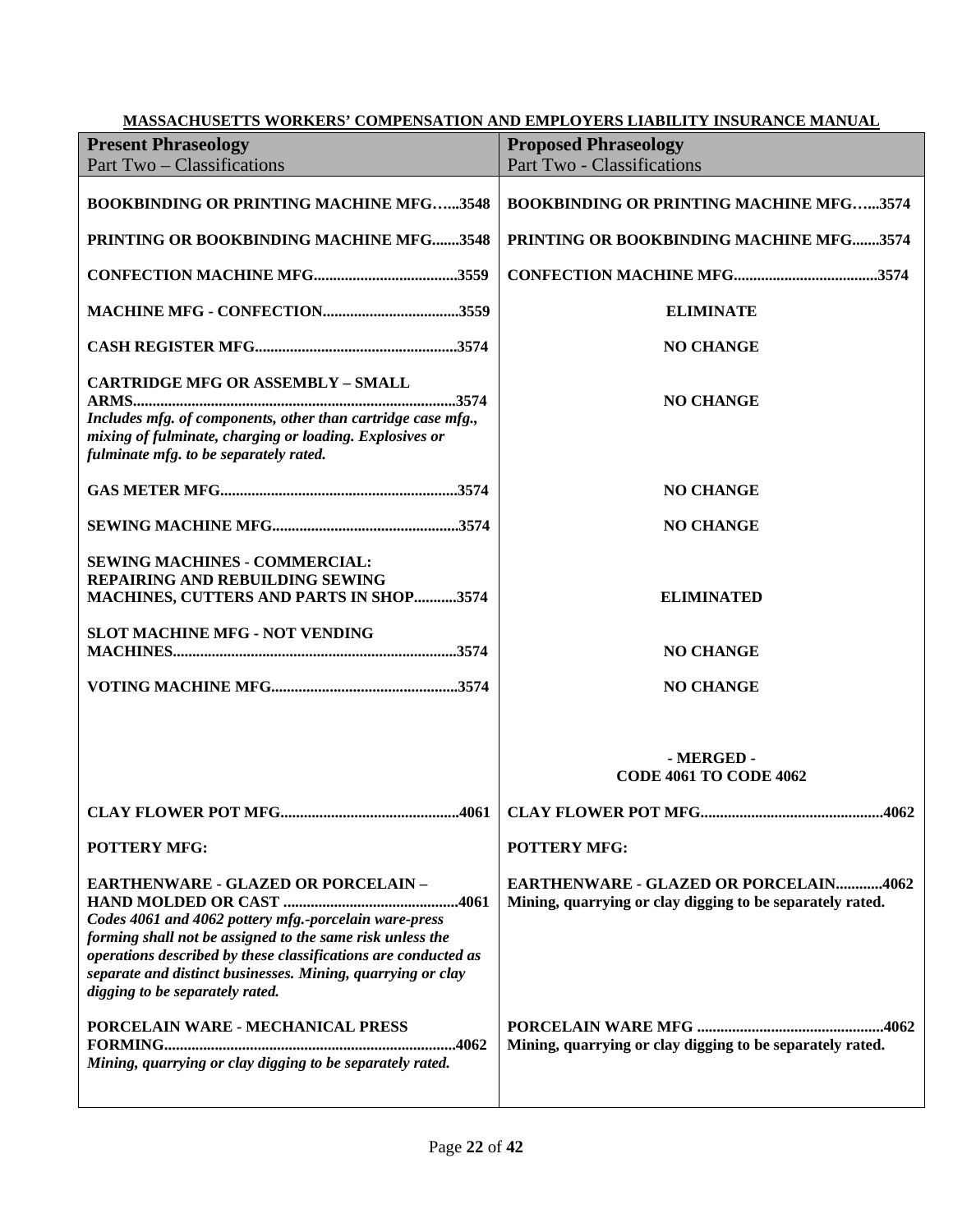| <b>Present Phraseology</b>                                                                                                                                                                              | <b>Proposed Phraseology</b>                                                                                                                                                                                                                                          |
|---------------------------------------------------------------------------------------------------------------------------------------------------------------------------------------------------------|----------------------------------------------------------------------------------------------------------------------------------------------------------------------------------------------------------------------------------------------------------------------|
| Part Two – Classifications                                                                                                                                                                              | Part Two - Classifications<br>- MERGED -<br><b>CODE 4561 TO CODE 4439</b>                                                                                                                                                                                            |
| LACQUER OR SPIRIT VARNISH MFG4439<br>Includes mixing of thinners or solvents but no nitrocellulose<br>mfg. Refer risks engaged in the mfg. of nitrocellulose, thinners<br>or solvents to the MA Bureau. | LACQUER OR SPIRIT VARNISH MFG4439<br>Includes mixing of thinners or solvents but no nitrocellulose<br>manufacturing. Assign risks that manufacture nitrocellulose,<br>thinners, or solvents to the appropriate chemical<br>classification, Code 4828 or Code 4829.   |
| SPIRIT VARNISH OR LACQUER MFG4439<br>Includes mixing of thinners or solvents but no nitrocellulose<br>mfg. Refer risks engaged in the mfg. of nitrocellulose to the<br><b>MA Bureau.</b>                | SPIRIT VARNISH OR LACQUER MFG. 4439<br>Includes mixing of thinners or solvents but no nitrocellulose<br>manufacturing. Assign risks that manufacture nitrocellulose,<br>thinners, or solvents to the appropriate chemical<br>classification, Code 4828 or Code 4829. |
| VARNISH MFG - OLEO-RESINOUS4561<br>Mfg. of solvents, spirit varnishes, lacquers or dopes to be<br>separately rated.                                                                                     | <b>ELIMINATED</b>                                                                                                                                                                                                                                                    |
|                                                                                                                                                                                                         | - MERGED -<br><b>CODE 5069 TO CODE 5059</b>                                                                                                                                                                                                                          |
| <b>IRON OR STEEL:</b>                                                                                                                                                                                   | <b>IRON OR STEEL:</b>                                                                                                                                                                                                                                                |
| <b>ERECTION - CONSTRUCTION OF DWELLINGS</b><br>NOT OVER TWO STORIES IN HEIGHT5069                                                                                                                       | <b>ERECTION - CONSTRUCTION OF DWELLINGS</b><br>NOT OVER TWO STORIES IN HEIGHT5059                                                                                                                                                                                    |
| <b>ERECTION - FRAME STRUCTURES NOT OVER</b><br>Code 5040 iron or steel erection - frame structures shall not be<br>assigned at the same job or location to which Code 5059<br>applies.                  | <b>NO CHANGE</b>                                                                                                                                                                                                                                                     |
|                                                                                                                                                                                                         |                                                                                                                                                                                                                                                                      |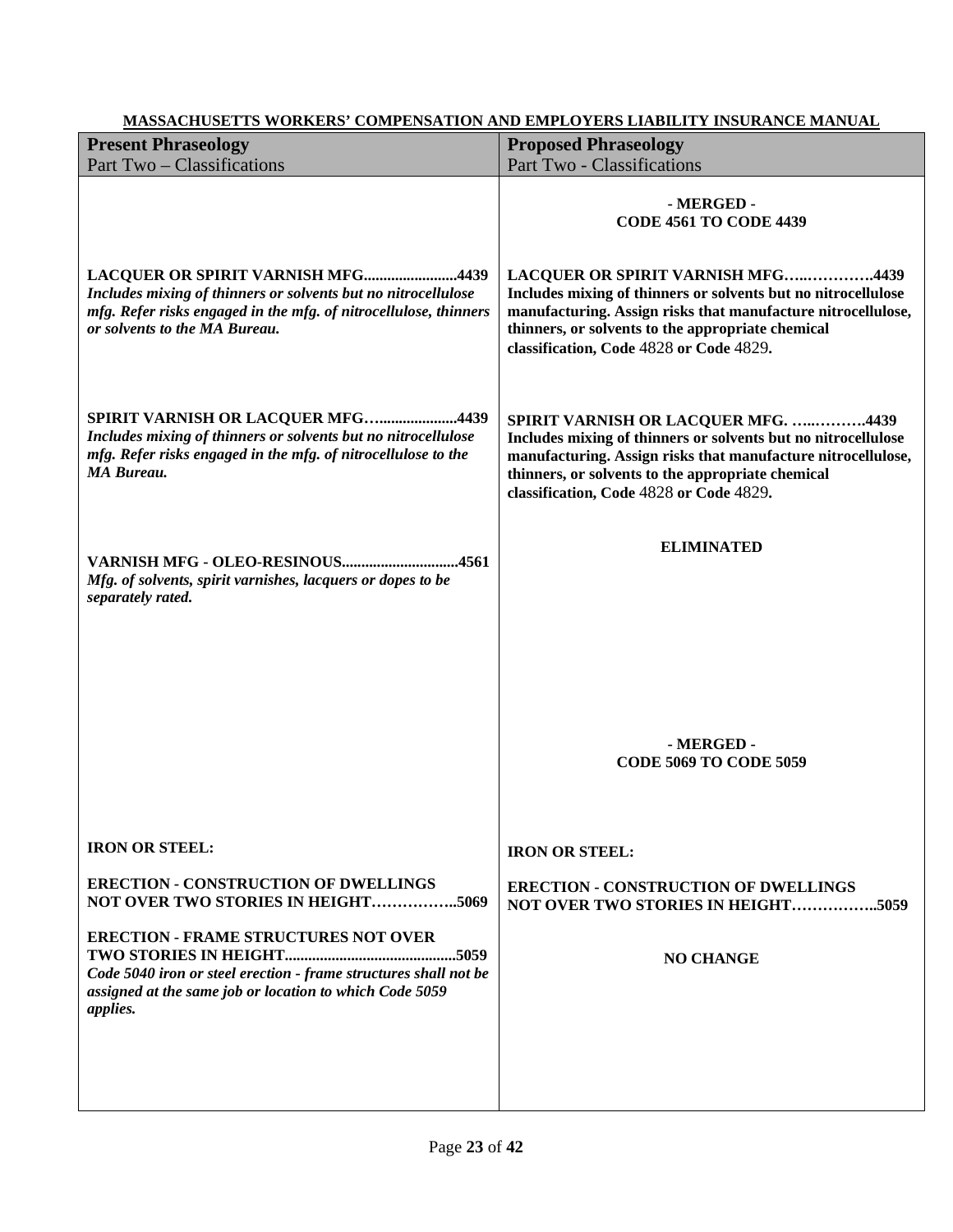| <b>Present Phraseology</b>                                                                                                                                                                                            | <b>Proposed Phraseology</b>                                                                                                                                                                                    |
|-----------------------------------------------------------------------------------------------------------------------------------------------------------------------------------------------------------------------|----------------------------------------------------------------------------------------------------------------------------------------------------------------------------------------------------------------|
| Part Two – Classifications                                                                                                                                                                                            | Part Two - Classifications                                                                                                                                                                                     |
| <b>QUONSET TYPE BUILDINGS - ERECTION:</b>                                                                                                                                                                             |                                                                                                                                                                                                                |
| The following classification procedure applies for the                                                                                                                                                                |                                                                                                                                                                                                                |
| erection of Quonset Type buildings on:                                                                                                                                                                                |                                                                                                                                                                                                                |
| BARNS, WAREHOUSES AND OTHER COMMERCIAL<br><b>BUILDINGS</b>                                                                                                                                                            | <b>NO CHANGE</b>                                                                                                                                                                                               |
| <b>FRAME WORK - CODE 5059 - IRON OR STEEL</b><br><b>ERECTION - FRAME STRUCTURES</b>                                                                                                                                   |                                                                                                                                                                                                                |
| <b>SHEET METAL SIDING - CODE 5538 - SHEET</b><br><b>METAL WORK ERECTION - &amp; DRIVERS</b>                                                                                                                           |                                                                                                                                                                                                                |
| <b>OTHER CONTRACTING OPERATIONS - Assign</b><br>to the appropriate contracting classifications.                                                                                                                       |                                                                                                                                                                                                                |
| <b>DWELLINGS</b>                                                                                                                                                                                                      | <b>DWELLINGS</b>                                                                                                                                                                                               |
| <b>FRAME WORK - CODE 5069 - IRON OR STEEL</b><br><b>ERECTION - DWELLINGS</b>                                                                                                                                          | <b>FRAME WORK - CODE 5059 - IRON OR STEEL</b><br><b>ERECTION - DWELLINGS</b>                                                                                                                                   |
| <b>SHEET METAL SIDING - CODE 5538 - SHEET</b><br><b>METAL WORK ERECTION - &amp; DRIVERS</b>                                                                                                                           | <b>SHEET METAL SIDING - CODE 5538 - SHEET</b><br><b>METAL WORK ERECTION - &amp; DRIVERS</b>                                                                                                                    |
|                                                                                                                                                                                                                       |                                                                                                                                                                                                                |
| <b>OTHER CONTRACTING OPERATIONS - Assign to</b><br>the appropriate contracting classifications.                                                                                                                       | <b>OTHER CONTRACTING OPERATIONS - Assign to</b><br>the appropriate contracting classifications.                                                                                                                |
| FEDERAL WAR HOUSING OR MILITARY<br><b>RESERVATION PROJECTS</b><br><b>FRAME WORK - CODE 5069 - IRON OR STEEL</b><br><b>ERECTION</b>                                                                                    | FEDERAL WAR HOUSING OR MILITARY<br><b>RESERVATION PROJECTS</b><br><b>FRAME WORK - CODE 5059 - IRON OR STEEL</b><br><b>ERECTION</b>                                                                             |
| <b>SHEET METAL SIDING - CODE 5538 - SHEET</b><br><b>METAL WORK ERECTION - &amp; DRIVERS</b>                                                                                                                           | <b>SHEET METAL SIDING - CODE 5538 - SHEET</b><br><b>METAL WORK ERECTION - &amp; DRIVERS</b>                                                                                                                    |
| <b>OTHER CONTRACTING OPERATIONS - Assign.</b><br>to the appropriate contracting classifications                                                                                                                       | <b>OTHER CONTRACTING OPERATIONS - Assign.</b><br>to the appropriate contracting classifications                                                                                                                |
| MILITARY RESERVATION CONSTRUCTION:<br><b>1. THE FOLLOWING CLASSIFICATIONS ARE</b><br>APPLICABLE ONLY TO THE CONSTRUCTION OR<br><b>REPAIR OF BUILDINGS DESIGNED FOR THE</b><br>HOUSING, WELFARE AND KEEP OF PERSONNEL: | MILITARY RESERVATION CONSTRUCTION:<br><b>1. THE FOLLOWING CLASSIFICATIONS ARE</b><br>APPLICABLE ONLY TO THE CONSTRUCTION OR<br>REPAIR OF BUILDINGS DESIGNED FOR THE<br>HOUSING, WELFARE AND KEEP OF PERSONNEL: |
|                                                                                                                                                                                                                       |                                                                                                                                                                                                                |
| <b>CONCRETE CONSTRUCTION - NOT MONOLITHIC</b><br><b>CONCRETE BUILDING CONSTRUCTION 5215</b>                                                                                                                           | <b>CONCRETE CONSTRUCTION - NOT MONOLITHIC</b><br><b>CONCRETE BUILDING CONSTRUCTION5215</b>                                                                                                                     |
| <b>IRON OR STEEL ERECTION - NOT OVER TWO</b>                                                                                                                                                                          | <b>IRON OR STEEL ERECTION - NOT OVER TWO</b>                                                                                                                                                                   |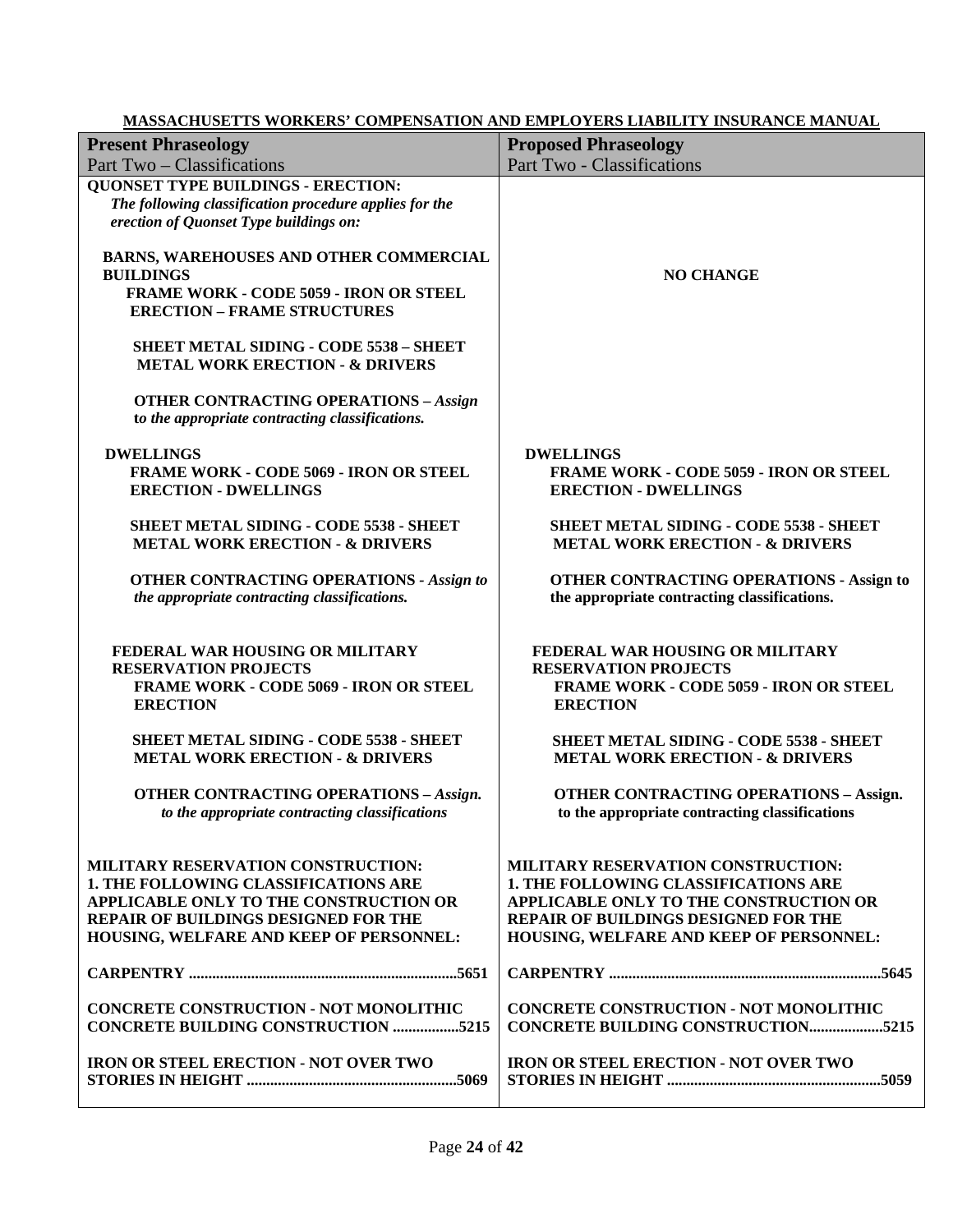|                                                                 | <u>MASSACHUSET IS WONNERS COMI ENSATION AND EMI EOTERS LIABILITT INSURANCE MANOAL</u> |
|-----------------------------------------------------------------|---------------------------------------------------------------------------------------|
| <b>Present Phraseology</b>                                      | <b>Proposed Phraseology</b>                                                           |
| Part Two – Classifications                                      | Part Two - Classifications                                                            |
| 2. ALL OTHER OPERATIONS IN THECONSTRUCTION                      | 2. ALL OTHER OPERATIONS IN THECONSTRUCTION                                            |
| OR REPAIR OF SUCH BUILDINGS AND ALL OTHER                       | OR REPAIR OF SUCH BUILDINGS AND ALL OTHER                                             |
|                                                                 |                                                                                       |
| <b>CONSTRUCTION OR REPAIR IN CONNECTION WITH</b>                | <b>CONSTRUCTION OR REPAIR IN CONNECTION WITH</b>                                      |
| MILITARY RESERVATIONS SHALL BE ASSIGNED TO                      | MILITARY RESERVATIONS SHALL BE ASSIGNED TO                                            |
| APPROPRIATE MANUAL CLASSIFICATIONS.                             | APPROPRIATE MANUAL CLASSIFICATIONS.                                                   |
|                                                                 |                                                                                       |
|                                                                 |                                                                                       |
| <b>SWIMMING POOL CONSTRUCTION - NOT IRON</b>                    | <b>SWIMMING POOL CONSTRUCTION - NOT IRON</b>                                          |
|                                                                 |                                                                                       |
| Code 5213 concrete construction NOC shall not be assigned at    | Code 5213 concrete construction NOC shall not be assigned                             |
| the same job or location to which Code 5223 applies.            | at the same job or location to which Code 5223 applies.                               |
|                                                                 |                                                                                       |
|                                                                 |                                                                                       |
| Excavation to be separately rated as Code 6217 excavation       | Excavation to be separately rated as Code 6217 excavation                             |
| NOC. Construction of iron or steel pools to be separately rated | NOC. Construction of iron or steel pools to be separately                             |
| as Code 5069 iron or steel erection. Maintenance work by        | rated as Code 5059 iron or steel erection. Maintenance work                           |
| contractors who do not undertake pool construction to be        | by contractors who do not undertake pool construction to be                           |
| separately rated as Code 9014 buildings - operation.            | separately rated as Code 9014 buildings - operation.                                  |
|                                                                 |                                                                                       |
|                                                                 |                                                                                       |
|                                                                 |                                                                                       |
|                                                                 |                                                                                       |
|                                                                 | - MERGED -                                                                            |
|                                                                 |                                                                                       |
|                                                                 | <b>CODE 5651 TO CODE 5645</b>                                                         |
|                                                                 |                                                                                       |
|                                                                 |                                                                                       |
| ALUMINUM SIDING INSTALLATION:                                   |                                                                                       |
| DETACHED ONE OR TWO FAMILY                                      |                                                                                       |
|                                                                 |                                                                                       |
|                                                                 | <b>ELIMINATED</b>                                                                     |
|                                                                 |                                                                                       |
| <b>DWELLINGS - THREE STORIES OR LESS 5651</b>                   |                                                                                       |
|                                                                 |                                                                                       |
|                                                                 |                                                                                       |
|                                                                 |                                                                                       |
| ALL OTHER BUILDINGS OR STRUCTURES5403                           |                                                                                       |
|                                                                 |                                                                                       |
|                                                                 |                                                                                       |
|                                                                 |                                                                                       |
|                                                                 |                                                                                       |
|                                                                 |                                                                                       |
| <b>CARPENTRY - DETACHED ONE OR TWO FAMILY</b>                   | <b>CARPENTRY-CONSTRUCTION OF</b>                                                      |
|                                                                 | RESIDENTIAL DWELLINGS NOT EXCEEDING                                                   |
|                                                                 |                                                                                       |
| Includes garages constructed in connection with the             |                                                                                       |
| dwellings.                                                      | Includes all carpentry work in connection with the construction                       |
|                                                                 | of residential dwellings when performed by employees of the                           |
|                                                                 | same carpentry contractor or general contractor responsible for                       |
|                                                                 |                                                                                       |
|                                                                 |                                                                                       |
|                                                                 | the entire construction project. Carpentry work includes the                          |
|                                                                 | construction of the sill, rough framework, rough floor, wood or                       |
|                                                                 | light gauge steel studs, wood or light gauge steel joists, rafters,                   |
|                                                                 | roof deck, all types of roofing materials, sidewall sheathing,                        |
|                                                                 | siding, doors, wallboard installation, lathing, windows, stairs,                      |
|                                                                 | finished flooring, cabinet installation, fencing, decking,                            |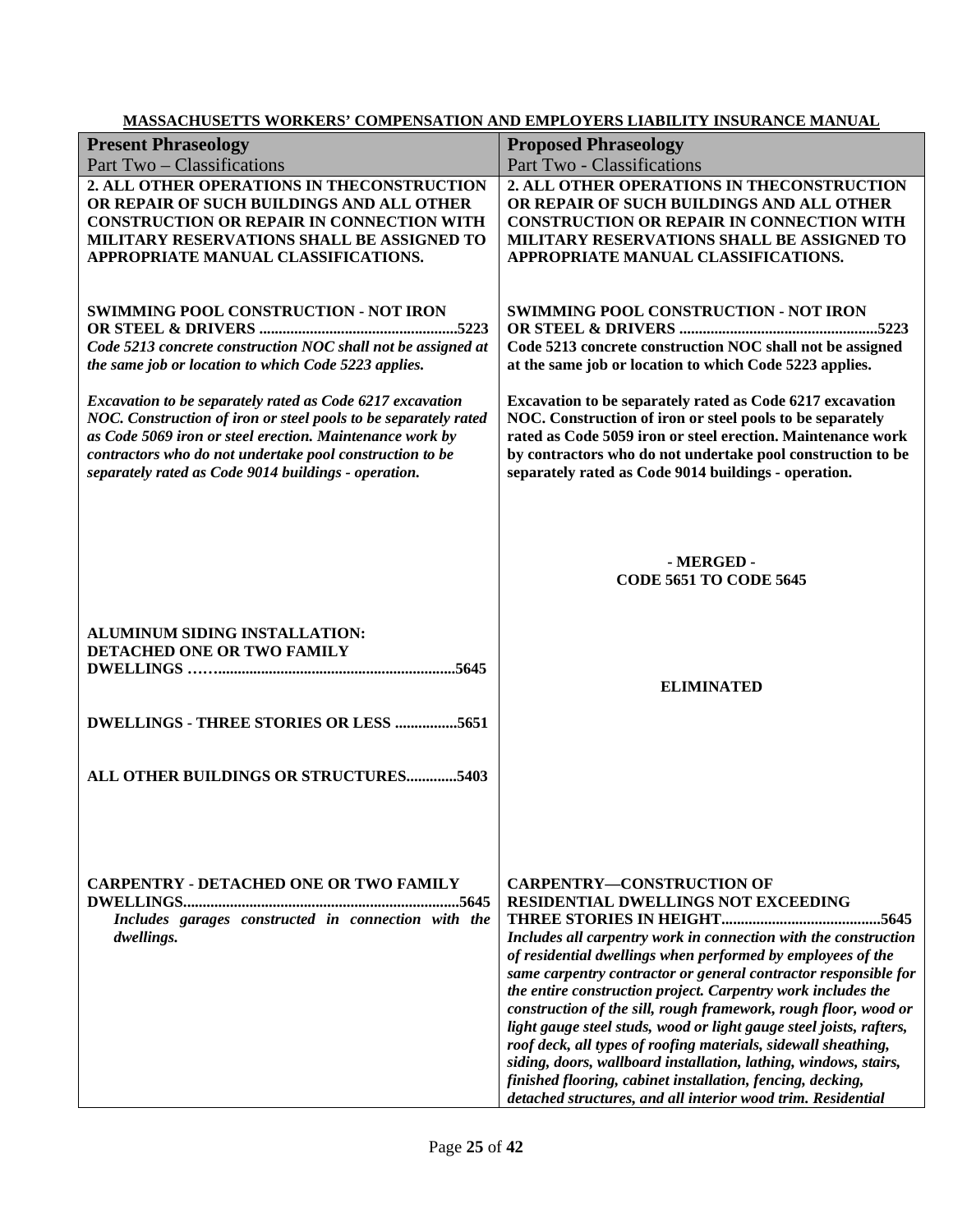| <b>MASSACHUSETTS WORKERS' COMPENSATION AND EMPLOYERS LIABILITY INSURANCE MANUAL</b>                                                                                                                                                                                                                                                                                                                                                                                                                                                                                                                                                                                                                                                                   |                                                                                                                                                                                                                                                                                                                                                                                                                                                                                                                                                                                                                                                               |  |
|-------------------------------------------------------------------------------------------------------------------------------------------------------------------------------------------------------------------------------------------------------------------------------------------------------------------------------------------------------------------------------------------------------------------------------------------------------------------------------------------------------------------------------------------------------------------------------------------------------------------------------------------------------------------------------------------------------------------------------------------------------|---------------------------------------------------------------------------------------------------------------------------------------------------------------------------------------------------------------------------------------------------------------------------------------------------------------------------------------------------------------------------------------------------------------------------------------------------------------------------------------------------------------------------------------------------------------------------------------------------------------------------------------------------------------|--|
| <b>Present Phraseology</b>                                                                                                                                                                                                                                                                                                                                                                                                                                                                                                                                                                                                                                                                                                                            | <b>Proposed Phraseology</b>                                                                                                                                                                                                                                                                                                                                                                                                                                                                                                                                                                                                                                   |  |
| Part Two - Classifications                                                                                                                                                                                                                                                                                                                                                                                                                                                                                                                                                                                                                                                                                                                            | Part Two - Classifications                                                                                                                                                                                                                                                                                                                                                                                                                                                                                                                                                                                                                                    |  |
|                                                                                                                                                                                                                                                                                                                                                                                                                                                                                                                                                                                                                                                                                                                                                       | dwellings include detached, semidetached, and attached<br>multiunit residential buildings. The construction of multiunit<br>residential buildings exceeding three stories in height and the<br>construction of commercial buildings or structures, including<br>mixed use buildings, with no height restriction must be<br>separately rated to Code 5403.                                                                                                                                                                                                                                                                                                     |  |
| <b>CARPENTRY - DWELLINGS - THREE STORIES</b><br>Applicable only to buildings designed primarily for multiple<br>dwelling occupancy and includes garages constructed in<br>connection therewith. Carpentry in the construction of<br>detached private dwellings for occupancy by one or two<br>families to be separately rated as Code 5645 carpentry.                                                                                                                                                                                                                                                                                                                                                                                                 | <b>ELIMINATED</b>                                                                                                                                                                                                                                                                                                                                                                                                                                                                                                                                                                                                                                             |  |
| <b>CARPENTRY - INSTALLATION OF CABINET</b><br>Not applicable to the installation of interior carpentry other<br>than cabinet work or trim. Structural or other carpentry<br>installation operations shall be separately rated as Code<br>5403 carpentry NOC whether performed by the same or a<br>different concern. Unless payroll records are accurately<br>maintained showing the amount of payroll expended for<br>cabinet work or interior trim installation, the entire payroll<br>representing all carpentry work for the job shall be<br>separately rated as Code 5403 carpentry NOC. Codes 5645<br>carpentry, etc., and 5651 carpentry - dwelling, etc., shall not<br>be assigned at the same job or location to which Code 5437<br>applies. | <b>CARPENTRY - INSTALLATION OF CABINET</b><br>Not applicable to the installation of interior carpentry other<br>than cabinet work or trim. Structural or other carpentry<br>installation operations shall be separately rated as Code<br>5403 whether performed by the same or a different concern.<br>Unless payroll records are accurately maintained showing<br>the amount of payroll expended for cabinet work or interior<br>trim installation, the entire payroll representing all<br>carpentry work for the job shall be separately rated as Code<br>5403. Codes 5645 shall not be assigned at the same job or<br>location to which Code 5437 applies. |  |
| <b>CARPENTRY - INSTALLATION OF FINISHED</b><br>Includes installation of parquet flooring. Structural or other<br>carpentry installation operations shall be separately rated as<br>Code 5403 carpentry NOC whether performed by the same<br>or a different concern. Unless payroll records are accurately<br>maintained showing the amount of payroll expended for<br>cabinet work or interior trim installation, the entire payroll<br>representing all carpentry work for the job shall be<br>separately rated as Code 5403 carpentry NOC. Codes 5645<br>carpentry, etc., and 5651 carpentry - dwelling, etc., shall not<br>be assigned at the same job or location to which Code 5437<br>applies.                                                  | <b>CARPENTRY - INSTALLATION OF FINISHED</b><br>Includes installation of parquet flooring. Structural or other<br>carpentry installation operations shall be separately rated as<br>Code 5403 whether performed by the same or a different<br>concern. Unless payroll records are accurately maintained<br>showing the amount of payroll expended for cabinet work or<br>interior trim installation, the entire payroll representing all<br>carpentry work for the job shall be separately rated as Code<br>5403. Codes 5645 shall not be assigned at the same job or<br>location to which Code 5437 applies.                                                  |  |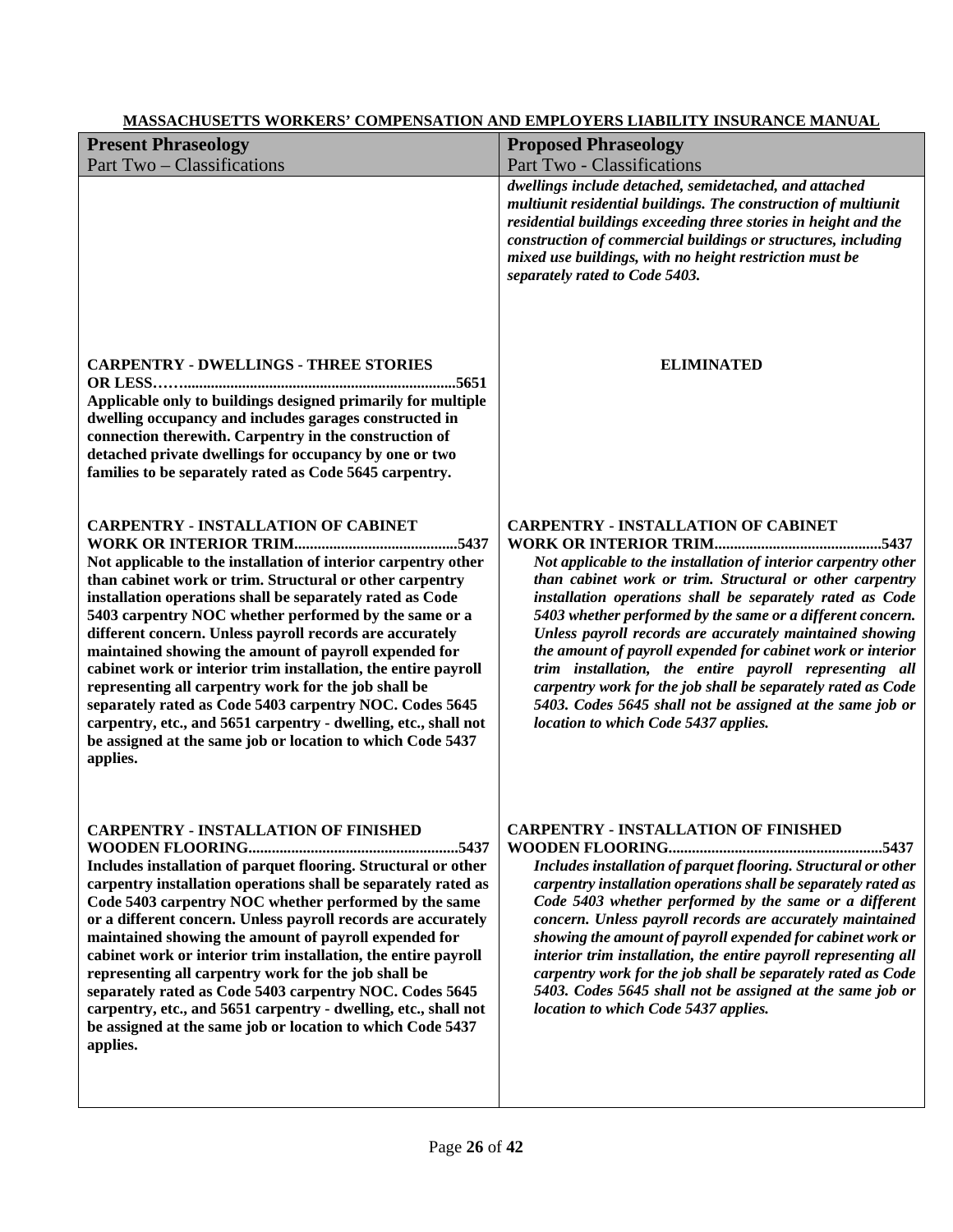|                                                                                                                                                                                                                                                                           | <u>MASSACHUSET IS WORKERS' COMPENSATION AND EMPLOYERS LIABILITY INSURANCE MANUAL</u>                                                                                                                                                                                                                                                                                                                                                                                                                                                                                                                                                                                                  |
|---------------------------------------------------------------------------------------------------------------------------------------------------------------------------------------------------------------------------------------------------------------------------|---------------------------------------------------------------------------------------------------------------------------------------------------------------------------------------------------------------------------------------------------------------------------------------------------------------------------------------------------------------------------------------------------------------------------------------------------------------------------------------------------------------------------------------------------------------------------------------------------------------------------------------------------------------------------------------|
| <b>Present Phraseology</b>                                                                                                                                                                                                                                                | <b>Proposed Phraseology</b>                                                                                                                                                                                                                                                                                                                                                                                                                                                                                                                                                                                                                                                           |
| <b>Part Two - Classifications</b>                                                                                                                                                                                                                                         | Part Two - Classifications                                                                                                                                                                                                                                                                                                                                                                                                                                                                                                                                                                                                                                                            |
|                                                                                                                                                                                                                                                                           | <b>CARPENTRY-CONSTRUCTION OF RESIDENTIAL</b><br><b>DWELLINGS EXCEEDING THREE STORIES IN</b><br>HEIGHT OR COMMERCIAL BUILDINGS AND<br>Applies to the construction of multiunit residential buildings<br>exceeding three stories in height and to the construction of<br>commercial buildings or structures, including mixed use<br>buildings, with no height restriction. Includes all carpentry<br>work when performed by employees of the same carpentry<br>contractor or general contractor responsible for the entire<br>dwelling construction project. The construction of<br>residential dwellings not exceeding three stories in height to<br>be separately rated as Code 5645. |
| DOOR, DOOR FRAME OR SASH ERECTION -<br>Installation of storm doors or storm sash to be separately<br>rated as Code 5645 carpentry. Overhead door installation<br>to be separately rated as Code 3724 millwright work.                                                     | <b>DOOR, DOOR FRAME OR SASH ERECTION -</b><br>Installation of storm doors or storm sash to be separately<br>rated as Code 5645 or Code 5403. Overhead door<br>installation to be separately rated as Code 3724.                                                                                                                                                                                                                                                                                                                                                                                                                                                                       |
| <b>IRON OR STEEL:</b><br><b>ERECTION:</b><br><b>DOOR, DOOR FRAME OR SASH ERECTION -</b><br>Installation of storm doors or storm sash to be separately<br>rated as Code 5645 carpentry. Overhead door installation<br>to be separately rated as Code 3724 millwright work. | <b>IRON OR STEEL:</b><br><b>ERECTION:</b><br><b>DOOR, DOOR FRAME OR SASH ERECTION -</b><br>Installation of storm doors or storm sash to be separately<br>rated as Code 5645 or Code 5403. Overhead door<br>installation to be separately rated as Code 3724.                                                                                                                                                                                                                                                                                                                                                                                                                          |
| MILITARY RESERVATION CONSTRUCTION:                                                                                                                                                                                                                                        | MILITARY RESERVATION CONSTRUCTION:                                                                                                                                                                                                                                                                                                                                                                                                                                                                                                                                                                                                                                                    |
| 1. THE FOLLOWING CLASSIFICATIONS ARE<br>APPLICABLE ONLY TO THE CONSTRUCTION OR<br>REPAIR OF BUILDINGS DESIGNED FOR THE<br>HOUSING, WELFARE AND KEEP OF PERSONNEL:                                                                                                         | 1. THE FOLLOWING CLASSIFICATIONS ARE<br>APPLICABLE ONLY TO THE CONSTRUCTION OR<br>REPAIR OF BUILDINGS DESIGNED FOR THE<br>HOUSING, WELFARE AND KEEP OF PERSONNEL:                                                                                                                                                                                                                                                                                                                                                                                                                                                                                                                     |
| <b>CONCRETE CONSTRUCTION - NOT MONOLITHIC</b><br><b>CONCRETE BUILDING CONSTRUCTION 5215</b>                                                                                                                                                                               | <b>NO CHANGE</b>                                                                                                                                                                                                                                                                                                                                                                                                                                                                                                                                                                                                                                                                      |
| <b>IRON OR STEEL ERECTION - NOT OVER TWO</b>                                                                                                                                                                                                                              | SEE MERGING OF CODE 5069 TO CODE 5059 ENTRY                                                                                                                                                                                                                                                                                                                                                                                                                                                                                                                                                                                                                                           |
| 2. ALL OTHER OPERATIONS IN THE CONSTRUCTION<br>OR REPAIR OF SUCH BUILDINGS AND ALL OTHER<br><b>CONSTRUCTION OR REPAIR IN CONNECTION WITH</b><br>MILITARY RESERVATIONS SHALL BE ASSIGNED TO<br>APPROPRIATE MANUAL CLASSIFICATIONS.                                         | 2. ALL OTHER OPERATIONS IN THE CONSTRUCTION<br>OR REPAIR OF SUCHBUILDINGS AND ALL OTHER<br><b>CONSTRUCTION OR REPAIR IN CONNECTION WITH</b><br>MILITARY RESERVATIONS SHALL BE ASSIGNED TO<br>APPROPRIATE MANUAL CLASSIFICATIONS.                                                                                                                                                                                                                                                                                                                                                                                                                                                      |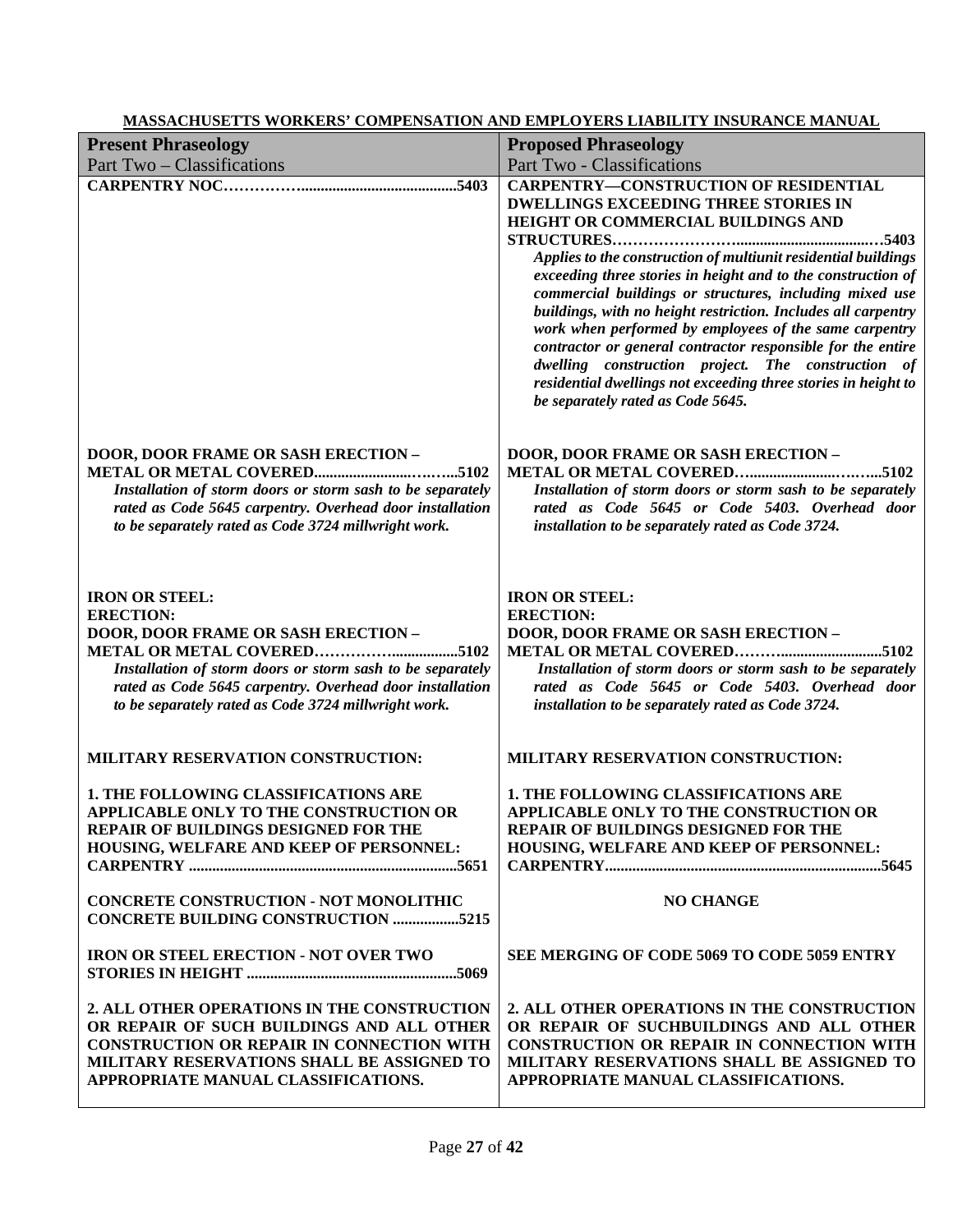| <b>Present Phraseology</b><br>Part Two – Classifications                                                                                                 | <b>Proposed Phraseology</b><br>Part Two - Classifications                                                                                                                                                                                                                                                                                                                                                                                                        |
|----------------------------------------------------------------------------------------------------------------------------------------------------------|------------------------------------------------------------------------------------------------------------------------------------------------------------------------------------------------------------------------------------------------------------------------------------------------------------------------------------------------------------------------------------------------------------------------------------------------------------------|
| SIDING INSTALLATION - ALUMINUM OR VINYL:<br>DETACHED ONE OR TWO FAMILY<br>DWELLINGS - THREE STORIES OR LESS5651<br>ALL OTHER BUILDINGS OR STRUCTURES5403 | <b>ELIMINATED</b>                                                                                                                                                                                                                                                                                                                                                                                                                                                |
| <b>NONE</b>                                                                                                                                              | SIDING INSTALLATION - ALL TYPES-RESIDENTIAL<br><b>DWELLINGS NOT EXCEEDING THREE</b><br>Applies to specialist contractors installing all types of siding<br>on residential dwellings. Refer to Code 5403 for the<br>installation of siding on all other buildings or structures.                                                                                                                                                                                  |
| <b>NONE</b>                                                                                                                                              | SIDING INSTALLATION - ALL TYPES-ALL OTHER<br><b>BUILDINGS OR STRUCTURES-INCLUDING</b><br>RESIDENTIAL DWELLINGS EXCEEDING<br>THREE STORIES IN HEIGHT<br>5403<br>Applies to specialist contractors installing all types of siding.<br>Refer to Code 5645 for the installation of siding on<br>residential dwellings not exceeding three stories in height.<br>Sheet metal siding installed on the exterior of a steel frame<br>structure is assigned to Code 5538. |
| STEEL FRAME ERECTION - INTERIOR - LIGHT<br><b>GAUGE STEEL:</b>                                                                                           | <b>STEEL FRAME ERECTION - INTERIOR - LIGHT</b><br><b>GAUGE STEEL:</b>                                                                                                                                                                                                                                                                                                                                                                                            |
| BY CARPENTRY CONTRACTORS IN CONNECTION<br>WITH THE CONSTRUCTION OF DETACHED ONE OR<br>BY CONTRACTORS ENGAGED IN WALLBOARD                                | BY CARPENTRY CONTRACTORS IN CONNECTION<br>WITH THE CONSTRUCTION OF RESIDENTIAL<br><b>DWELLINGS NOT EXCEEDING THREE STORIES IN</b>                                                                                                                                                                                                                                                                                                                                |
|                                                                                                                                                          | <b>NO CHANGE</b>                                                                                                                                                                                                                                                                                                                                                                                                                                                 |
| BY OTHER CARPENTRY CONTRACTORS5403                                                                                                                       | BY CARPENTRY CONTRACTORS IN CONNECTION<br>WITH THE CONSTRUCTION OF RESIDENTIAL<br><b>DWELLINGS EXCEEDING THREE</b><br>STORIES IN HEIGHT OR COMMERCIAL                                                                                                                                                                                                                                                                                                            |
|                                                                                                                                                          | <b>NO CHANGE</b>                                                                                                                                                                                                                                                                                                                                                                                                                                                 |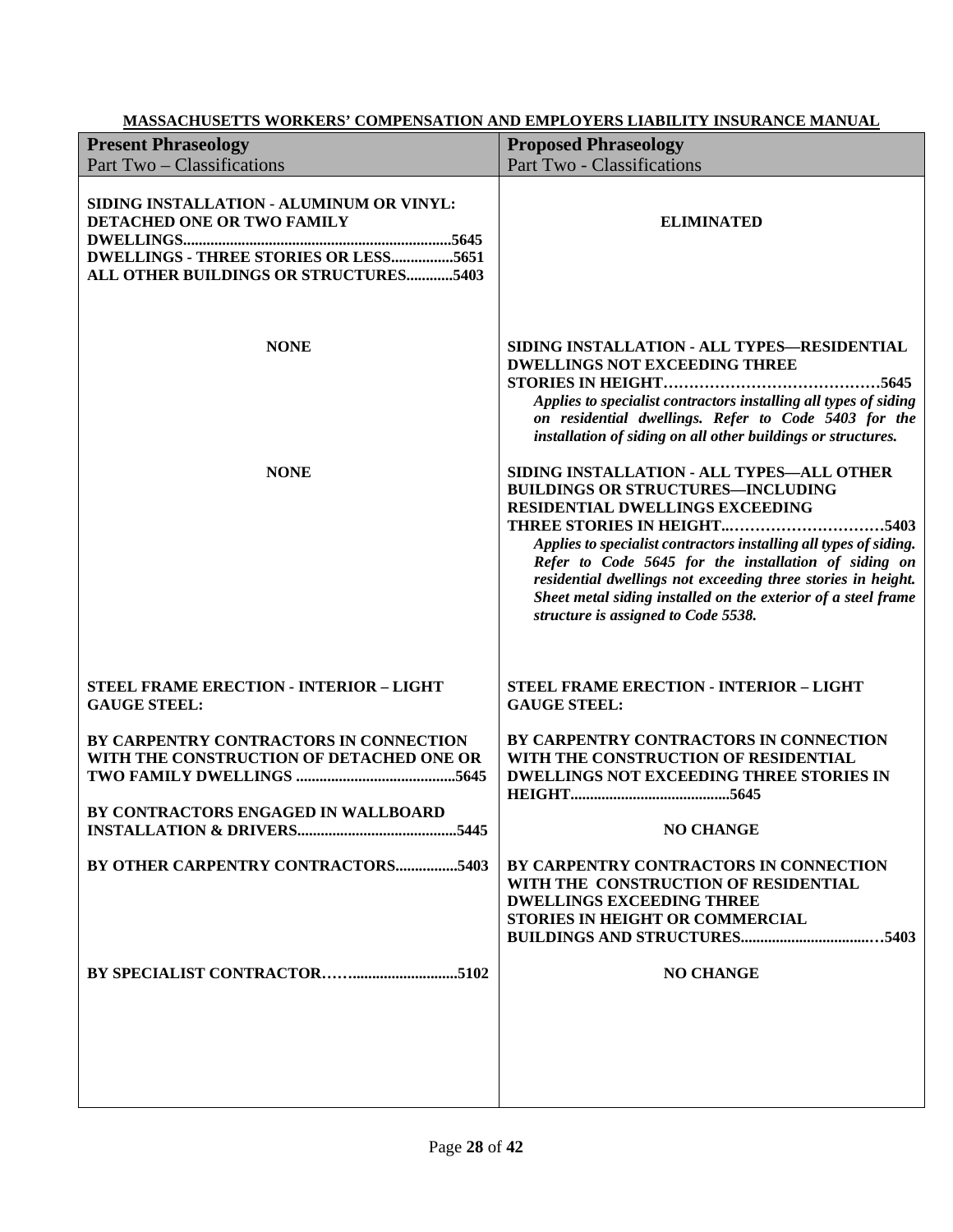|                                                                                                                                                                                                                                                                                                                                                                   | <b>MASSACHUSETTS WORKERS' COMPENSATION AND EMPLOYERS LIABILITY INSURANCE MANUAL</b>                                            |
|-------------------------------------------------------------------------------------------------------------------------------------------------------------------------------------------------------------------------------------------------------------------------------------------------------------------------------------------------------------------|--------------------------------------------------------------------------------------------------------------------------------|
| <b>Present Phraseology</b>                                                                                                                                                                                                                                                                                                                                        | <b>Proposed Phraseology</b>                                                                                                    |
| Part Two – Classifications                                                                                                                                                                                                                                                                                                                                        | Part Two - Classifications                                                                                                     |
| STORM DOORS OR STORM SASH -                                                                                                                                                                                                                                                                                                                                       | STORM DOORS OR STORM SASH -<br><b>INSTALLATION - WOOD OR METAL:</b><br><b>CONSTRUCTION OF RESIDENTIAL DWELLINGS</b>            |
| <b>NONE</b>                                                                                                                                                                                                                                                                                                                                                       | NOT EXCEEDING THREE STORIES IN                                                                                                 |
| <b>NONE</b>                                                                                                                                                                                                                                                                                                                                                       | <b>CONSTRUCTION OF RESIDENTIAL DWELLINGS</b><br><b>EXCEEDING THREE STORIES IN HEIGHT OR</b><br><b>COMMERCIAL BUILDINGS AND</b> |
| <b>VINYL SIDING INSTALLATION:</b><br>DETACHED ONE OR TWO FAMILY                                                                                                                                                                                                                                                                                                   | <b>ELIMINATED</b>                                                                                                              |
| <b>DWELLINGS - THREE STORIES OR LESS5651</b><br>ALL OTHER BUILDINGS OR STRUCTURES5403                                                                                                                                                                                                                                                                             |                                                                                                                                |
|                                                                                                                                                                                                                                                                                                                                                                   | - MERGED -<br><b>CODE 8116 TO CODE 8107</b>                                                                                    |
| <b>CONTRACTORS' EQUIPMENT RENTAL &amp; DRIVERS</b><br>Applies to store and yard operations. Operations away from<br>premises, other than demonstration, to be separately rated.<br>Mobile crane leasing or rental shall be assigned to<br>The operations of employers renting or leasing contractors'<br>equipment to others shall be classified in the following | <b>NO CHANGE</b>                                                                                                               |
| manner:<br>(1) If no operator is provided - assign to Code 8107 Machinery<br>Dealers.<br>$(2)$ If operators are provided - assign the operators to the<br>classification which would apply if the work were performed<br>by the lessee's own employees. Refer to Part Two -<br><b>Classifications for Mobile Crane Leasing or Rental with</b><br>operators.       |                                                                                                                                |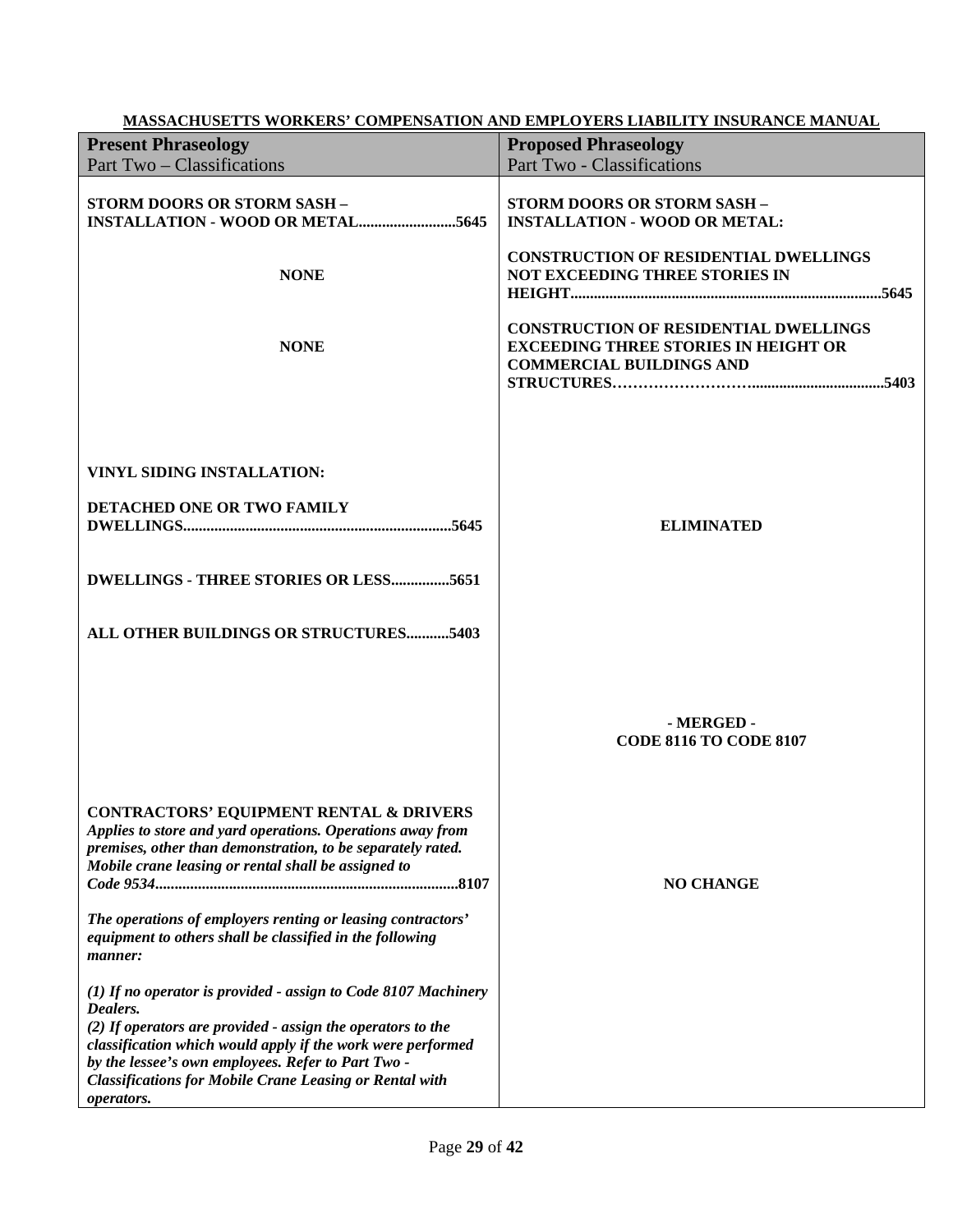| <b>Present Phraseology</b>                                                                                                                                                                | <b>Proposed Phraseology</b>                                   |
|-------------------------------------------------------------------------------------------------------------------------------------------------------------------------------------------|---------------------------------------------------------------|
| Part Two – Classifications                                                                                                                                                                | Part Two - Classifications                                    |
| <b>CONTRACTORS' MACHINERY DEALER &amp; DRIVERS</b><br>Applies to store or yard operations. Operations away from<br>premises, other than demonstration, to be separately                   | <b>NO CHANGE</b>                                              |
| <b>MACHINERY DEALER NOC - STORE OR YARD</b>                                                                                                                                               | <b>NO CHANGE</b>                                              |
| <b>OIL OR GAS WELL:</b><br><b>SUPPLIES OR EQUIPMENT DEALER - NEW</b>                                                                                                                      | <b>NO CHANGE</b>                                              |
| <b>FARM MACHINERY DEALER - ALL</b><br>Includes demonstration.                                                                                                                             | <b>FARM MACHINERY DEALER - ALL</b><br>Includes demonstration. |
|                                                                                                                                                                                           | - MERGED -<br><b>CODE 9553 TO CODE 9552</b>                   |
| <b>BILL POSTING &amp;</b><br>Erection or repair of signs by outdoor advertising companies<br>to be separately rated as Code 9549; other than outdoor<br>advertising companies, Code 9552. | SEE LOW CREDIBILITY REASSIGNMENT ENTRIES                      |
| SIGN MFG - ERECTION, REPAIR OR<br>Not outdoor advertising companies. Bill posting to be<br>separately rated as Code 9545.                                                                 | <b>SEE LOW CREDIBILITY REASSIGNMENT ENTRIES</b>               |
| Codes 3064 and 9552 sign mfg. shall not be assigned to the<br>same risk unless the operations described by these<br>classifications are conducted as separate and distinct<br>businesses. | SEE MERGING OF CODE 3064 TO CODE 3066 ENTRY                   |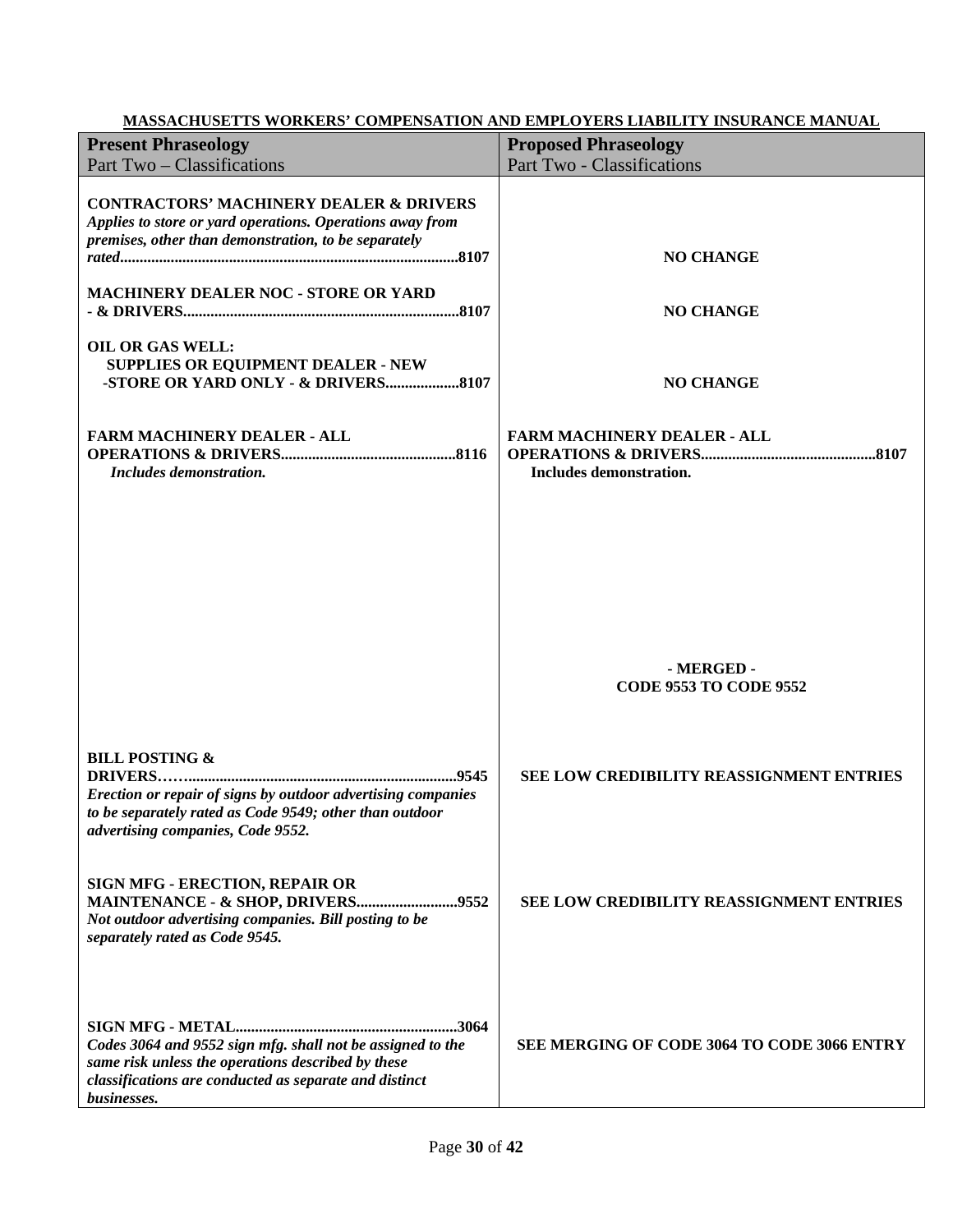| <b>Present Phraseology</b>                                                                                                                                                                                                                                                                                                                                          | <b>Proposed Phraseology</b>                                                                                                                                                                                                                                                                                                                                         |
|---------------------------------------------------------------------------------------------------------------------------------------------------------------------------------------------------------------------------------------------------------------------------------------------------------------------------------------------------------------------|---------------------------------------------------------------------------------------------------------------------------------------------------------------------------------------------------------------------------------------------------------------------------------------------------------------------------------------------------------------------|
| Part Two – Classifications                                                                                                                                                                                                                                                                                                                                          | Part Two - Classifications                                                                                                                                                                                                                                                                                                                                          |
| SIGN PAINTING OR LETTERING - INSIDE OF<br>Includes shop operations. Codes 9501 and 9549 advertising<br>co., 9553 sign painting or lettering outside, 9552 sign mfg. or<br>5474 painting or paperhanging shall not be assigned to the<br>same risk unless the operations described by these<br>classifications are conducted as separate and distinct<br>businesses. | SIGN PAINTING OR LETTERING - INSIDE OF<br>Includes shop operations. Codes 9501 and 9549 advertising<br>co., 9552 sign painting or lettering outside, 9552 sign mfg. or<br>5474 painting or paperhanging shall not be assigned to the<br>same risk unless the operations described by these<br>classifications are conducted as separate and distinct<br>businesses. |
| <b>SIGN PAINTING OR LETTERING - OUTSIDE OF</b><br><b>BUILDINGS OR STRUCTURES -</b><br>Includes shop operations. Codes 9549 advertising co. and 9552<br>sign erection shall not be assigned at the same job or location<br>to which Code 9553 applies.                                                                                                               | <b>SIGN PAINTING OR LETTERING - OUTSIDE OF</b><br><b>BUILDINGS OR STRUCTURES -</b><br>$\boldsymbol{\alpha}$<br>Includes shop operations. Code 9549 advertising co. shall not<br>be assigned at the same job or location to which Code 9552<br>applies.                                                                                                              |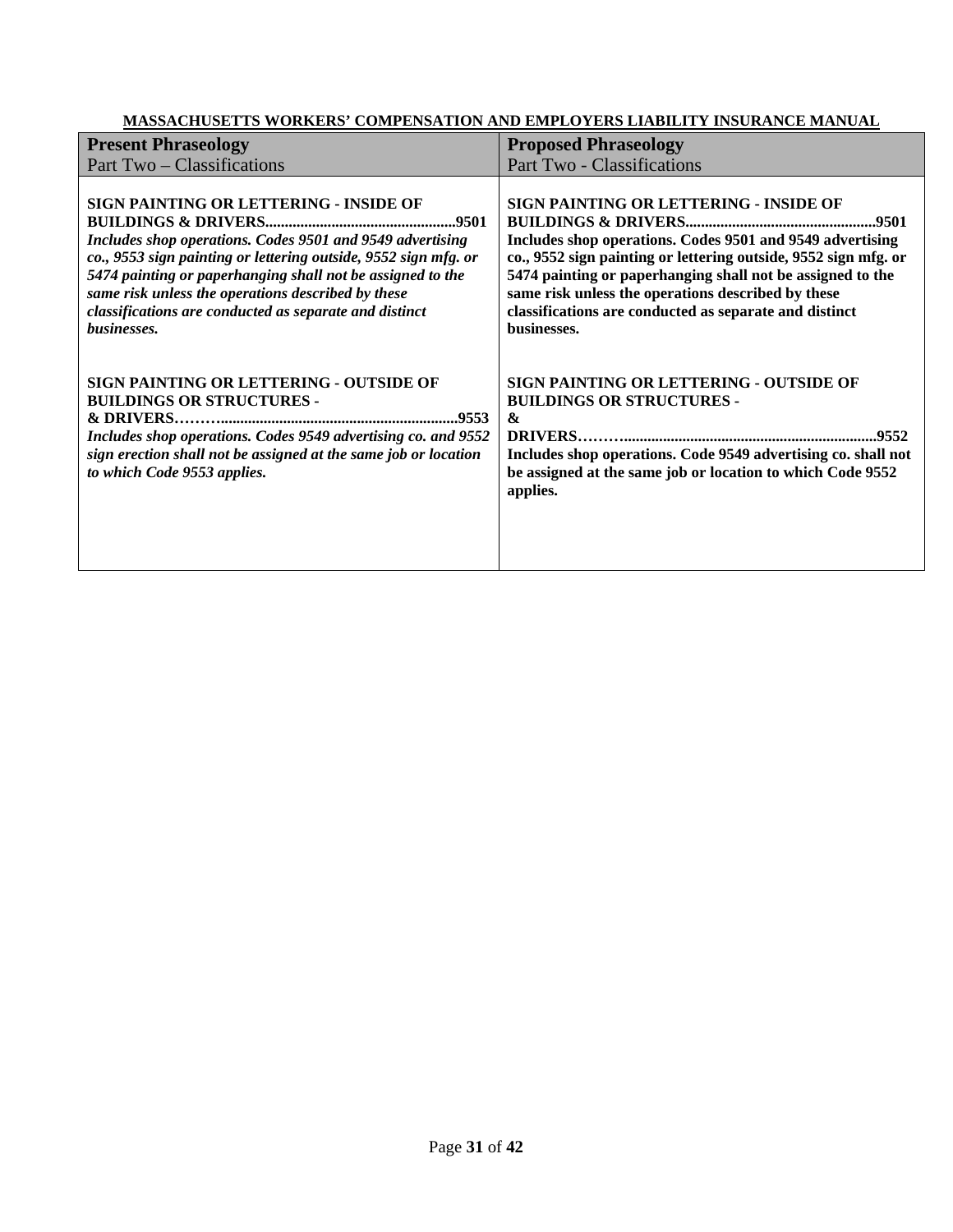Exhibit I-D

**Massachusetts Workers Compensation and Employers Liability Insurance Manual**

#### **APPENDIX G TABLE OF HAZARD GROUPS**

# **MASSACHUSETTS TABLE OF CLASSIFICATIONS BY HAZARD GROUP**

| <b>CODE</b> | <b>HAZARD GROUP</b><br>$A-G$ |
|-------------|------------------------------|
| 0037        | $\bf{p}$                     |
| 0251        | $\mathbf{C}$                 |
| 2001        | $\, {\bf B}$                 |
| 2286        | $\mathbf{C}$                 |
| 2302        | $\mathbf{c}$                 |
| 2534        | $\, {\bf B}$                 |
| 2578        | $\epsilon$                   |
| 2640        | $\mathbf{D}$                 |
| 3064        | $\mathbf C$                  |
| 3227        | $\bf{B}$                     |
| 3241        | $\overline{\mathbf{c}}$      |
| 3548        | $\mathbf C$                  |
| 3559        | $\overline{\mathbf{c}}$      |
| 4061        | B                            |
| 4561        | $\epsilon$                   |
| 5069        | $\mathbf G$                  |
| 8116        | $\epsilon$                   |
| 9553        | F                            |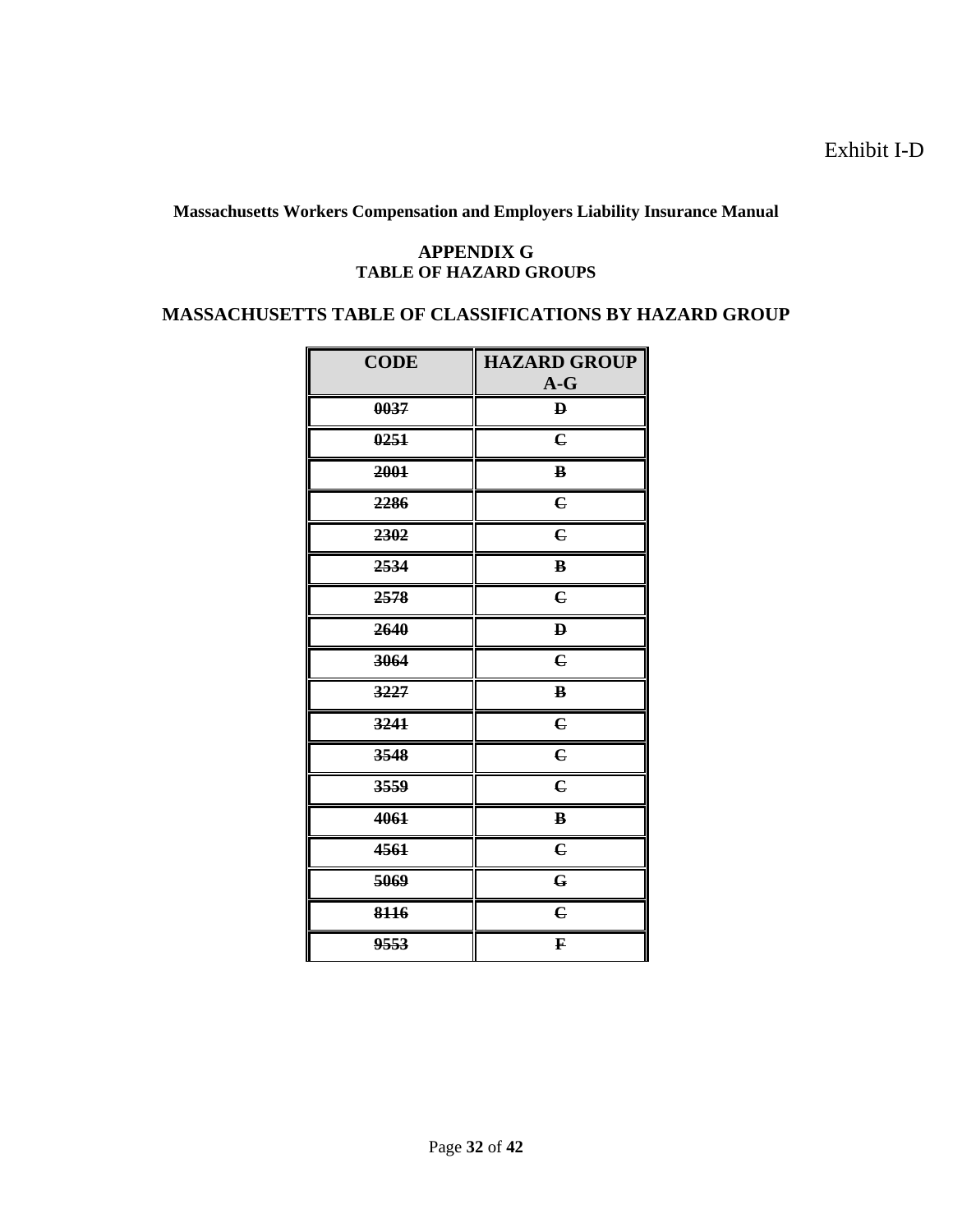| <b>Class</b> | <b>Classification Phraseologies</b>                                                                    | <b>Approved</b>                                                                                                | <b>Class Code History</b>                                                                                                                                                                                                                                                                                                                                                                                                          |
|--------------|--------------------------------------------------------------------------------------------------------|----------------------------------------------------------------------------------------------------------------|------------------------------------------------------------------------------------------------------------------------------------------------------------------------------------------------------------------------------------------------------------------------------------------------------------------------------------------------------------------------------------------------------------------------------------|
| Code         | &                                                                                                      |                                                                                                                | &                                                                                                                                                                                                                                                                                                                                                                                                                                  |
|              | <b>Footnotes</b>                                                                                       |                                                                                                                | <b>Proposed Changes</b>                                                                                                                                                                                                                                                                                                                                                                                                            |
| 1852         | <b>Asbestos Cement Or Asbestos</b><br>Shingle Mfg.                                                     | <b>National Code</b><br><b>MA</b><br><b>Approval Date</b><br><b>Not Available</b>                              | $\bullet$ Last rate issued $7/1/2016$                                                                                                                                                                                                                                                                                                                                                                                              |
|              | Asbestos Goods Mfg.                                                                                    | 1 <sup>st</sup> Code Rate Posted<br><b>Is</b>                                                                  | • No payroll has developed for Code 1852 since 2009.                                                                                                                                                                                                                                                                                                                                                                               |
|              |                                                                                                        | <b>Dated</b><br>6/1/1931                                                                                       | • Eliminate Code 1852. Asbestos products are no longer<br>manufactured in Massachusetts, nor are they used in<br>construction/building trades.                                                                                                                                                                                                                                                                                     |
|              |                                                                                                        |                                                                                                                | • Also, eliminate another asbestos goods manufacturing<br>classification phraseology that is assigned to an existing<br>classification code, Code 4250 - Asbestos Pipe Covering<br>Mfg. - From Sheet Asbestos - No Asbestos Weaving.<br>Only the phraseology is being recommended for<br>elimination, Code 4250 is not exclusively an asbestos<br>product classification code; accordingly it is being<br>retained being retained. |
|              |                                                                                                        |                                                                                                                | • $7/1/2016$ Rate = $1852/5.80$                                                                                                                                                                                                                                                                                                                                                                                                    |
| 1860         | <b>Abrasive Paper Or Cloth</b><br><b>Preparation</b><br>Paper or cloth mfg. to be separately<br>rated. | <b>National Code</b><br>MA<br><b>Approval Date</b><br><b>Not Available</b><br>1 <sup>st</sup> Code Rate Posted | Last rate issued 7/1/2016<br>$\bullet$<br>Minimal payroll assigned to Code 1860.<br>$\bullet$                                                                                                                                                                                                                                                                                                                                      |
|              | <b>Emery Cloth Mfg.</b><br><b>Sand Paper Mfg.</b>                                                      | <b>Is</b><br><b>Dated</b><br>6/1/1931                                                                          | Re-assign Code 1860 to Code 4283 Building Or<br>$\bullet$<br>Roofing Paper Or Felt Preparation-No Installation,<br>a National classification that also applies in<br>Massachusetts.                                                                                                                                                                                                                                                |
|              |                                                                                                        |                                                                                                                | $7/1/2016$ Rates = 1860/1.86 - 4283/2.23                                                                                                                                                                                                                                                                                                                                                                                           |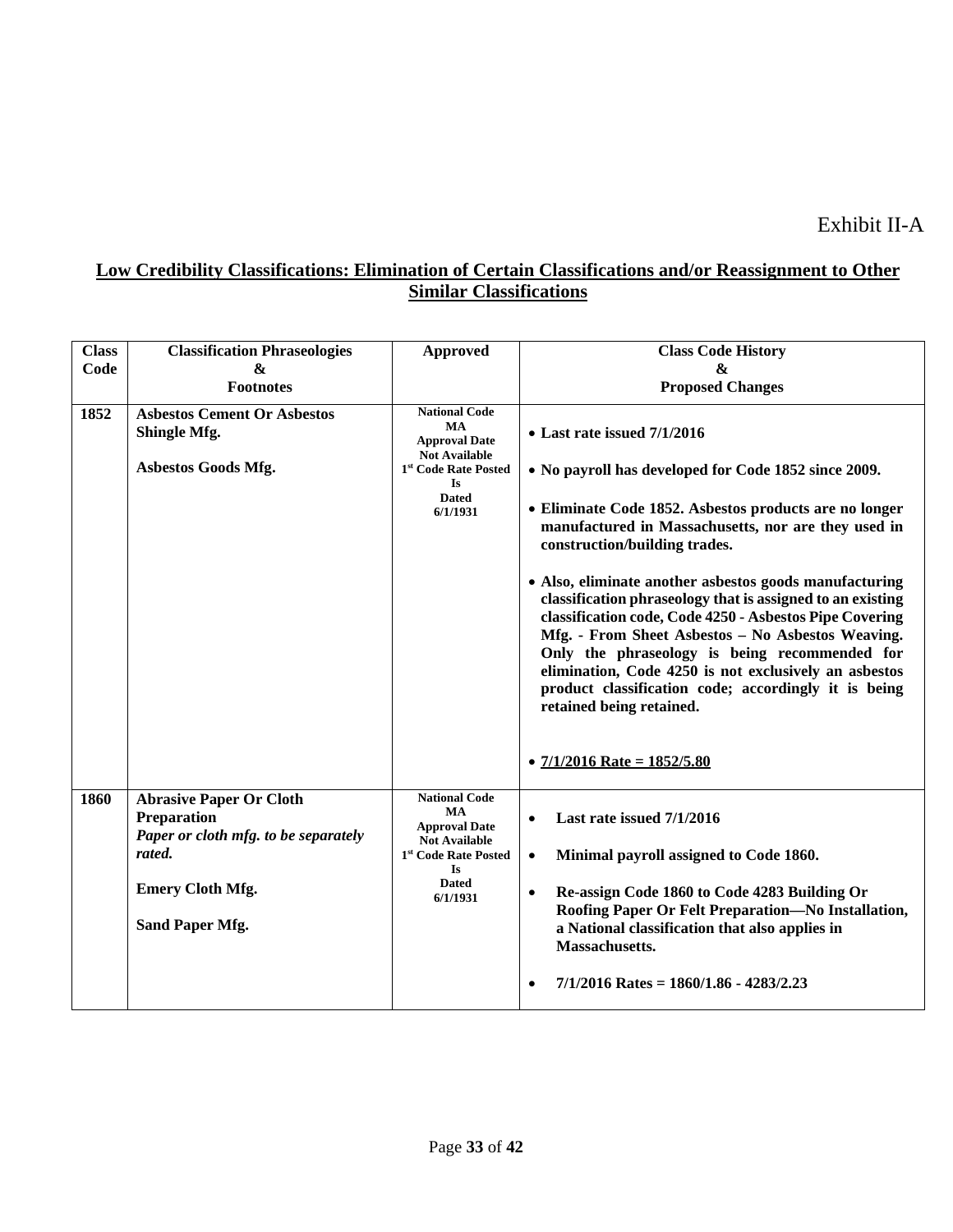| <b>Class</b> | <b>Classification Phraseologies</b>                                                                                                                                                                                                                                                                                                                                                                                                       | <b>Approved</b>                                                                                                                                                | <b>Class Code History</b>                                                                                                                                                                                                                                                                                              |
|--------------|-------------------------------------------------------------------------------------------------------------------------------------------------------------------------------------------------------------------------------------------------------------------------------------------------------------------------------------------------------------------------------------------------------------------------------------------|----------------------------------------------------------------------------------------------------------------------------------------------------------------|------------------------------------------------------------------------------------------------------------------------------------------------------------------------------------------------------------------------------------------------------------------------------------------------------------------------|
| Code         | &<br><b>Footnotes</b>                                                                                                                                                                                                                                                                                                                                                                                                                     |                                                                                                                                                                | &<br><b>Proposed Changes</b>                                                                                                                                                                                                                                                                                           |
| 2002         | Macaroni Mfg.                                                                                                                                                                                                                                                                                                                                                                                                                             | <b>National Code</b><br>MA<br><b>Approval Date</b><br><b>Not Available</b><br>1st Code Rate Posted<br>Is<br><b>Dated</b><br>6/1/1931                           | Last rate issued 7/1/2016<br>$\bullet$<br>Re-assign Code 2002 to Code 2003 Bakery & Drivers,<br>$\bullet$<br>Route Supervisors, a National classification that also<br>applies in Massachusetts.<br>$7/1/2016$ Rates = $2002/2.77 - 2003/3.42$<br>$\bullet$<br>Amended phraseologies now includes drivers<br>$\bullet$ |
| 2174         | <b>Tobacco Rehandling Or</b><br>Warehousing                                                                                                                                                                                                                                                                                                                                                                                               | <b>National Code</b><br><b>MA</b><br><b>Approval Date</b><br><b>Not Available</b><br>1 <sup>st</sup> Code Rate Posted<br><b>Is</b><br><b>Dated</b><br>6/1/1931 | Last rate issued 7/1/2016<br>$\bullet$<br>No payroll has developed for Code 2174 since 2009<br>$\bullet$<br>Re-assign Code 2174 to Code 2172 Tobacco Mfg.<br>$\bullet$<br>NOC, a National classification that also applies in<br>Massachusetts.<br>$7/1/2016$ Rates = 2174/3.37 - 2172/2.08<br>$\bullet$               |
| 2741         | <b>State Special Classification that</b><br>applies in: KY, MA<br><b>Barrel Stock Mfg.</b><br>Applies to the manufacture of heads,<br>hoops or staves. Barrel assembly to be<br>separately rated as Code 2747<br>cooperage assembly.<br><b>Cooperage Stock Mfg.</b><br>Applies to the manufacture of heads,<br>hoops or staves. Cooperage assembly<br>to be separately rated as Code 2747.<br><b>Last Block Mfg.</b><br>Stave Mfg. - Wood | <b>National Code</b><br>MA<br><b>Approval Date</b><br><b>Not Available</b><br>1 <sup>st</sup> Code Rate Posted<br><b>Is</b><br><b>Dated</b><br>6/1/1931        | Last rate issued 7/1/2016<br>$\bullet$<br>Minimal payroll assigned to Code 2741. Payroll first<br>$\bullet$<br>reported in 2013.<br>$\bullet$<br>Re-assign Code 2741 to Code 2747, a National<br>classification that also applies in Massachusetts.<br>$7/1/2016$ Rates = 2741/6.06 - 2747/5.74<br>$\bullet$           |
| 4282         | Boot Or Shoe Pattern Mfg.<br>Shall not be assigned to a risk<br>engaged in operations described by<br>another classification unless the<br>operations subject to Code 4282 are<br>conducted as a separate and distinct<br>business.                                                                                                                                                                                                       | <b>National Code</b><br>MA<br><b>Approval Date</b><br><b>Not Available</b><br>1 <sup>st</sup> Code Rate Posted<br><b>Is</b><br><b>Dated</b><br>6/1/1931        | Last rate issued 7/1/2016<br>$\bullet$<br>Minimal payroll assigned to Code 4282.<br>$\bullet$<br>Re-assign Code 4282 to Code 4250 Paper Coating, a<br>$\bullet$<br><b>National</b><br>classification<br>that<br>also<br>applies<br>in<br>Massachusetts.                                                                |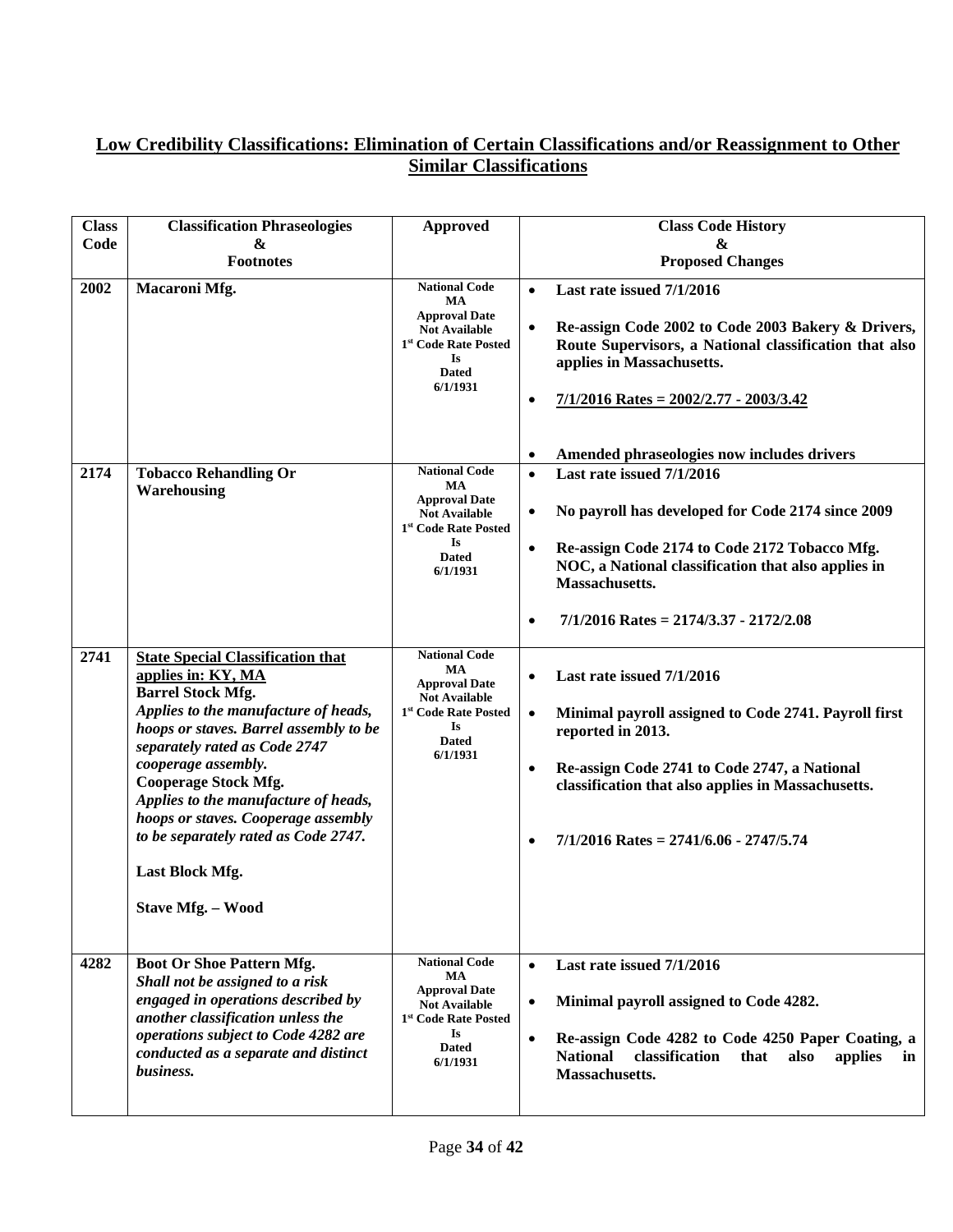| <b>Class</b><br>Code | <b>Classification Phraseologies</b><br>&                                                                                                                                                                                                                                                                        | <b>Approved</b>                                                                                                                                         | <b>Class Code History</b><br>&                                                                                                                                                                                                                                                                                                       |
|----------------------|-----------------------------------------------------------------------------------------------------------------------------------------------------------------------------------------------------------------------------------------------------------------------------------------------------------------|---------------------------------------------------------------------------------------------------------------------------------------------------------|--------------------------------------------------------------------------------------------------------------------------------------------------------------------------------------------------------------------------------------------------------------------------------------------------------------------------------------|
|                      | <b>Footnotes</b>                                                                                                                                                                                                                                                                                                |                                                                                                                                                         | <b>Proposed Changes</b>                                                                                                                                                                                                                                                                                                              |
|                      | Dress Pattern Mfg. - Paper<br>Includes designers, drafting<br>employees, cutters. Magazine printing<br>to be separately rated as Code 4299 -<br>Printing.                                                                                                                                                       |                                                                                                                                                         | $7/1/2016$ Rates = 4282/.75 - 4250/2.17<br>$\bullet$                                                                                                                                                                                                                                                                                 |
| 4301                 | <b>State Special Classification that</b><br>applies in: IL, MA, NC, NJ, NY and<br>RI.<br><b>Wallpaper Mfg.</b><br>Includes designing, printing or<br>finishing. Paper mfg. to be separately<br>rated as Code 4239.                                                                                              | <b>National Code</b><br>MA<br><b>Approval Date</b><br><b>Not Available</b><br>1 <sup>st</sup> Code Rate Posted<br>Is<br><b>Dated</b><br>6/1/1931        | $\bullet$ Last rate issued $7/1/2016$<br>• Minimal payroll assigned to Code 4301. No payroll<br>developed under Code 4301 since 2011.<br>• Re-assign Code 4301 to Code 4279 Paper Goods Mfg.<br>NOC, a National classification that also applies in<br>Massachusetts.<br>• $7/1/2016$ Rates = $4301/5.25$ - $4279/2.75$<br>$\bullet$ |
| 4350                 | <b>MA State Special Phraseologies and</b><br><b>Footnotes</b><br>Electrotyping<br>Shall not be assigned to a risk<br>engaged in operations described by<br>another classification unless the<br>operations subject to Code 4350 are<br>conducted as a separate and distinct<br>business.<br><b>Stereotyping</b> | <b>National Code</b><br>MA<br><b>Approval Date</b><br><b>Not Available</b><br>1 <sup>st</sup> Code Rate Posted<br><b>Is</b><br><b>Dated</b><br>6/1/1931 | Last rate issued 7/1/2016<br>$\bullet$<br>Minimal payroll has been assigned to Code 4350.<br>$\bullet$<br>Very small amount of payroll (\$255) reported in 2013.<br>Eliminate Code 4350.<br>$\bullet$<br>$7/1/2016$ Rate = 4350/.57<br>$\bullet$                                                                                     |
| 4417                 | <b>State Special that applies in MA,</b><br>MD, ME, NC, TX, WI.<br><b>Boot Or Shoe Mfg. - Rubber</b><br>Includes combined rubber and fabric<br>boots or shoes.<br>Shoe Or Boot Mfg.- Rubber Or<br><b>Combined Rubber And Fabric</b>                                                                             | <b>National Code</b><br>MA<br><b>Approval Date</b><br><b>Not Available</b><br>1 <sup>st</sup> Code Rate Posted<br><b>Is</b><br><b>Dated</b><br>6/1/1931 | Last rate issued 7/1/2016<br>$\bullet$<br>Minimal payroll has been assigned to Code 4417.<br>$\bullet$<br>Re-assign Code 4417 to Code 4410 Rubber Goods<br>$\bullet$<br>Mfg. NOC a National classification that also applies<br>in Massachusetts.<br>$7/1/2016$ Rates = 4417/4.34 - 4410/3.43<br>$\bullet$                           |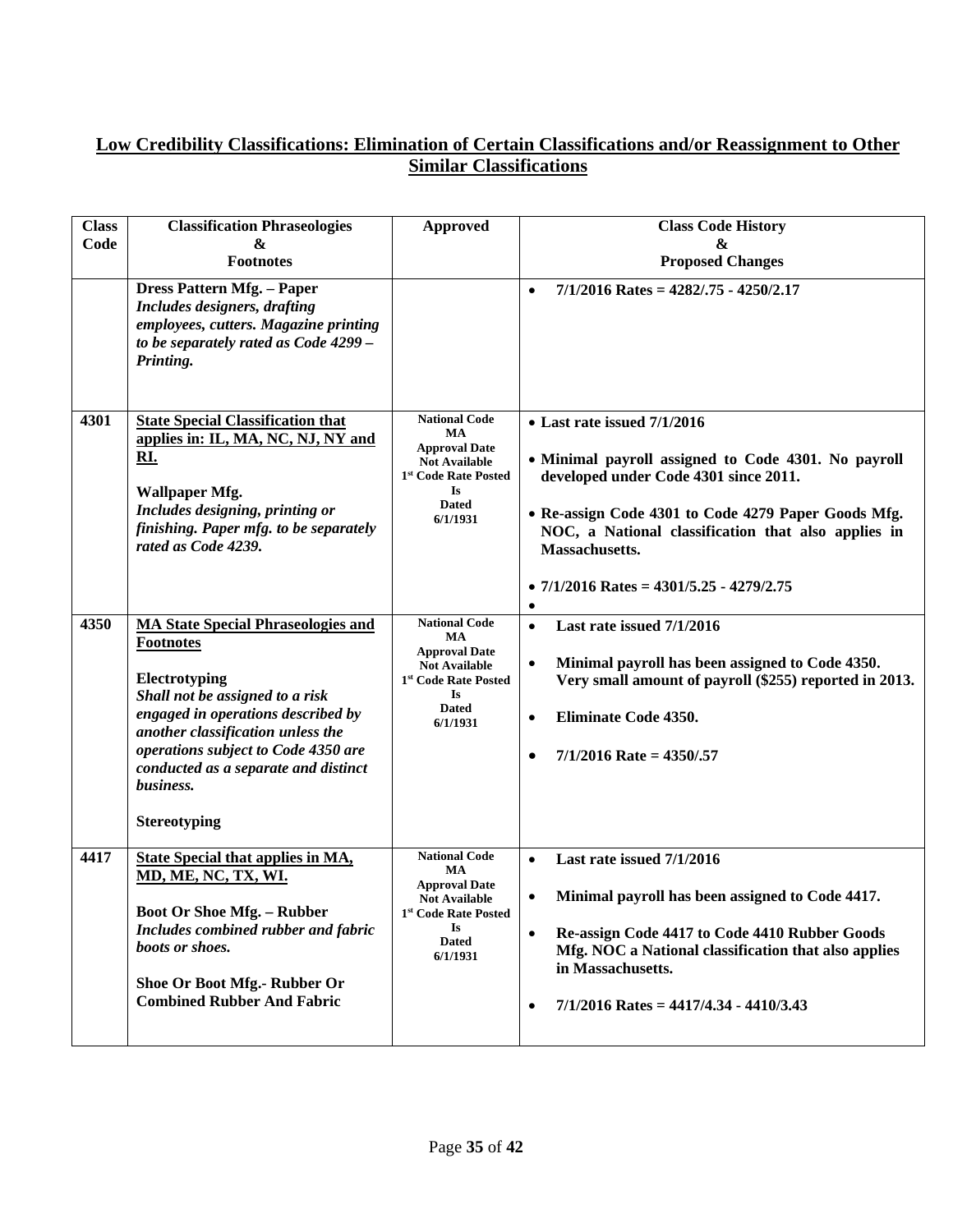| <b>Class</b> | <b>Classification Phraseologies</b>                                                                                                                                                                                                                                                                                                                                                                                                                                                                                                                                                                                                                                                                                                                                                                                                                                                                                                                                                                                                                                                                                                                                                    | <b>Approved</b>                                                                                                                                         | <b>Class Code History</b>                                                                                                                                                                                                                                                                              |
|--------------|----------------------------------------------------------------------------------------------------------------------------------------------------------------------------------------------------------------------------------------------------------------------------------------------------------------------------------------------------------------------------------------------------------------------------------------------------------------------------------------------------------------------------------------------------------------------------------------------------------------------------------------------------------------------------------------------------------------------------------------------------------------------------------------------------------------------------------------------------------------------------------------------------------------------------------------------------------------------------------------------------------------------------------------------------------------------------------------------------------------------------------------------------------------------------------------|---------------------------------------------------------------------------------------------------------------------------------------------------------|--------------------------------------------------------------------------------------------------------------------------------------------------------------------------------------------------------------------------------------------------------------------------------------------------------|
| Code         | &                                                                                                                                                                                                                                                                                                                                                                                                                                                                                                                                                                                                                                                                                                                                                                                                                                                                                                                                                                                                                                                                                                                                                                                      |                                                                                                                                                         | &                                                                                                                                                                                                                                                                                                      |
|              | <b>Footnotes</b>                                                                                                                                                                                                                                                                                                                                                                                                                                                                                                                                                                                                                                                                                                                                                                                                                                                                                                                                                                                                                                                                                                                                                                       |                                                                                                                                                         | <b>Proposed Changes</b>                                                                                                                                                                                                                                                                                |
| 8050         | <b>MA State Special Phraseology</b><br><b>Five-And-Ten Cent Stores</b><br><b>Operations Covered:</b><br>This classification applies to<br>stores that sell a wide variety of<br>merchandise, such as stationery,<br>cosmetics, toilet articles, small<br>hardware, housewares,<br>confectionery, costume jewelry,<br>toys, giftware, and wearing<br>apparel. These stores are<br>characterized by their method of<br>displaying each type of<br>merchandise on separate<br>counters. Separate sales clerks are<br>assigned to each counter or area<br>where they also serve as cashiers<br>and wrappers. The merchandise is<br>usually sold on a cash basis<br>without any delivery service. This<br>classification also includes the<br>service of food on the premises.<br>Stores by this classification may or<br>may not specifically call<br>themselves Five-and-Ten Cent<br>Stores.<br><b>Operations Not Covered:</b><br>Variety stores, including those<br>that refer to themselves as "Five-<br>and Ten" Cent Stores, that do not<br>sell their merchandise by<br>employing separate sales clerks<br>for each counter or area, shall be<br>assigned to Code 8017 retail stores | <b>National Code</b><br>MA<br><b>Approval Date</b><br><b>Not Available</b><br>1 <sup>st</sup> Code Rate Posted<br><b>Is</b><br><b>Dated</b><br>6/1/1931 | Last rate issued 7/1/2016<br>$\bullet$<br>Minimal payroll has been assigned to Code 8050.<br>$\bullet$<br>Re-assign Code 8050 to Code 8017 Store-Retail<br>$\bullet$<br>NOC, a National classification that also applies in<br>Massachusetts.<br>$7/1/2016$ Rates = 8050/1.46 - 8017/1.07<br>$\bullet$ |
|              | NOC.                                                                                                                                                                                                                                                                                                                                                                                                                                                                                                                                                                                                                                                                                                                                                                                                                                                                                                                                                                                                                                                                                                                                                                                   |                                                                                                                                                         |                                                                                                                                                                                                                                                                                                        |
| 9545         | <b>BILL POSTING &amp; DRIVERS</b>                                                                                                                                                                                                                                                                                                                                                                                                                                                                                                                                                                                                                                                                                                                                                                                                                                                                                                                                                                                                                                                                                                                                                      | <b>National Code</b><br>MA                                                                                                                              | Last rate issued 7/1/2016<br>$\bullet$                                                                                                                                                                                                                                                                 |
|              | Erection or repair of signs by outdoor<br>advertising companies to be separately<br>rated as Code 9549; other than                                                                                                                                                                                                                                                                                                                                                                                                                                                                                                                                                                                                                                                                                                                                                                                                                                                                                                                                                                                                                                                                     | <b>Approval Date</b><br><b>Not Available</b><br>1 <sup>st</sup> Code Rate Posted                                                                        | Minimal payroll has been assigned to Code 9545.<br>$\bullet$                                                                                                                                                                                                                                           |
|              | outdoor advertising companies, Code                                                                                                                                                                                                                                                                                                                                                                                                                                                                                                                                                                                                                                                                                                                                                                                                                                                                                                                                                                                                                                                                                                                                                    | <b>Is</b>                                                                                                                                               | Re-assign Code 9545 to Code 9549 Advertising Co &<br>$\bullet$                                                                                                                                                                                                                                         |
|              | 9552.                                                                                                                                                                                                                                                                                                                                                                                                                                                                                                                                                                                                                                                                                                                                                                                                                                                                                                                                                                                                                                                                                                                                                                                  | <b>Dated</b><br>6/1/1931                                                                                                                                | Drivers, a National classification that also applies in<br>Massachusetts.                                                                                                                                                                                                                              |
|              |                                                                                                                                                                                                                                                                                                                                                                                                                                                                                                                                                                                                                                                                                                                                                                                                                                                                                                                                                                                                                                                                                                                                                                                        |                                                                                                                                                         | $7/1/2016$ Rates = 9545/4.09 - 9549/4.73<br>$\bullet$                                                                                                                                                                                                                                                  |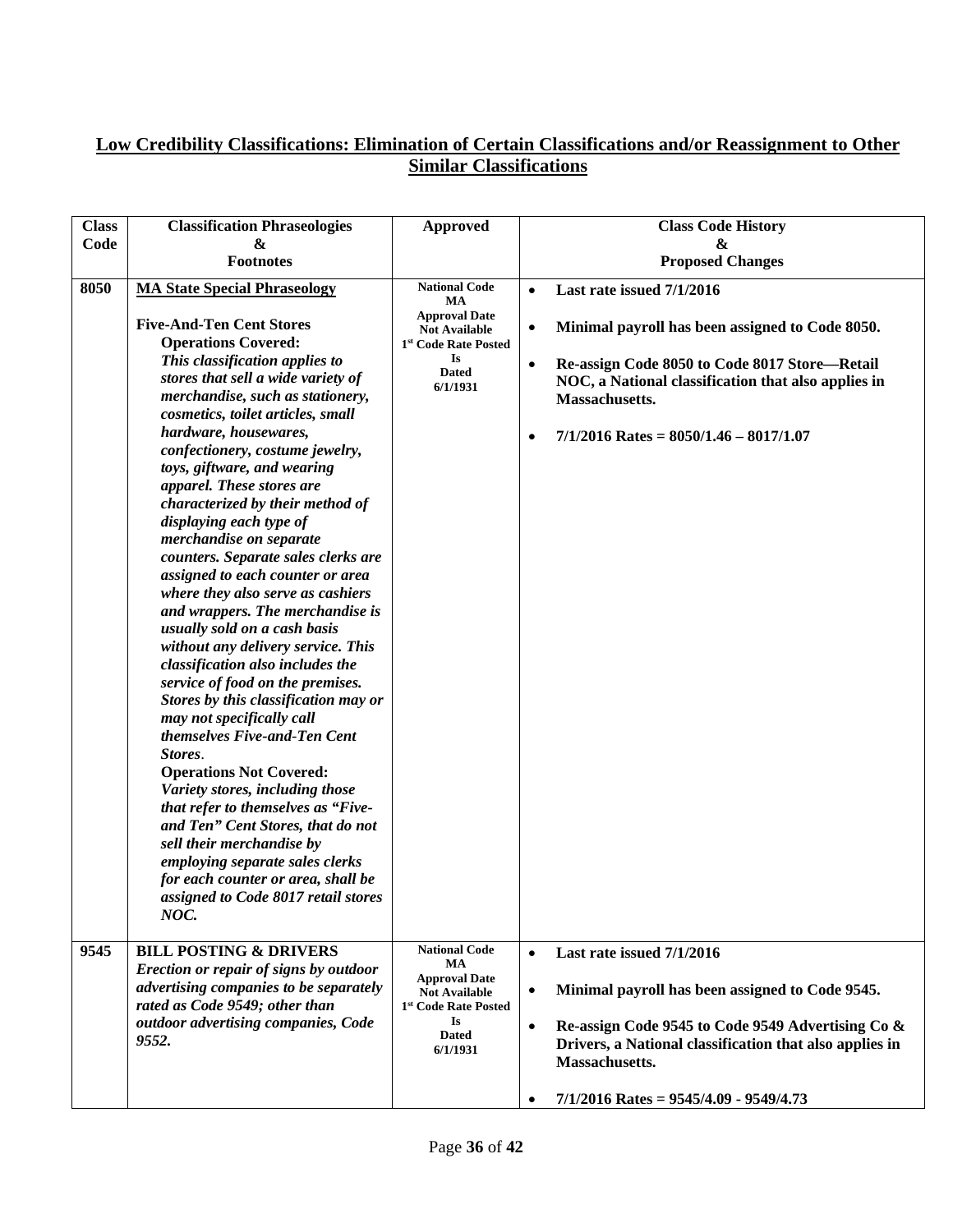| <u>MINDDITCHCOLLID MONITHMOTIC</u><br><b>Present Phraseology</b>                                       | <b>Proposed Phraseology</b>                    |
|--------------------------------------------------------------------------------------------------------|------------------------------------------------|
| Part Two – Classifications                                                                             | Part Two - Classifications                     |
| <b>LOW CREDIBILITY</b>                                                                                 | <b>LOW CREDIBILITY</b>                         |
|                                                                                                        |                                                |
|                                                                                                        | <b>ELIMINATED CODE 1852</b>                    |
|                                                                                                        |                                                |
| ASBESTOS CEMENT OR ASBESTOS SHINGLE                                                                    |                                                |
|                                                                                                        | <b>DELETED</b>                                 |
|                                                                                                        |                                                |
|                                                                                                        | <b>DELETED</b>                                 |
|                                                                                                        |                                                |
|                                                                                                        |                                                |
|                                                                                                        |                                                |
|                                                                                                        |                                                |
|                                                                                                        | -REASSIGNED-                                   |
|                                                                                                        | <b>CODE 1860 TO CODE 4283</b>                  |
|                                                                                                        |                                                |
|                                                                                                        |                                                |
| <b>ABRASIVE PAPER OR CLOTH PREPARATION1860</b>                                                         | <b>ABRASIVE PAPER OR CLOTH PREPARATION4283</b> |
| Paper or cloth mfg. to be separately rated.                                                            | Paper or cloth mfg. to be separately rated.    |
|                                                                                                        |                                                |
|                                                                                                        |                                                |
|                                                                                                        |                                                |
|                                                                                                        |                                                |
| <b>BUILDING OR ROOFING PAPER OR FELT</b>                                                               |                                                |
| PREPARATION - NO INSTALLATION4283                                                                      | <b>NO CHANGE</b>                               |
| Not applicable to asphalt or tar distillation or refining plants                                       |                                                |
| which include the saturating of paper or felt as part of their                                         |                                                |
| operations. Paper or felt mfg. to be separately rated.                                                 |                                                |
|                                                                                                        |                                                |
| FELT OR BUILDING OR ROOFING PAPER                                                                      |                                                |
| PREPARATION - NO INSTALLATION4283<br>Not applicable to asphalt or tar distillation or refining plants, | <b>NO CHANGE</b>                               |
| which include the saturating of paper or felt as a part of their                                       |                                                |
| operations. Paper or felt mfg. to be separately rated.                                                 |                                                |
|                                                                                                        |                                                |
| PAPER COATING, LAMINATING OR                                                                           |                                                |
| <b>SATURATING USING ASPHALT OR TAR4283</b>                                                             | <b>NO CHANGE</b>                               |
|                                                                                                        |                                                |
| ROOFING OR BUILDING PAPER OR FELT                                                                      |                                                |
| PREPARATION - NO INSTALLATION4283                                                                      | <b>NO CHANGE</b>                               |
| Not applicable to asphalt or tar distillation or refining plants,                                      |                                                |
| which include the saturating of paper or felt as a part of their                                       |                                                |
| operations. Paper or felt mfg. to be separately rated.                                                 |                                                |
|                                                                                                        |                                                |
|                                                                                                        |                                                |
|                                                                                                        |                                                |
|                                                                                                        |                                                |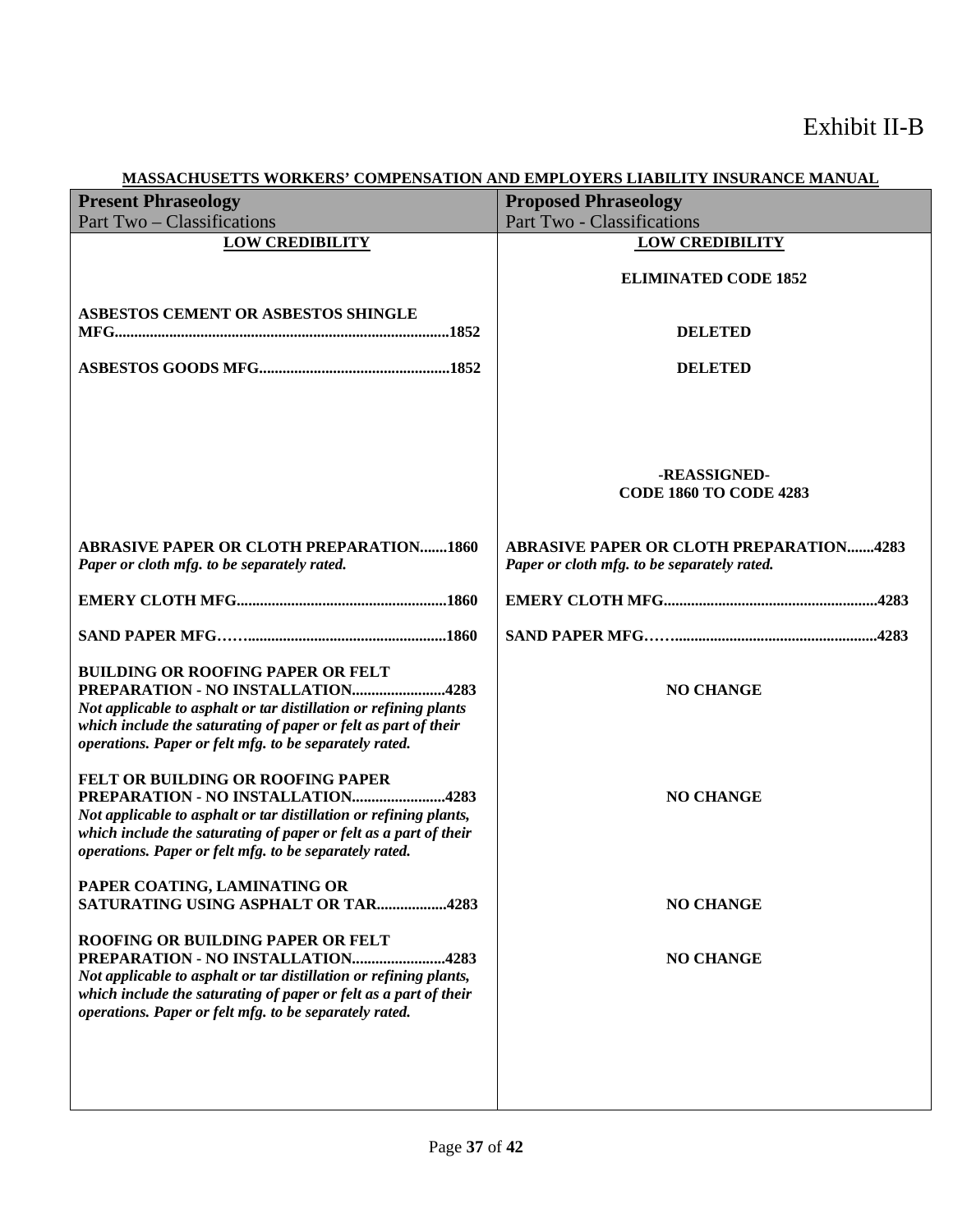| <b>MASSACHUSETTS WORKERS' COMPENSATION AND EMPLOYERS LIABILITY INSURANCE MANUAL</b>                                                 |                                               |  |
|-------------------------------------------------------------------------------------------------------------------------------------|-----------------------------------------------|--|
| <b>Present Phraseology</b>                                                                                                          | <b>Proposed Phraseology</b>                   |  |
| Part Two – Classifications                                                                                                          | Part Two - Classifications                    |  |
|                                                                                                                                     | -REASSIGNED-<br><b>CODE 2002 TO CODE 2003</b> |  |
|                                                                                                                                     |                                               |  |
| <b>BAKERY &amp; DRIVERS, ROUTE SUPERVISORS2003</b>                                                                                  | <b>NO CHANGE</b>                              |  |
|                                                                                                                                     | <b>NO CHANGE</b>                              |  |
|                                                                                                                                     | -REASSIGNED-<br><b>CODE 2174 TO CODE 2172</b> |  |
|                                                                                                                                     | <b>NO CHANGE</b>                              |  |
|                                                                                                                                     | <b>NO CHANGE</b>                              |  |
|                                                                                                                                     | <b>NO CHANGE</b>                              |  |
| Can mfg. to be separately rated as Code 3220.                                                                                       | <b>NO CHANGE</b>                              |  |
| TOBACCO REHANDLING OR WAREHOUSING2174                                                                                               | TOBACCO REHANDLING OR WAREHOUSING2172         |  |
|                                                                                                                                     | -REASSIGNED-<br><b>CODE 2741 TO CODE 2747</b> |  |
| Stock mfg. to be separately rated as Code 2741 cooperage stock<br>mfg.                                                              |                                               |  |
| <b>BARREL DEALERS INCLUDING REPAIRING</b>                                                                                           | <b>NO CHANGE</b>                              |  |
| Applies to the manufacture of heads, hoops or staves. Barrel<br>assembly to be separately rated as Code 2747 cooperage<br>assembly. |                                               |  |
|                                                                                                                                     |                                               |  |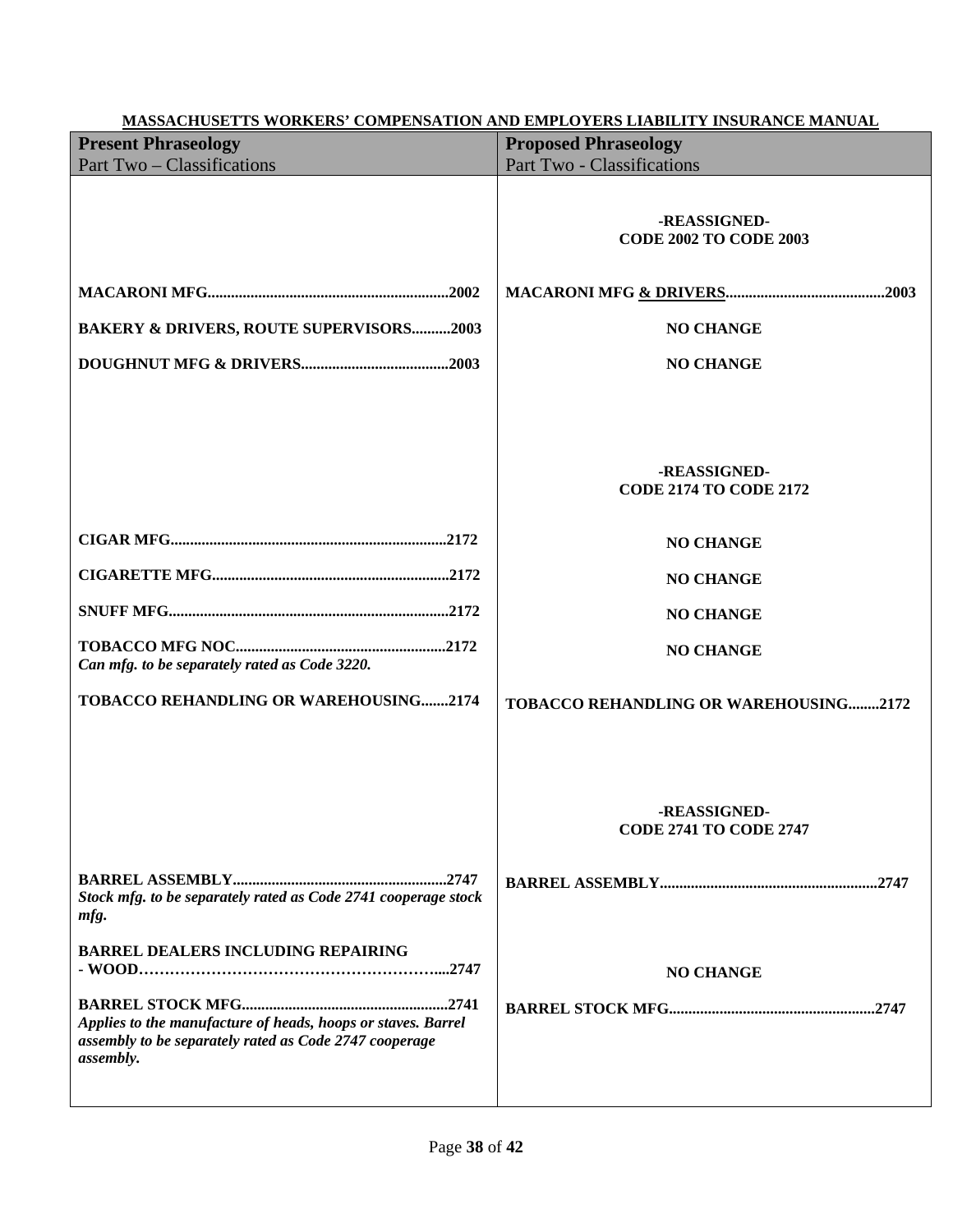#### **Present Phraseology** Part Two – Classifications **Proposed Phraseology** Part Two - Classifications **COOPERAGE ASSEMBLY…..........................................2747** *Stock mfg. to be separately rated as Code 2741 cooperage stock mfg.* **COOPERAGE STOCK MFG............................................2741** *Applies to the manufacture of heads, hoops or staves. Cooperage assembly to be separately rated as Code 2747.* **LAST BLOCK MFG...........................................................2741 STAVE MFG - WOOD.......................................................2741 ASBESTOS PIPE COVERING MFG. - FROM SHEET ASBESTOS – NO ASBESTOS WEAVING…...4250 BOOT OR SHOE PATTERN MFG……..........................4282** *Shall not be assigned to a risk engaged in operations described by another classification unless the operations subject to Code 4282 are conducted as a separate and distinct business.* **CORK PAPER MFG - NO PAPER MFG........................4250 DRESS PATTERN MFG - PAPER...................................4282** *Includes designers, drafting employees, cutters. Magazine printing to be separately rated as Code 4299 - Printing.* **PAPER COATING.............................................................4250** *Not building, roofing or felt preparation.* **PAPER CORRUGATING OR LAMINATING...............4250** *Codes 4250 and 4244 corrugated or fiberboard container mfg. shall not be assigned to the same risk unless the operations described by these classifications are conducted as separate and distinct businesses. Paper mfg. to be separately rated as Code 4239.* **PAPER CREPEING...........................................................4250** *Paper mfg. to be separately rated as Code 4239.* **PAPER OILING**, **PARAFFINING, PARCHMENTIZING OR WAXING................................4250** *Paper mfg. to be separately rated as Code 4239.* **COOPERAGE ASSEMBLY…..........................................2747 COOPERAGE STOCK MFG..............................................2747 LAST BLOCK MFG.............................................................2747 STAVE MFG - WOOD..........................................................2747 -REASSIGNED-CODE 4282 TO CODE 4250 ELIMINATED BOOT OR SHOE PATTERN MFG……..........................4250** *Shall not be assigned to a risk engaged in operations described by another classification unless the operations subject to Code 4250 are conducted as a separate and distinct business.* **NO CHANGE DRESS PATTERN MFG - PAPER...................................4250** *Includes designers, drafting employees, cutters. Magazine printing to be separately rated as Code 4299 - Printing.* **NO CHANGE NO CHANGE NO CHANGE NO CHANGE**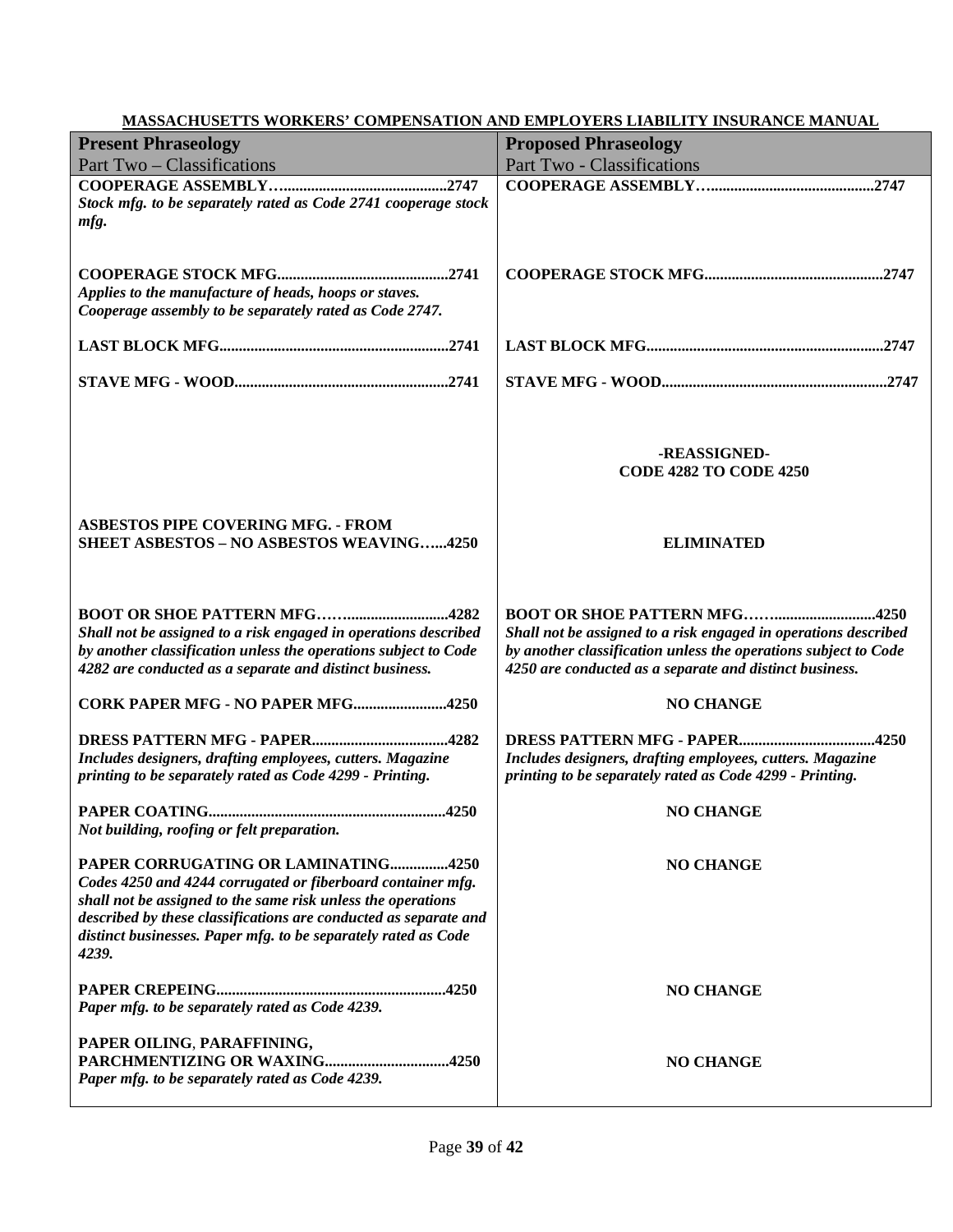| <b>Present Phraseology</b>                                                                                                 | <b>Proposed Phraseology</b>                                                                                                                    |
|----------------------------------------------------------------------------------------------------------------------------|------------------------------------------------------------------------------------------------------------------------------------------------|
| Part Two - Classifications                                                                                                 | <b>Part Two - Classifications</b>                                                                                                              |
| Includes designing, printing or finishing. Paper mfg. to be<br>separately rated as Code 4239.                              | -REASSIGNED-<br><b>CODE 4301 TO CODE 4279</b><br>Includes designing, printing or finishing. Paper mfg. to be<br>separately rated as Code 4239. |
| Shall not be assigned to a risk engaged in operations described                                                            | <b>ELIMINATED CODE 4350</b><br><b>DELETED</b>                                                                                                  |
| by another classification unless the operations subject to Code<br>4350 are conducted as a separate and distinct business. | <b>DELETED</b>                                                                                                                                 |
|                                                                                                                            | -REASSIGNED-<br><b>CODE 4417 TO CODE 4410</b>                                                                                                  |
| Includes combined rubber and fabric boots or shoes.                                                                        | Includes combined rubber and fabric boots or shoes.                                                                                            |
| <b>SHOE OR BOOT MFG - RUBBER OR COMBINED</b>                                                                               | <b>SHOE OR BOOT MFG - RUBBER OR COMBINED</b>                                                                                                   |
|                                                                                                                            |                                                                                                                                                |
|                                                                                                                            |                                                                                                                                                |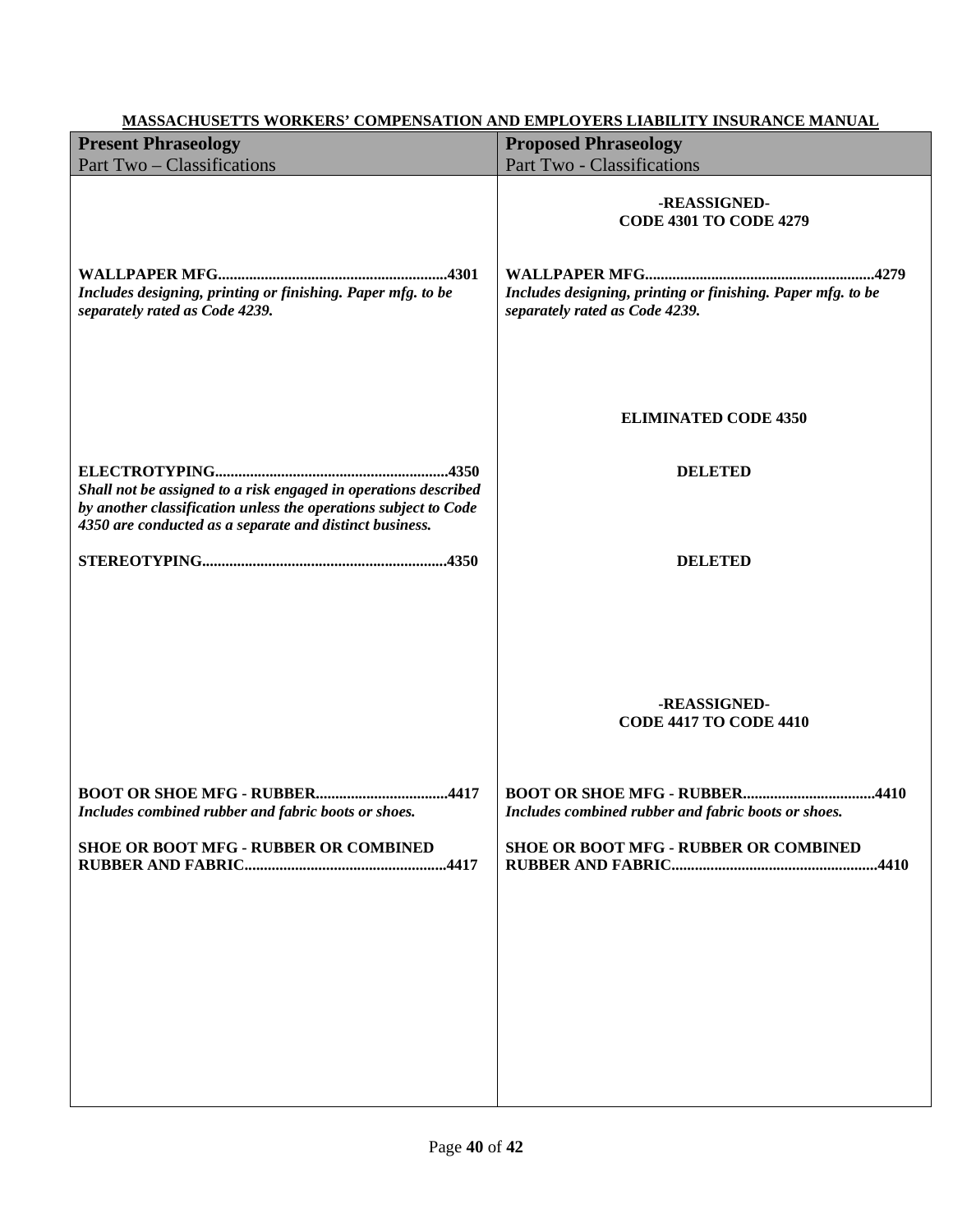| <b>Present Phraseology</b>                                                                                                                                                                                                                                                                                                                                                                                                                                                                                                                                                                                                                                                                                                                                                                                                                                                                                                                                                                                                                                                | <b>Proposed Phraseology</b>                                                                                                                                                                                                                                                     |
|---------------------------------------------------------------------------------------------------------------------------------------------------------------------------------------------------------------------------------------------------------------------------------------------------------------------------------------------------------------------------------------------------------------------------------------------------------------------------------------------------------------------------------------------------------------------------------------------------------------------------------------------------------------------------------------------------------------------------------------------------------------------------------------------------------------------------------------------------------------------------------------------------------------------------------------------------------------------------------------------------------------------------------------------------------------------------|---------------------------------------------------------------------------------------------------------------------------------------------------------------------------------------------------------------------------------------------------------------------------------|
| Part Two - Classifications                                                                                                                                                                                                                                                                                                                                                                                                                                                                                                                                                                                                                                                                                                                                                                                                                                                                                                                                                                                                                                                | Part Two - Classifications                                                                                                                                                                                                                                                      |
|                                                                                                                                                                                                                                                                                                                                                                                                                                                                                                                                                                                                                                                                                                                                                                                                                                                                                                                                                                                                                                                                           | -REASSIGNED-<br><b>CODE 8050 TO CODE 8017</b>                                                                                                                                                                                                                                   |
|                                                                                                                                                                                                                                                                                                                                                                                                                                                                                                                                                                                                                                                                                                                                                                                                                                                                                                                                                                                                                                                                           |                                                                                                                                                                                                                                                                                 |
| <b>OPERATIONS COVERED:</b><br>This classification applies to stores that sell a wide variety of<br>merchandise, such as stationery, cosmetics, toilet articles,<br>small hardware, housewares, confectionery, costume jewelry,<br>toys, giftware, and wearing apparel. These stores are<br>characterized by their method of displaying each type of<br>merchandise on separate counters. Separate sales clerks are<br>assigned to each counter or area where they also serve as<br>cashiers and wrappers. The merchandise is usually sold on a<br>cash basis without any delivery service. This classification<br>also includes the service of food on the premises. Stores by<br>this classification may or may not specifically call themselves<br>Five-and-Ten Cent Stores.<br><b>OPERATIONS NOT COVERED:</b><br>Variety stores, including those that refer to themselves as<br>"Five-and Ten" Cent Stores, that do not sell their<br>merchandise by employing separate sales clerks for each<br>counter or area, shall be assigned to Code 8017 retail stores<br>NOC. | Applicable to store locations that sell a variety of small wares<br>such as stationary, giftware, toilet articles, light hardware, toys,<br>house wares, confectionery, ready-to-wear clothing and<br>accessories, etc. Sales are usually for cash without delivery<br>service. |
|                                                                                                                                                                                                                                                                                                                                                                                                                                                                                                                                                                                                                                                                                                                                                                                                                                                                                                                                                                                                                                                                           | -REASSIGNED-<br><b>CODE 9545 TO CODE 9549</b>                                                                                                                                                                                                                                   |
| Erection or repair of signs by outdoor advertising companies to<br>be separately rated as Code 9549; other than outdoor<br>advertising companies, Code 9552.                                                                                                                                                                                                                                                                                                                                                                                                                                                                                                                                                                                                                                                                                                                                                                                                                                                                                                              | Erection or repair of signs by outdoor advertising companies is<br>assigned to Code 9549; other than outdoor advertising<br>companies, Code 9552.                                                                                                                               |
| Applicable to outdoor advertising companies and includes shop<br>operations; the erection, painting, repair, maintenance or<br>removal of signs; sign painting or lettering in or upon buildings<br>or structures. Bill posting to be separately rated as Code 9545.                                                                                                                                                                                                                                                                                                                                                                                                                                                                                                                                                                                                                                                                                                                                                                                                      | Applicable to outdoor advertising companies and includes shop<br>operations; the erection, painting, repair, maintenance or<br>removal of signs; sign painting or lettering in or upon buildings<br>or structures                                                               |
| SIGN MFG - ERECTION, REPAIR OR<br>MAINTENANCE - & SHOP, DRIVERS9552<br>Not outdoor advertising companies. Bill posting to be separately<br>rated as Code 9545.                                                                                                                                                                                                                                                                                                                                                                                                                                                                                                                                                                                                                                                                                                                                                                                                                                                                                                            | <b>SIGN MFG - ERECTION, REPAIR OR</b><br>MAINTENANCE - & SHOP, DRIVERS9552<br>Not outdoor advertising companies. Bill posting to be separately<br>rated as Code 9549.                                                                                                           |